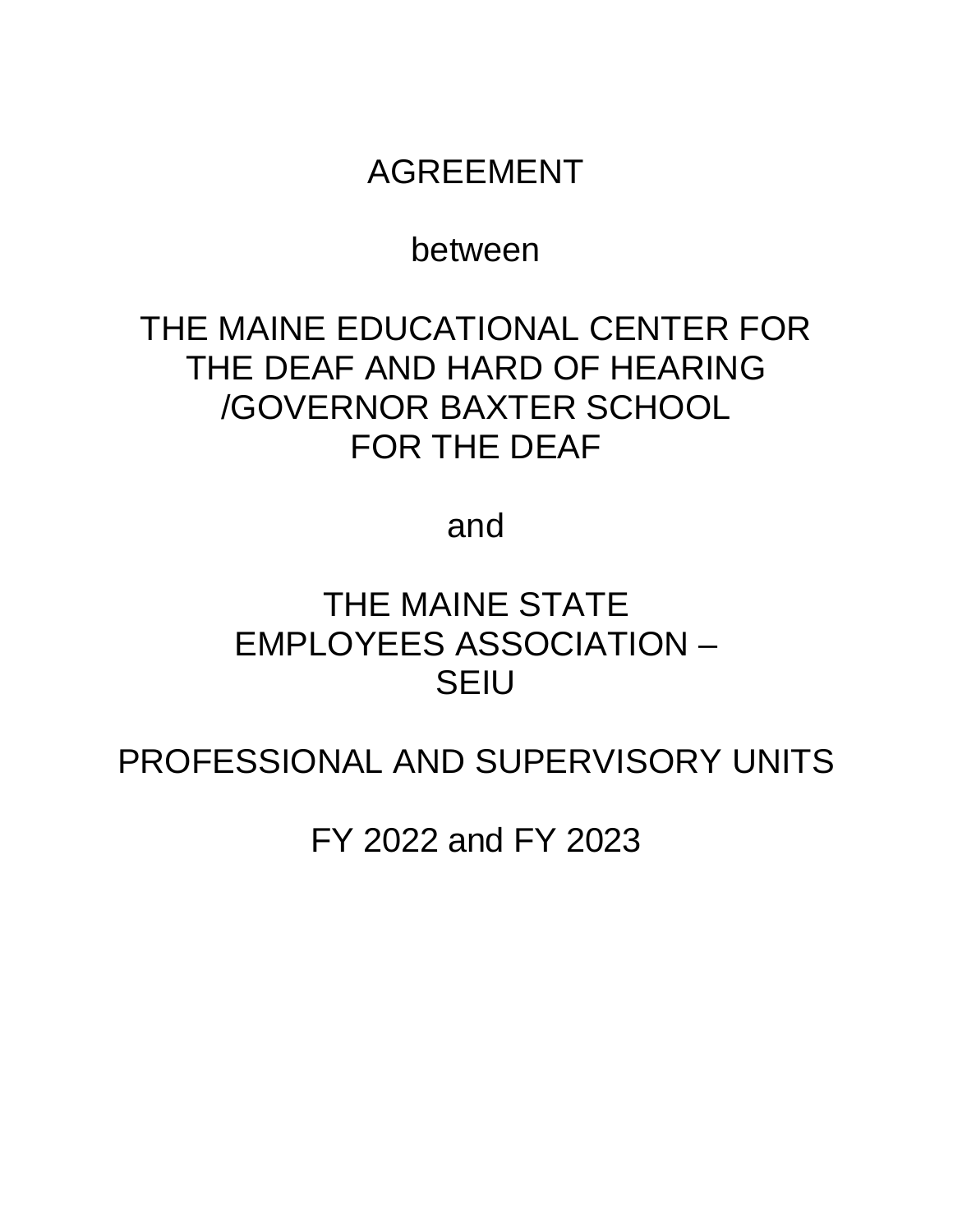## **TABLE OF CONTENTS**

| ARTICLE 5. CHILDBIRTH, ADOPTION AND LONG-TERM FOSTER CARE LEAVE  3 |  |
|--------------------------------------------------------------------|--|
|                                                                    |  |
|                                                                    |  |
|                                                                    |  |
|                                                                    |  |
|                                                                    |  |
|                                                                    |  |
|                                                                    |  |
|                                                                    |  |
|                                                                    |  |
| ARTICLE 15. WELLNESS AND EMPLOYEE ASSISTANCE PROGRAM  8            |  |
|                                                                    |  |
|                                                                    |  |
|                                                                    |  |
|                                                                    |  |
| ARTICLE 20. EXTRACURRICULAR ACTIVITY (ECA) STIPEND POSITIONS 13    |  |
|                                                                    |  |
|                                                                    |  |
|                                                                    |  |
|                                                                    |  |
|                                                                    |  |
|                                                                    |  |
|                                                                    |  |
|                                                                    |  |
|                                                                    |  |
|                                                                    |  |
|                                                                    |  |
|                                                                    |  |
|                                                                    |  |
|                                                                    |  |
|                                                                    |  |
|                                                                    |  |
|                                                                    |  |
|                                                                    |  |
|                                                                    |  |
|                                                                    |  |
|                                                                    |  |
|                                                                    |  |
|                                                                    |  |
|                                                                    |  |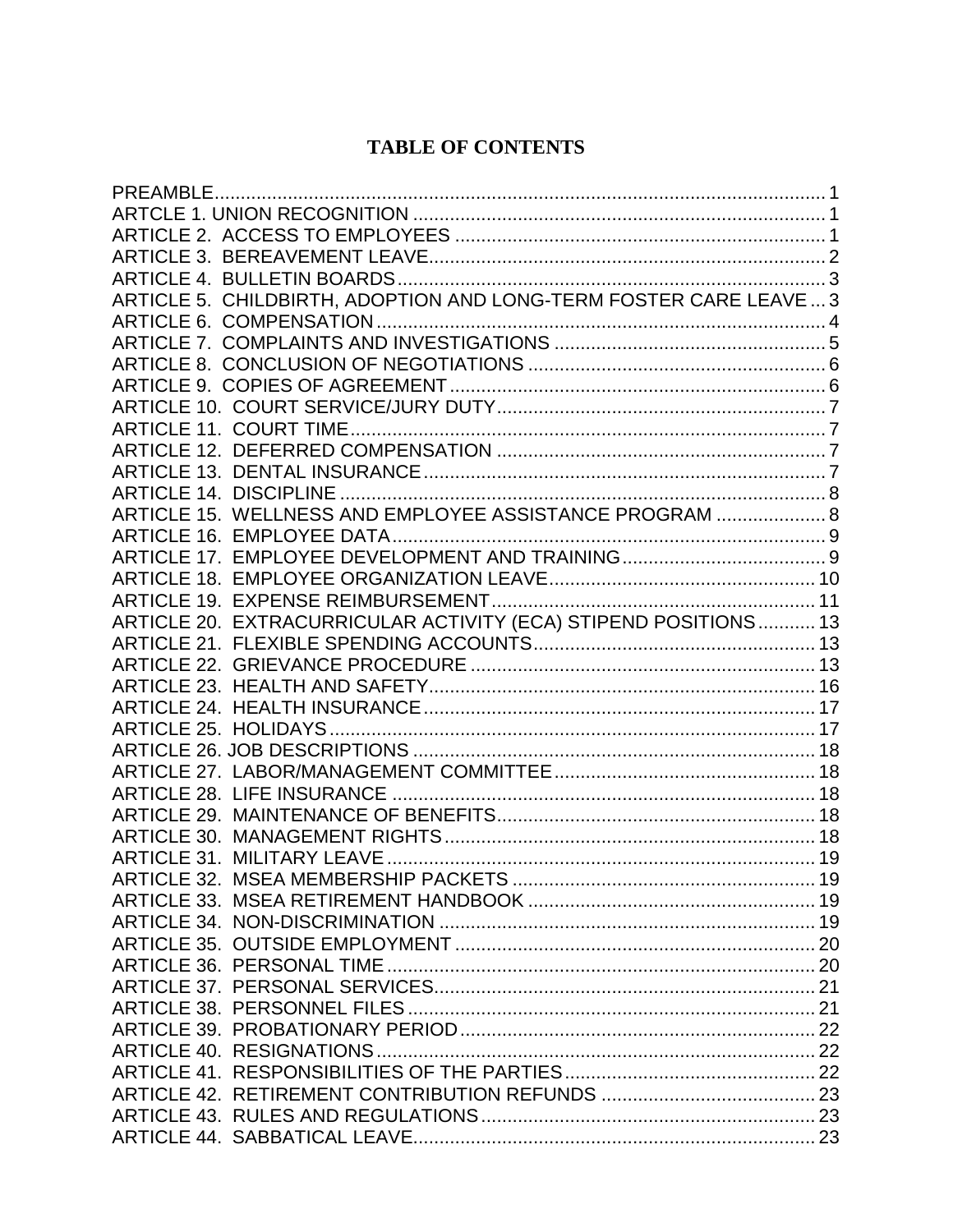| ARTICLE 46. SENIORITY, REDUCTION OF FORCE AND VACANCIES 25 |  |
|------------------------------------------------------------|--|
|                                                            |  |
|                                                            |  |
| ARTICLE 50. UNION MEMBERSHIP AND DUES DEDUCTION32          |  |
|                                                            |  |
|                                                            |  |
|                                                            |  |
|                                                            |  |
|                                                            |  |
|                                                            |  |
|                                                            |  |
|                                                            |  |
|                                                            |  |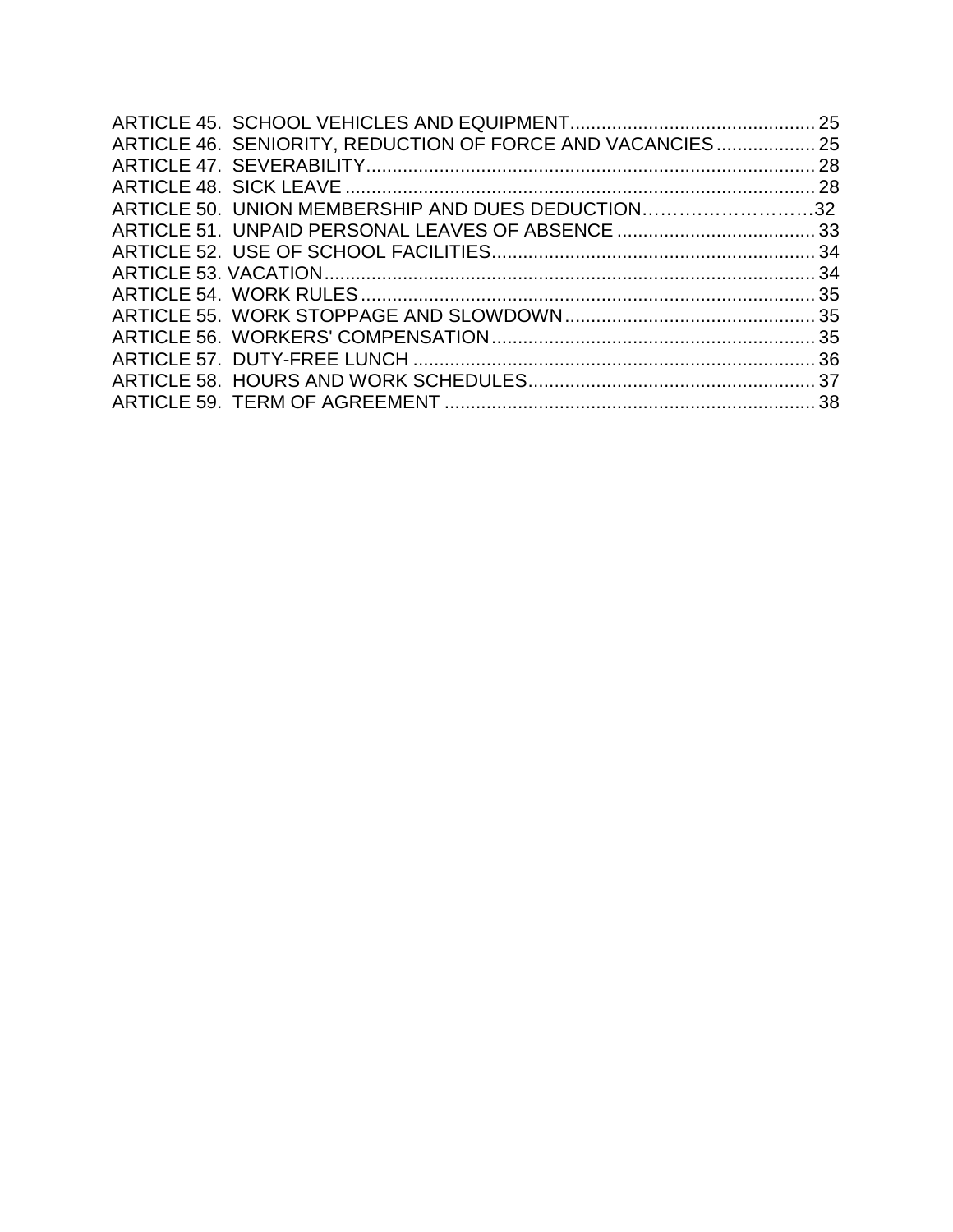### <span id="page-3-0"></span>**PREAMBLE**

Whereas, the Maine Educational Center for the Deaf and Hard of Hearing/Governor Baxter School for the Deaf School Board (hereinafter referred to as "the Board" or "School") and the Maine State Employees Association-SEIU (hereinafter referred to as "MSEA" or "the Union") desire to establish a constructive, cooperative and harmonious relationship; to avoid any interruption or interference with the operations of the employer; to promote effective service and quality of work life towards the accomplishment of the educational mission of the Board; and to establish an equitable and peaceful procedure for the resolution of differences, this Agreement is entered into by the parties.

## <span id="page-3-1"></span>**ARTCLE 1. UNION RECOGNITION**

The Board recognizes MSEA as the sole and exclusive representative for the purpose of representation and negotiations with respect to wages, hours of work and other conditions of employment for all employees included in the Professional Unit, including, ASL Specialists, Classroom Teachers, Deaf Mentors, Educational Audiologists, ECFS Consultants, Information Systems Support Specialists, Nurses III, Occupational Therapists II, Pre-School K Coordinators, , PSO Consultants, Social Workers, Speech Language Pathologists, ECFS Coordinator, PSO Coordinator, Special Education Specialist and Transition Specialists, excluding summer school positions.

In the event of a dispute between the parties as to future inclusions or exclusions from the unit resulting from the establishment of new or changed classifications or titles, either party to this Agreement may apply to the Maine Labor Relations Board for resolution of the dispute.

Part-time employees will be covered by the provisions of this Agreement after completion of six (6) months of service. All benefits provided to part-time employees shall be prorated.

Temporary, seasonal, and on-call employees, and employees employed fewer than six months are excluded by law from the bargaining unit.

## <span id="page-3-2"></span>**ARTICLE 2. ACCESS TO EMPLOYEES**

1. MSEA shall have access to employees covered by this Agreement to carry out its legal responsibilities as a bargaining agent as provided for in this Article. MSEA's representatives will be granted reasonable access to employees during employees' working hours for the purpose of investigating and processing grievances and for the purposes of administering this Agreement. Such access will be subject to the representative providing the Executive Director or his/her designee notice of the visit. Such access will not disrupt School operations, the educational program or violate MECDHH/GBSD security procedures. If access needs to be temporarily delayed for special reasons, those reasons shall be explained to the MSEA representative.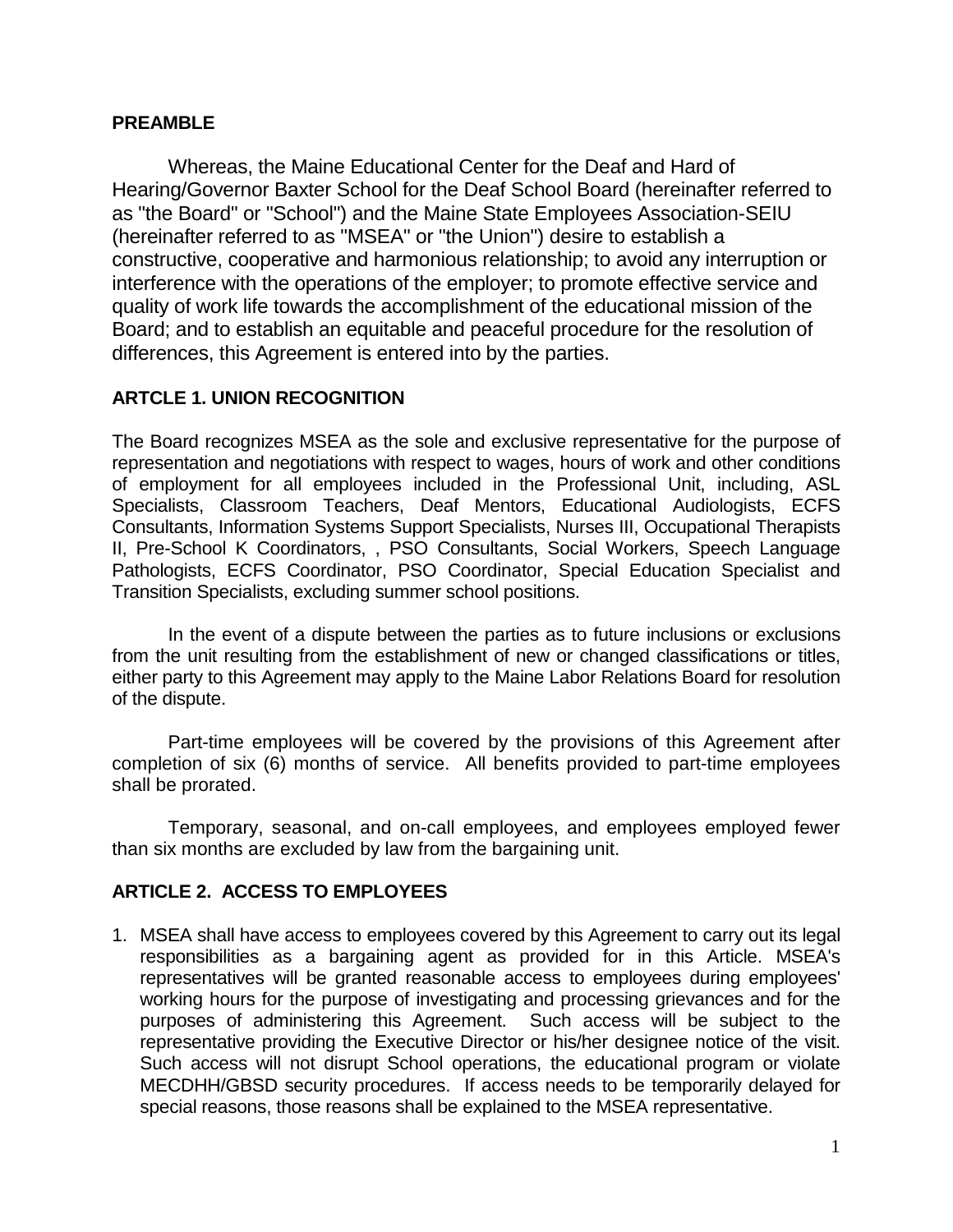- 2. Yearly Staff Meeting Access: MSEA, once, during each year of this contract, will be given access to all current staff for the purpose of explaining the benefits provided to and for members. This access will be on the clock, for up to thirty (30) minutes, preferably at an all-day staff meeting
- 3. General Unpaid Access: Any MSEA representative may have access to employees in this unit for the purpose of explaining MSEA programs and benefits during employees' non-working time, e.g., breaks, lunch periods and after hours, provided such access does not interfere with School operations or the educational program. During the work week such access shall be limited to non-work areas.
- 4. New Employees: MECDHH will inform MSEA-SEIU of their new employee hires within thirty (30) days of the hire date. MECDHH will provide MSEA-SEIU with the new hire's name, address, position, work email and work phone number. Each new employee, including employees who are new to an MSEA-SEIU bargaining unit, shall be allowed 30 minutes of paid work time within thirty (30) calendar days of the hire date to meet with a representative of MSEA SEIU for the purpose of explaining MSEA-SEIU programs and benefits.

The Union may conduct workplace meetings during lunch and other breaks, and before and after the work day, on the public employer's premises to discuss workplace issues, collective bargaining, negotiations, the administration of the collective bargaining agreements and other matters related to the duties of a bargaining agent and internal bargaining agent matters involving the governance or the business of the bargaining agent.

The Union has the right to use government buildings and other facilities that are owned or leased by government entities to conduct meetings with bargaining unit members regarding bargaining negotiations, the administration of collective bargaining agreements, the investigation of grievances and other workplace related complaints and issues involving the governance or business of the bargaining agent, as long as that use does not interfere with governmental operations. A bargaining agent conducting a meeting in a government building or facility may be charged for maintenance, security and other costs related to the use of the government building or facility that would not otherwise be incurred by the government entity.

Notice shall be given to the executive Director in advance of any meeting to be conducted at the employer's workplace, to include date, time, location and estimated number of attendees, by following the organizations procedure for events.

### <span id="page-4-0"></span>**ARTICLE 3. BEREAVEMENT LEAVE**

Each employee covered by this Agreement shall be allowed up to forty (40) hours leave with pay, for absence resulting from the death of a spouse or partner, child, stepchild, parent, or stepparent and up to twenty-four (24) hours of leave with full pay for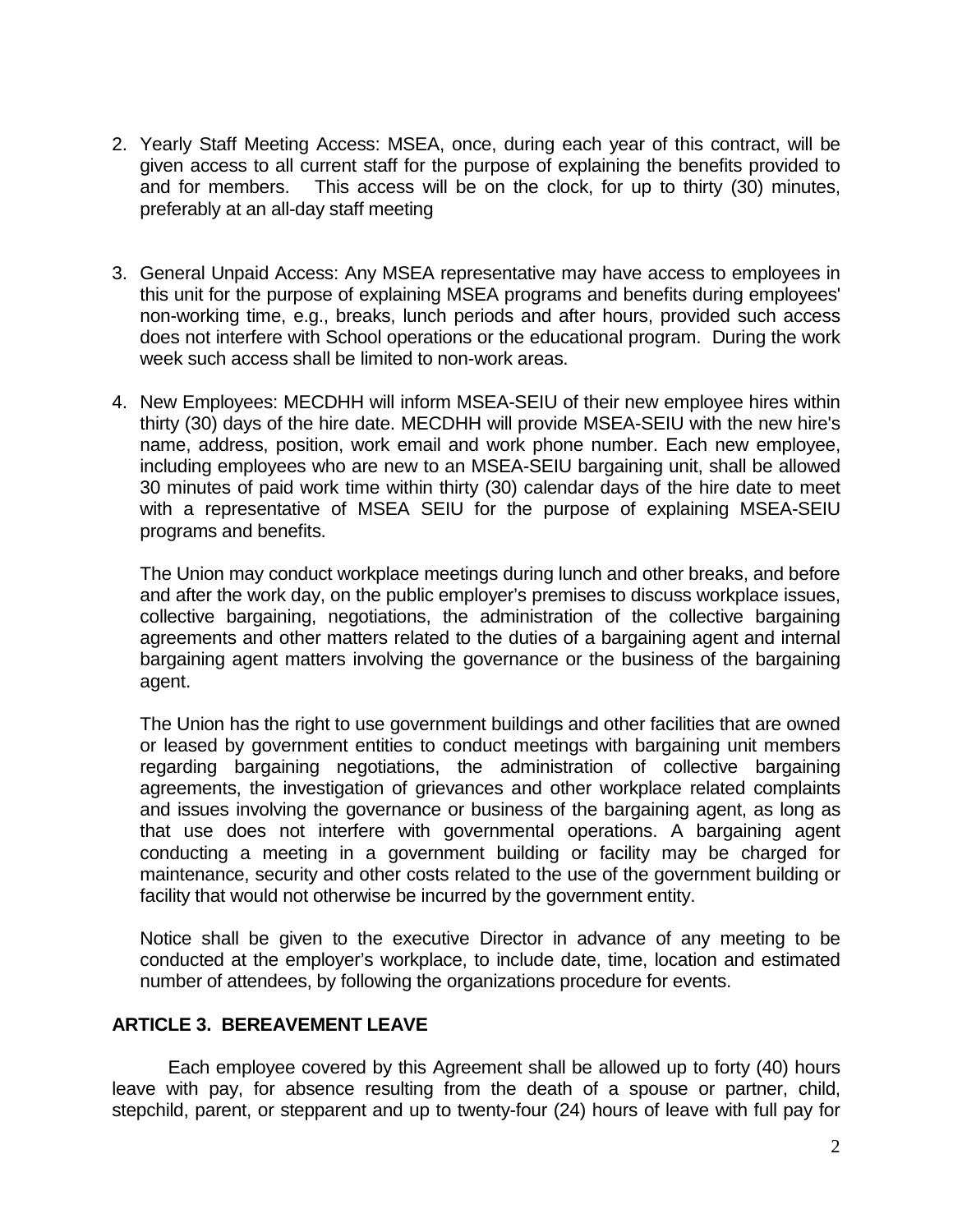absences resulting from the death of other members of the employee's immediate family. The employee will also be allowed up to twenty-four (24) hours of leave with full pay to attend the funeral of an aunt, uncle, niece, or nephew with the approval of the Executive Director.

"Other members of the employee's immediate family" shall mean the parents of the spouse or partner, quardian, brothers, brother-in-law, stepbrothers, sisters, sister-inlaw, stepsisters, wards, grandparents, and grandchildren of the employee.

"Partner" means that a relationship exists between two people, neither of whom is married, that is intended to remain indefinitely and where there is joint responsibility for each other's common welfare, there are significant shared financial obligations, and there is a shared primary residence. This relationship must have existed for at least one (1) continuous year before benefits under this Article may be provided.

### <span id="page-5-0"></span>**ARTICLE 4. BULLETIN BOARDS**

The Board shall continue to provide present bulletin board space for the use of MSEA at each work location where bulletin boards are presently provided for the purpose of posting bulletins, notices, and other materials in conformance with this Article. The posting of any MSEA materials shall be restricted to such bulletin board space only except that, in each work location where bulletin board space is not provided for MSEA, the Executive Director or his/her designee shall designate an appropriate alternative space where such materials may be posted in consultation with the Union Steward.

In no instance may MSEA post any material which is profane, obscene, or defamatory to the Board, its representatives or any individual, or which constitutes campaign material between competing employee organizations if it is determined that the posting of such material would violate any obligation of the Board for neutrality. MSEA is solely responsible for the accuracy and ethical standards of any material posted pursuant to this Article. The Executive Director or his/her designee retains the right to remove any materials in violation of this Article.

All posted MSEA materials shall be signed by an authorized representative of the Association or stamped with an official MSEA logo.

### <span id="page-5-1"></span>**ARTICLE 5. CHILDBIRTH, ADOPTION AND LONG-TERM FOSTER CARE LEAVE**

1. For employees who have worked for MECDHH for the previous twelve months paid parental leave of two weeks (ten work days) for the birth of a child or adoption will be granted to an employee for their regularly scheduled hours on the days, beginning on and directly following the birth or adoption of a child or children. This benefit may be used once each academic year. These two weeks will run concurrent with FMLA.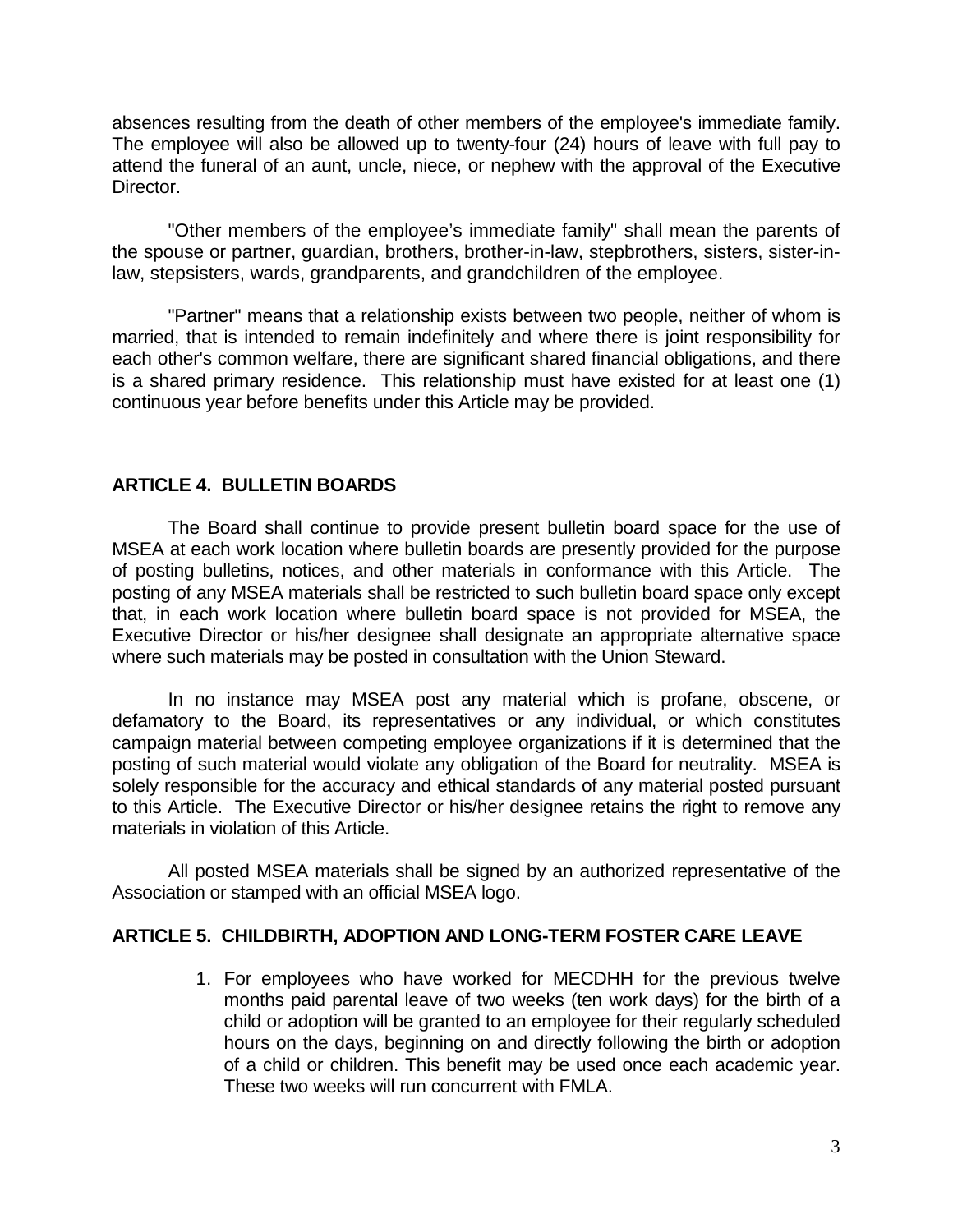- 2. Additional childbirth, adoption or long-term foster care leave may be granted to an employee without salary for a period not to exceed one (1) school year. Any childbirth, adoption or long-term foster care leave that also qualifies for federal or state family and medical leave must be taken concurrent with FMLA leave and will be paid to the extent that the employee has accrued paid leave. The balance of the childbirth, adoption or long-term foster care leave will be unpaid. Employees taking childbirth, adoption or long-term foster care leave for non-FMLA qualifying purposes have the option of utilizing any accrued paid leave, with the balance being unpaid. Employees shall be allowed to retain insurance benefits during such leave. Except during any period covered by the use of applicable paid and/or federal FMLA leave, retention of insurance benefits shall be at the employee's expense.
- 3. The employee must apply to the Executive Director in writing as soon as possible, but no later than thirty (30) days prior to the date requested to begin the leave. The Executive Director has the discretion to deny such leave should an appropriate replacement not be available. Such leave is only available to employees who have primary responsibility for a biological or adopted child under the age of two, or in the case of a child adopted after the age of two, under the age of six.
- 4. Employees on such leave must notify the Executive Director by March 1 (or other specific date as determined by the Executive Director) of their intent to return to employment or forfeit their right to return. To minimize disruption to the educational process, employees with direct student contact must agree to return at the beginning of an academic quarter or another date specified in advance by the Executive Director. In the case of employees in the Outreach Program with direct student contact, the return date will be determined with consideration for the employee's particular caseload.
- 5. Employees will be returned to their previous position or, if said position is not available, to a comparable position.

### <span id="page-6-0"></span>**ARTICLE 6. COMPENSATION**

- A. The wage scales for the term of this contract are attached as Appendix A.
	- 1. Effective July 1<sup>st</sup> 2021 1.9% Increase to the salary scale (Appendix A)
	- 2. Effective July 1<sup>st</sup> 2022 2.0% increase to the salary scale (Appendix A)
	- 3. No Professional staff will be placed lower than Step 2 on their respective scale
	- 4. Addition of Salary Scale for Information Support Specialist
		- Year 1 as is
		- Year 2, with Negotiated Increase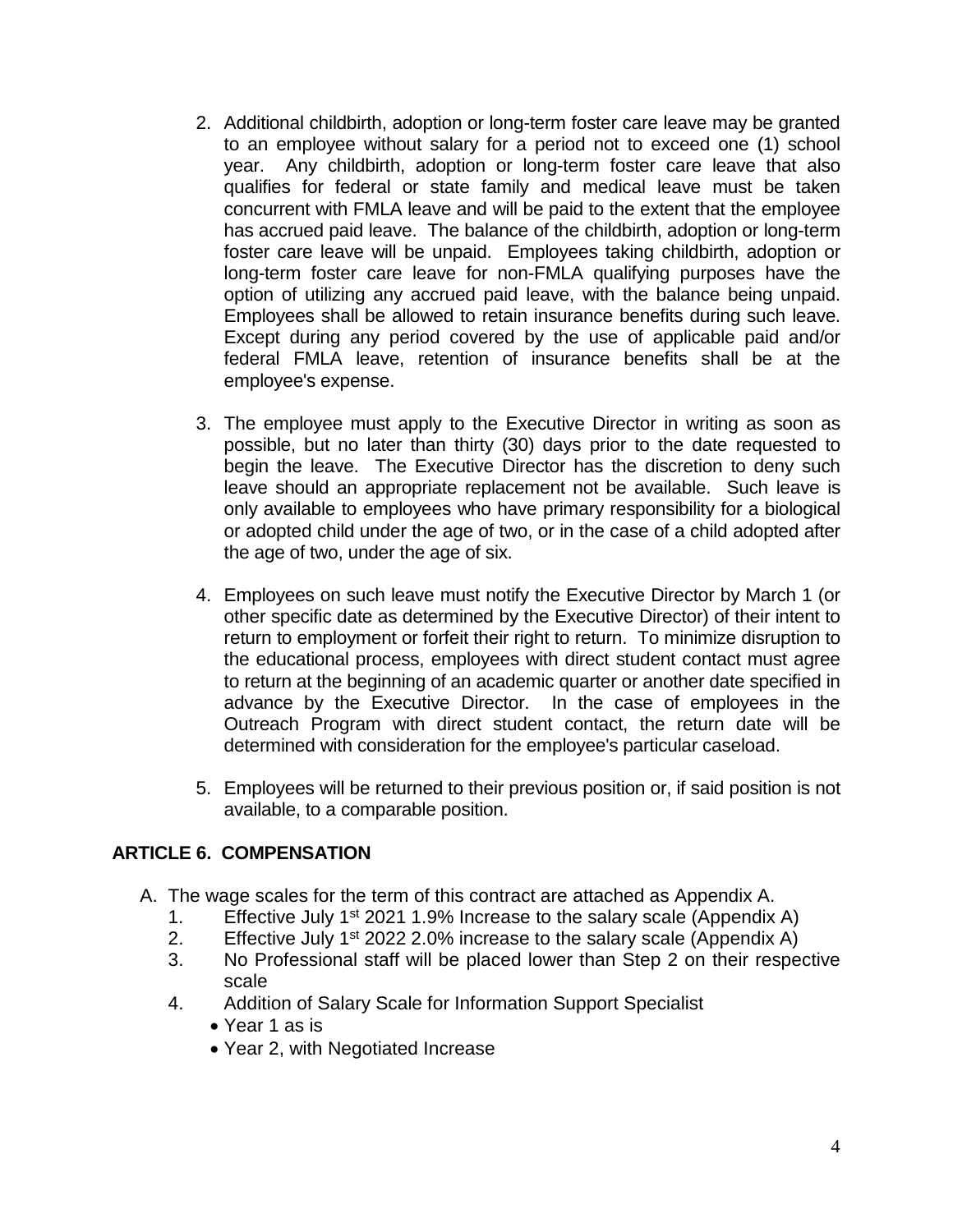### B. Salary Schedule Progression

Employees shall progress from step to step on the salary scale on the basis of satisfactory job performance based upon established standards of performance and years of experience at MECDHH/GBSD. Employees entering employment of the Board for the first time may receive full experience credit up to the maximum step of the salary scale based upon comparable teaching/professional experience and certifications. In the event the Executive Director has difficulty in recruiting employees into certain positions, the Board reserves the right to place new hires at a higher step on the scale. The Union shall be notified when such action is taken.

### C. Longevity

Employees with ten (10), fifteen (15), twenty (20) and twenty-five (25) years of continuous service shall be eligible for a longevity differential for all regular hours worked. This differential shall be twenty-five (\$.25) cents per hour upon ten (10) years of continuous service, fifty (\$.50) cents per hour upon fifteen (15) years of continuous service, seventy-five (\$.75) cents per hour upon twenty (20) years of continuous service and one-dollar (\$1.00) per hour upon twenty-five (25) years of continuous service.

For purposes of longevity ten (10), fifteen (15), twenty (20) and twenty-five (25) years of continuous service is defined as continuous employment with MECDHH/GBSD, including all authorized leaves of absence except leaves taken under the unpaid personal leave of absence article.

Those employees who were working for the State of Maine and transferred to GBSD while it was still part of the Executive Branch shall be able to count all of their years in State service as continuous employment with MECDHH/GBSD for the purposes of computing longevity. In the event such an employee had a break in service while working for the State of Maine, all service following the break counts as continuous employment with MECDHH/GBSD.

### <span id="page-7-0"></span>**ARTICLE 7. COMPLAINTS AND INVESTIGATIONS**

1. This article applies to complaints or allegations made externally and not from normal supervisory activities. In cases of alleged abuse or neglect of students by employees, the Complaints and Investigation Protocol of Abuse and Neglect Investigations or Standards Violations adopted by the Board shall be followed. In such cases, should there be any procedural inconsistencies between the protocol and this article, the protocol shall apply.

2. Any other type of complaint concerning an employee shall be addressed as follows:

a. The Executive Director/designee shall be responsible for insuring that all complaints against an employee on which any action is to be taken or a record is to be made shall be investigated.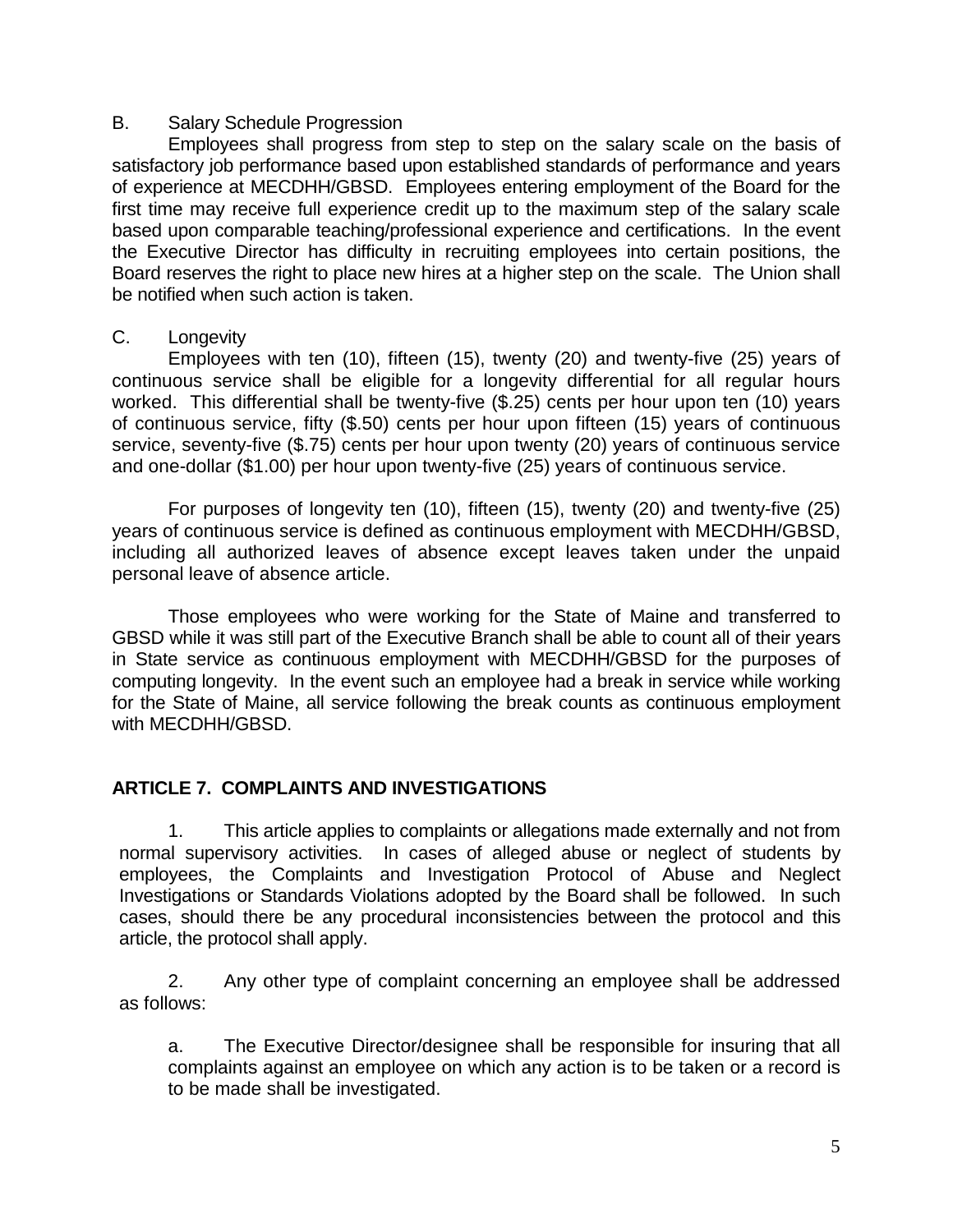b. The Executive Director/designee may interview the complainant prior to notifying the employee.

c. In order to determine whether there is a basis to conduct an investigation, the Executive Director/designee may, at his/her discretion, conduct an informal interview with the employee about whom a complaint has been made. The interview shall be conducted at a reasonable time and, when practicable, on the School premises when the employee is on duty. A union representative may be present to advise the employee during the interview.

d. If the Executive Director/designee determines that there is no basis to further investigate the complaint, the employee shall be informed in writing that a complaint was made against him or her but was unsubstantiated.

e. If the Executive Director/designee determines that there is a basis for further investigation, he/she shall inform the employee in writing.

f. If an employee is to be interviewed as a witness only and in the course of the interview it becomes apparent that the employee witness may be subject to discipline as a result of conduct which is the subject of the interview, the interview shall be postponed for a reasonable time to enable the employee to consult with a union representative.

g. The employee shall be informed in writing of the results of the investigation and any determinations made.

h. The investigation report and supporting documents will be retained permanently by the Executive Director.

## <span id="page-8-0"></span>**ARTICLE 8. CONCLUSION OF NEGOTIATIONS**

A. The Board and MSEA agree that this Agreement is the entire Agreement, terminates all prior Agreements or understandings and concludes all collective negotiations during its term. Neither party will during the term of this Agreement seek to unilaterally modify its terms through legislation or other means which may be available to them.

B. Each party agrees that it shall not attempt to compel negotiations during the term of this Agreement on matters that could have been raised during the negotiations that preceded this Agreement, matters that were raised during the negotiations that preceded this Agreement or matters that are specifically addressed in this Agreement.

## <span id="page-8-1"></span>**ARTICLE 9. COPIES OF AGREEMENT**

The parties shall jointly arrange for printing copies of this Agreement. Each party shall pay for the copies it requires for distribution. The Board Agrees to make available on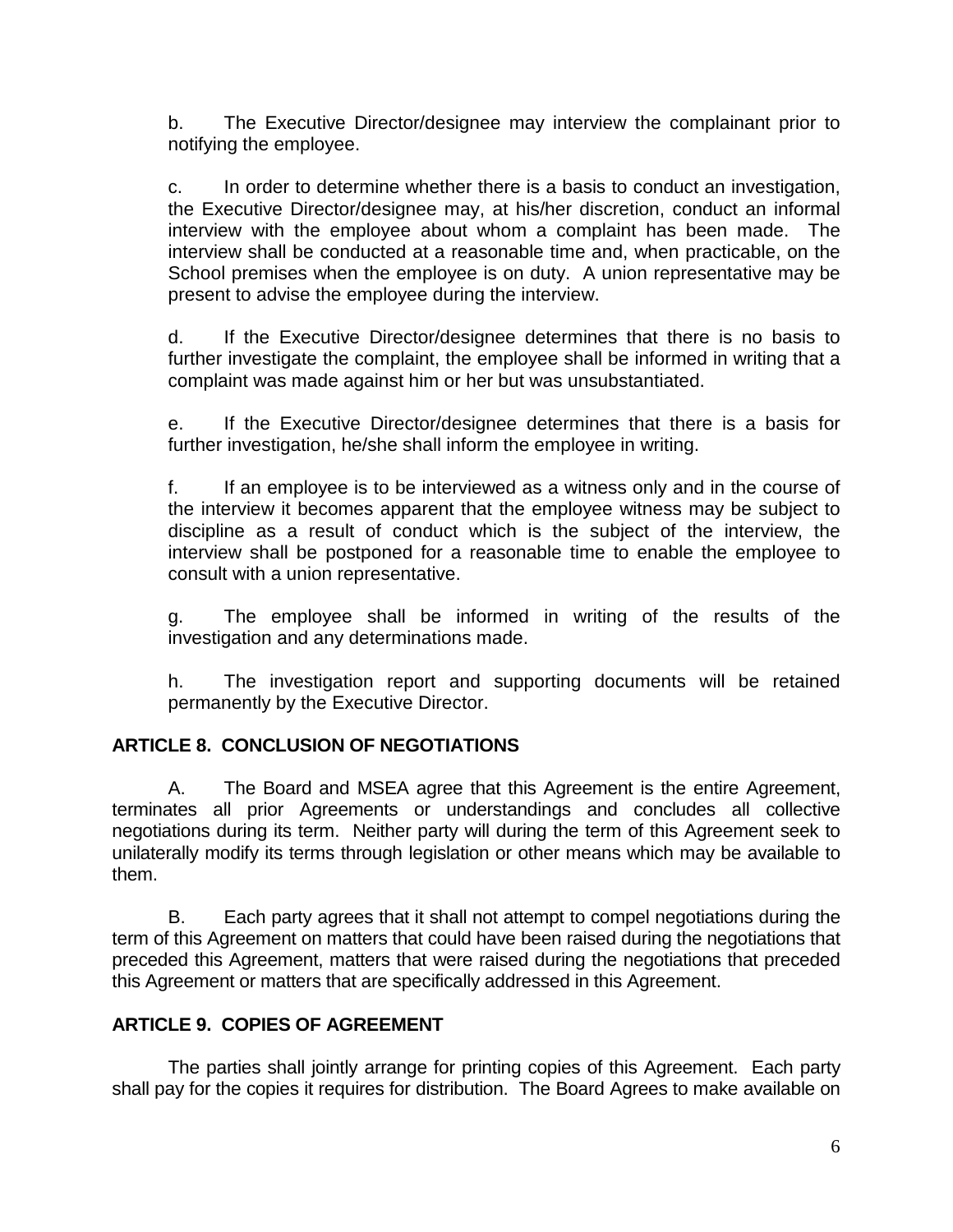the MECDHH website current copies of the Union contract and agrees to notify new employees of the location of that contract.

#### <span id="page-9-0"></span>**ARTICLE 10. COURT SERVICE/JURY DUTY**

If an employee is required to appear in court or pursuant to a subpoena or other order of a court or body or to perform jury service, and such appearance or service results in his/her absence from work, he/she shall be granted court service leave for the period of time necessary to fulfill such requirement. Any employee who makes an appearance and whose service is not required shall return to work as soon as practicable after release.

An employee on court service leave for a full day shall receive the difference between the payments received for such court service, excluding any travel allowance, and his/her regular pay.

Any employee returning to work from court service leave shall be paid by the School for his/her actual hours worked or a minimum of the difference between payment received from the court, excluding any travel allowance, and his/her regular pay, whichever is greater.

The provisions of this Article shall not apply to an employee summoned to or appearing before a court or body as a party to any private legal action or in connection with any legal proceeding arising out of the employee's unprofessional or dishonorable conduct; any action brought by the employee against the School; or involving any breach of this Agreement by the employee or MSEA.

### <span id="page-9-1"></span>**ARTICLE 11. COURT TIME**

An employee who is called to appear as a witness in his/her official capacity by a court, including administrative court, on a scheduled day off, a scheduled vacation day or other approved day off shall be paid for the hours so spent, including actual, necessary travel time, at his/her regular hourly rate. Payment under this Article shall be the total payment for such court time from all sources other than regular pay for the scheduled day off.

#### <span id="page-9-2"></span>**ARTICLE 12. DEFERRED COMPENSATION**

The School agrees to submit deductions of the employees who participate in the Deferred Compensation program by payroll deduction as soon as practicable but no later than ten (10) workdays after such deductions are made.

### <span id="page-9-3"></span>**ARTICLE 13. DENTAL INSURANCE**

The School agrees to pay one hundred percent (100%) of the employee premium of a dental insurance program for full-time employees for the contract term. The School agrees to provide payroll deduction for dental insurance, provided such arrangements are agreed to by the insurance carrier. Dependent coverage will be available provided there is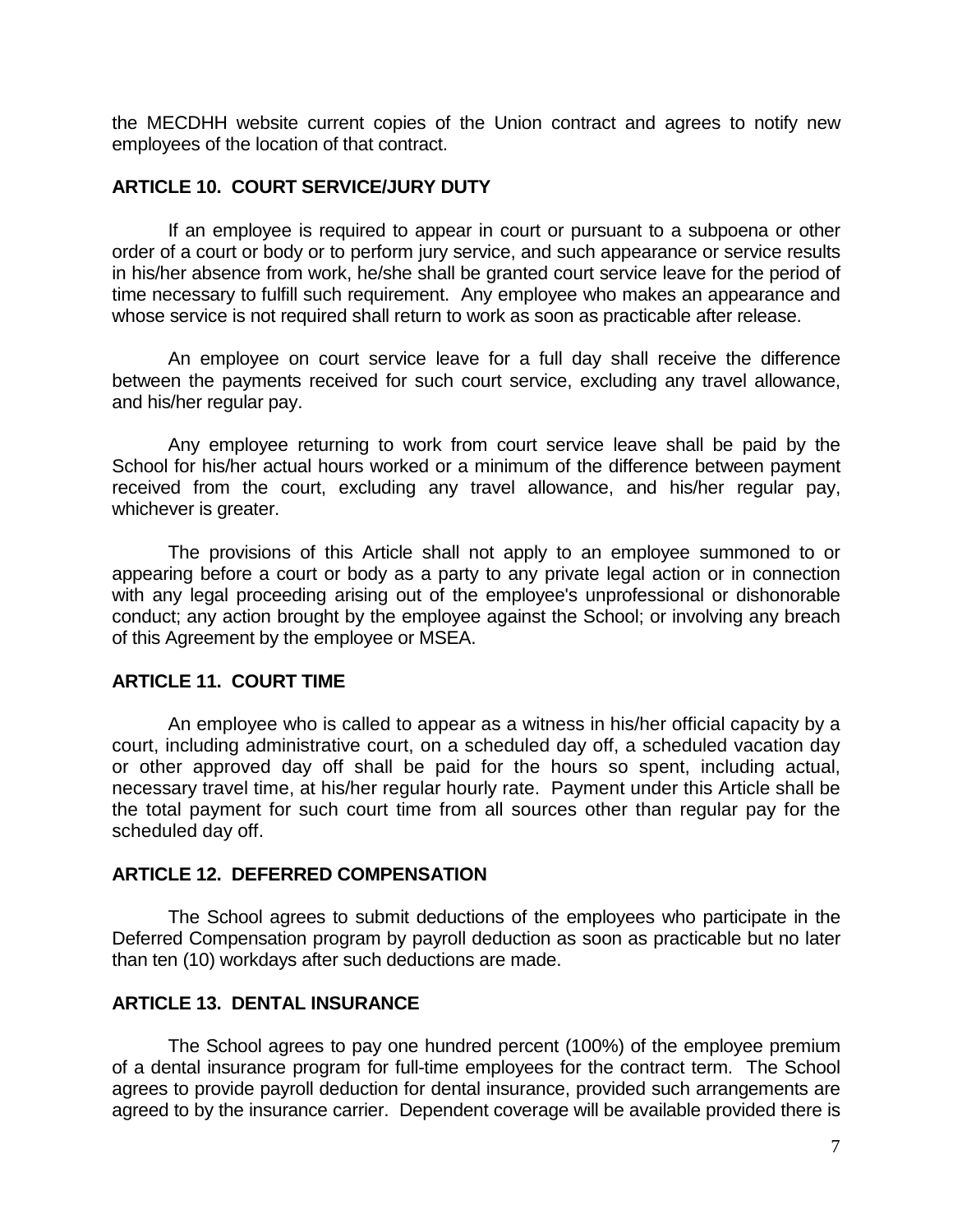sufficient employee participation in the dental insurance program. Dependent coverage will be at the employee's expense. Part time employees are eligible for pro-rated benefits.

### <span id="page-10-0"></span>**ARTICLE 14. DISCIPLINE**

1. After the probationary period, no employee shall be disciplined by the School without just cause. Notwithstanding the foregoing, probationary employees may be dismissed without just cause.

Disciplinary action requiring just cause shall be limited to the following: oral reprimand, written reprimand, suspension, demotion, and dismissal. The principles of progressive discipline shall be followed.

2. No employee covered by this Agreement shall be suspended without pay, demoted or dismissed without first having been given notice in writing of the disciplinary action to be taken. The conduct for which disciplinary action is being imposed and the action to be taken shall be specified in a written notice. Any employee receiving a notice of suspension, demotion or dismissal will be afforded an opportunity to meet with the Executive Director prior to the action proposed. The employee will be entitled to have a Union representative or steward present. At that meeting the Executive Director will give the employee an explanation of the employer's evidence against the employee (if that has not already been provided) and offer the employee an opportunity to respond. Employees are on notice that a finding of having abused a student is excluded from progressive discipline and may result in termination on first offense.

Any employee suspended without pay, demoted, or dismissed may appeal such disciplinary action to the Board in writing within fifteen (15) workdays after the employee becomes aware of such disciplinary action. The Board's decision may be processed through the grievance procedure.

### <span id="page-10-1"></span>**ARTICLE 15. WELLNESS AND EMPLOYEE ASSISTANCE PROGRAM**

There shall be a broad-brush comprehensive Employee Assistance Program ("EAP") to provide confidential assessment and referral services for School employees. The EAP is intended to aid School employees and their families, and retirees, in cases where personal problems of any nature are having a detrimental effect on the employee's job performance. Services provided directly by the EAP shall be at no cost.

MECDHH/GBSD is committed to forming a committee whose purpose is to promote wellness activities for all employees. This committee will meet regularly to seek out information and a variety of activities for staff to get involved in. It is also expected that this group will make recommendation to the School Board that will encourage and promote healthy living lifestyle choices for employees.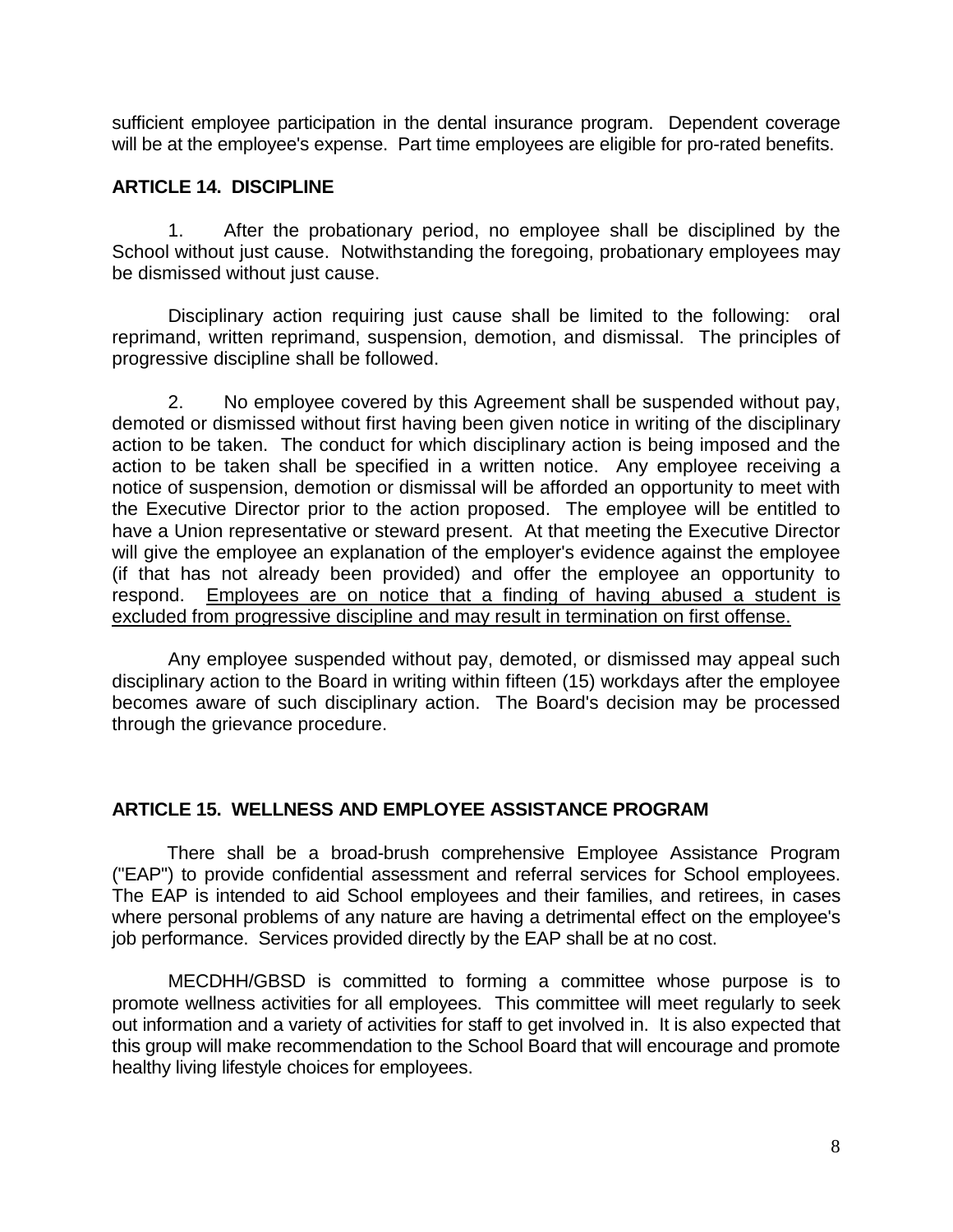## <span id="page-11-0"></span>**ARTICLE 16. EMPLOYEE DATA**

1. So long as not prohibited by law, the School shall furnish to MSEA each October, at Union expense, the name, address, classification, pay range and step, initial date of hire for each employee covered by this Agreement. An employee may request, in writing, that his/her home address not be released by the School.MSEA shall indemnify, defend, and hold the Board harmless against all claims and suits which may arise as a result of the Board furnishing such listing to MSEA.

2. Upon mutual agreement, the School and MSEA will use technology available to each party for the purpose of receiving the aforementioned electronic data in the most efficient manner possible. By mutual agreement, such information transmitted to MSEA in a hard copy format will be transmitted electronically after agreement between the parties on format and content.

## <span id="page-11-1"></span>**ARTICLE 17. EMPLOYEE DEVELOPMENT AND TRAINING**

The School will provide suitable staff development and training programs for employees covered by this Agreement within budgetary constraints.

In order to enhance and encourage educational and training opportunities a minimum of two (2) days for the purpose of training will be available to each employee in this unit. This training will be contingent upon availability of funds and requires pre-approval by the Executive Director. The Executive Director has the authority to deny requests which do not meet the educational needs of the School or when there are no appropriate substitutes available.

### A. Mandated Training

1. Employees shall be given reasonable notice of applicable development and training programs available. Such notice shall include an explanation of the procedure for applying for the program. Participation in any training inside or outside of work hours which is required by the School as a condition of fulfilling the requirements of the employee's job, or any in-service School training which is conducted or undertaken during normally scheduled work hours will be considered as time worked.

2. The School shall pay tuition, course-related fees, other approved course required costs and for necessary travel and lodging for courses required by the Board or Executive Director.

- B. Elective Training (not mandated by Administration)
	- 1. Employees may apply to the Executive Director to attend elective training that is directly related to their field. The following conditions apply:
	- 2. Training will be reimbursed at the sole discretion of the Executive Director.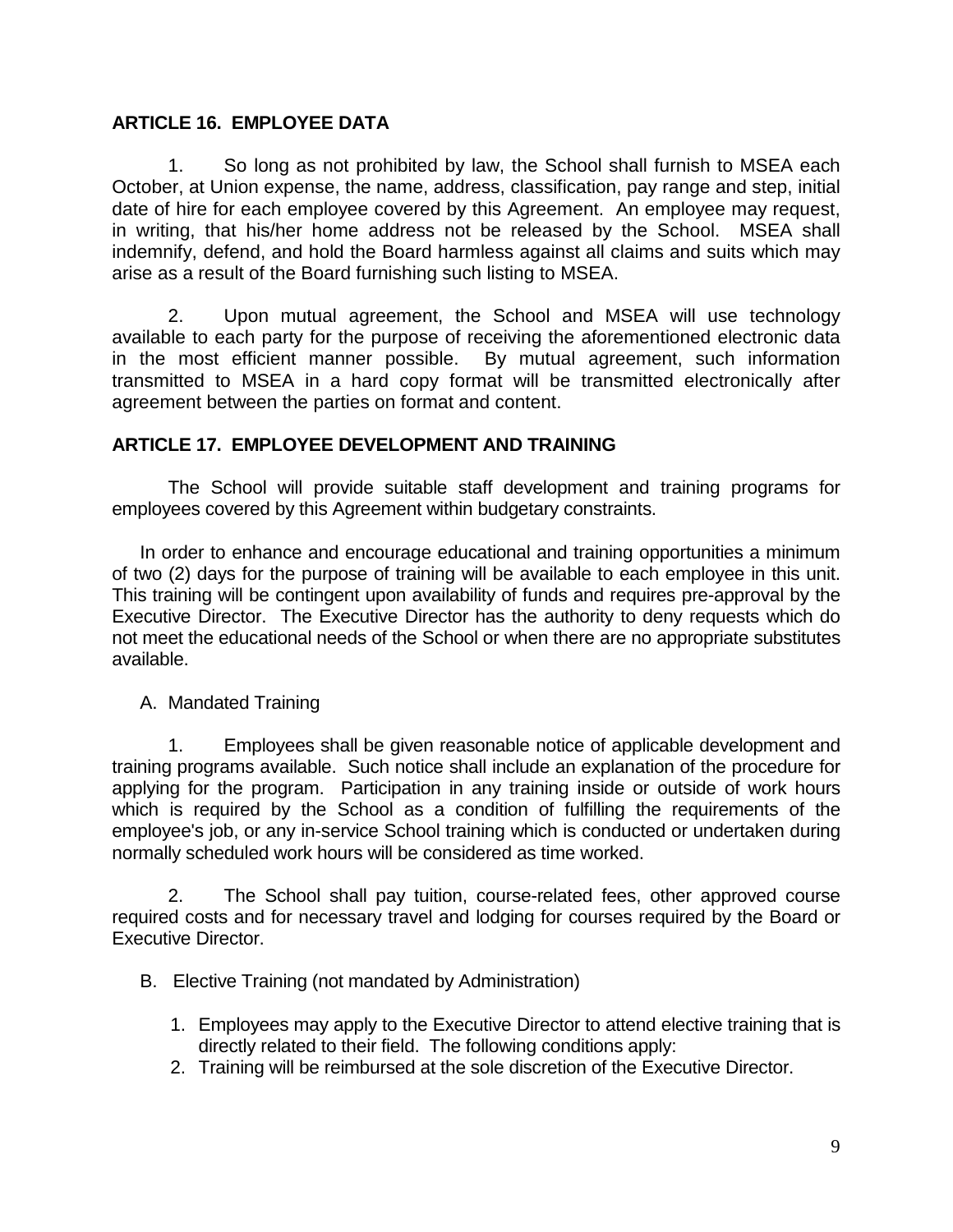## <span id="page-12-0"></span>**ARTICLE 18. EMPLOYEE ORGANIZATION LEAVE**

#### A. Leave for MSEA Organization Activities

The School shall provide Employee Organization Leave without loss of pay or benefits for one employee who is a member and officer of the MSEA Board of Directors to attend a maximum of one (1) one-day meeting per month of the Board of Directors. For purposes of this Article, the Board of Directors shall consist of sixteen (16) members: twelve (12) from the Council, the President, Vice President, Secretary and Treasurer of MSEA. Additionally, the School shall provide one (1) day per year Employee Organization Leave with pay for one MSEA member who has an official capacity to attend the annual MSEA Council meeting. The employee shall provide the Executive Director with at least two (2) weeks' notice of the meeting and provide documentation of attendance upon their return.

#### B. Leave for Negotiations

Members of the MSEA bargaining team (whose numbers shall not exceed four (4) for each unit) shall suffer no loss in pay or benefits for participation in negotiations for a successor Agreement. No compensation shall be paid if negotiations occur outside an employee's normal work hours. Additionally, leave may be requested for other members necessary for participation on specific negotiations issues and such leave shall not be unreasonably denied. The parties recognize that negotiations that take place during the employee's work day impact on the educational program and students, and to the extent possible, negotiations will be held outside of the student day.

MSEA shall give reasonable notice to the Executive Director of the names of those bargaining team members who will be attending particular bargaining sessions. MSEA recognizes that exceptional circumstances might preclude the release of an individual on a particular day.

When an employee at a satellite site is a member of the bargaining team, he/she shall participate in negotiations via electronic communication, except when the parties mutually agree that the employee from the satellite site should attend particular negotiation sessions.

### C. Stewards

1. The Union may designate employees to act as a steward on their behalf. The names of the employee designated as steward shall be given to the Executive Director after they complete their training with MSEA or upon reasonable request. Such stewards will be allowed a reasonable amount of time away from his/her work without loss of pay to investigate and process grievances.

2. Prior to leaving his/her work to attend such business, a steward shall obtain consent of his/her supervisor. If operational considerations or workloads temporarily delay the release of a steward to attend to proper duties under this Article, he/she will be released for such purposes as soon as practicable.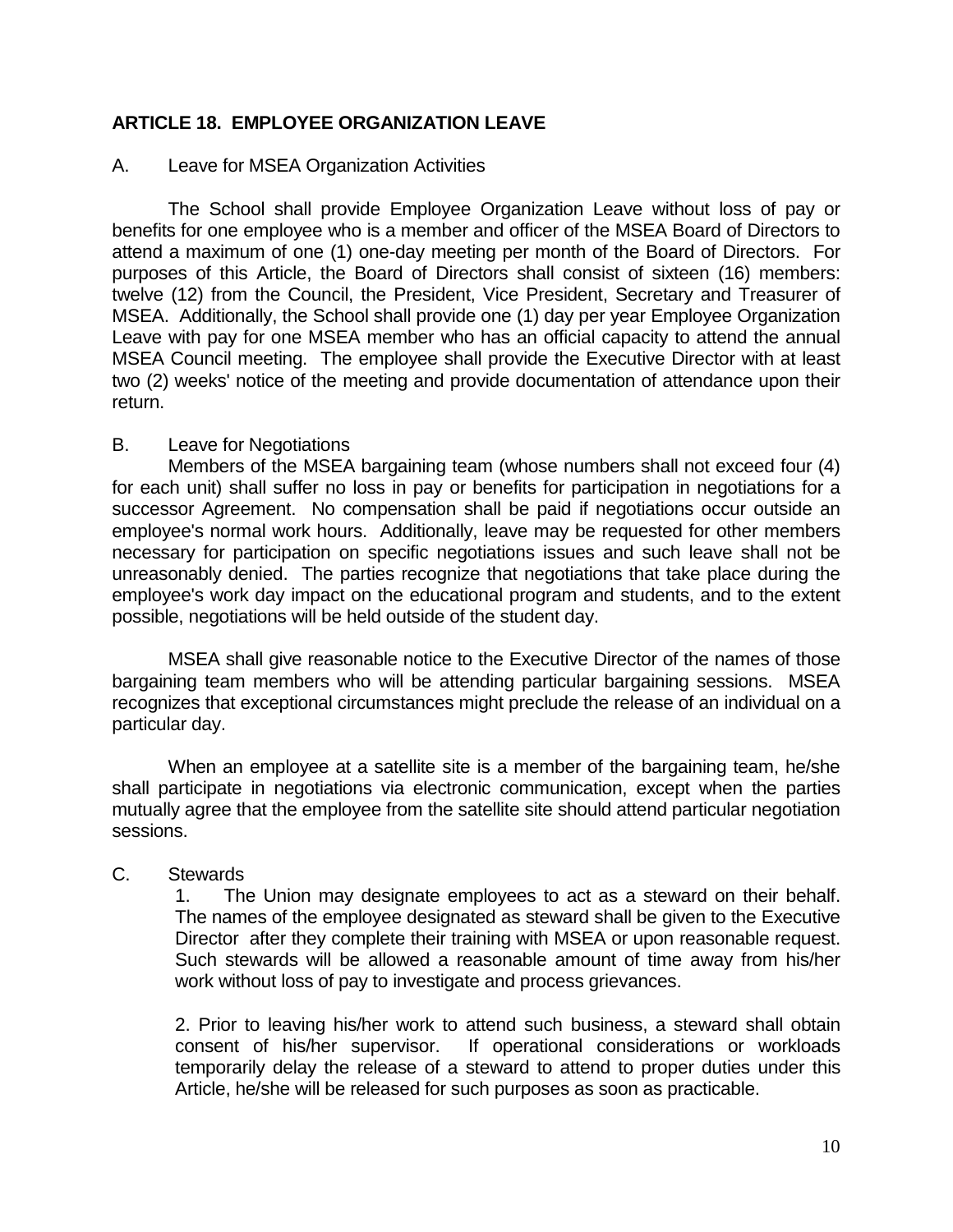- 3. Whenever a steward works on union business and such work extends beyond the end of his/her normal workday, such activity shall not be considered as time worked. Any travel or other expenses of a steward's activities shall not be borne by the School.
- 4. Each Steward shall be entitled to three (3) days of leave per year without loss of pay or benefits to participate in official MSEA sponsored steward training. MSEA shall provide the Executive Director with at least two (2) weeks' notice and the employee shall provide documentation of attendance upon their return. No additional compensation shall be paid if the training extends beyond the end of the employee's normal work hours. Such leave shall not be withheld unless operational needs so require and shall not be arbitrarily denied. This leave will be capped at thirteen days (13) total and that amount will be share between the Professional and Support Contracts.

## D. Leave for Other Organizational Business

Employees engaged in MSEA business may apply for administrative leave without pay. Such applications shall not be unreasonably denied, and if denied the reasons for the denial shall be stated to the applicant in writing. The Executive Director has the authority to deny or defer such leave if it interferes with operations and/or the educational program and to limit the amount of leave used by individual employees. The employee shall provide the Executive Director with at least two (2) weeks' notice of the MSEA business and provide documentation of attendance upon their return.

## E. Travel Time

Leave provided in paragraph B of this Article shall apply to and cover actual and necessary travel to and from such meetings required during normal working hours on the day of the meeting or negotiations.

## F. Leave to Attend Pre-Retirement Counseling Programs

Employees who will be eligible for retirement within one (1) year will be granted one (1) leave day without loss of pay to attend the MSEA pre-retirement counseling program.

## <span id="page-13-0"></span>**ARTICLE 19. EXPENSE REIMBURSEMENT**

A. Mileage Allowance

1. The mileage allowance for pre-approved travel will be the rate established by the U.S. Internal Revenue Service, and should said rate increase, the School agrees to pay the new rate effective on the date of the increase.

2. Employees with special needs and who operate their own specially equipped vehicle with adapted equipment on School business shall receive a mileage reimbursement rate of an additional thirteen cents (\$.13) per mile.

## B. Lodging and Meal Expenses

1. Employees in travel status in the performance of their duties shall be entitled to expenses of necessary lodging and/or meals.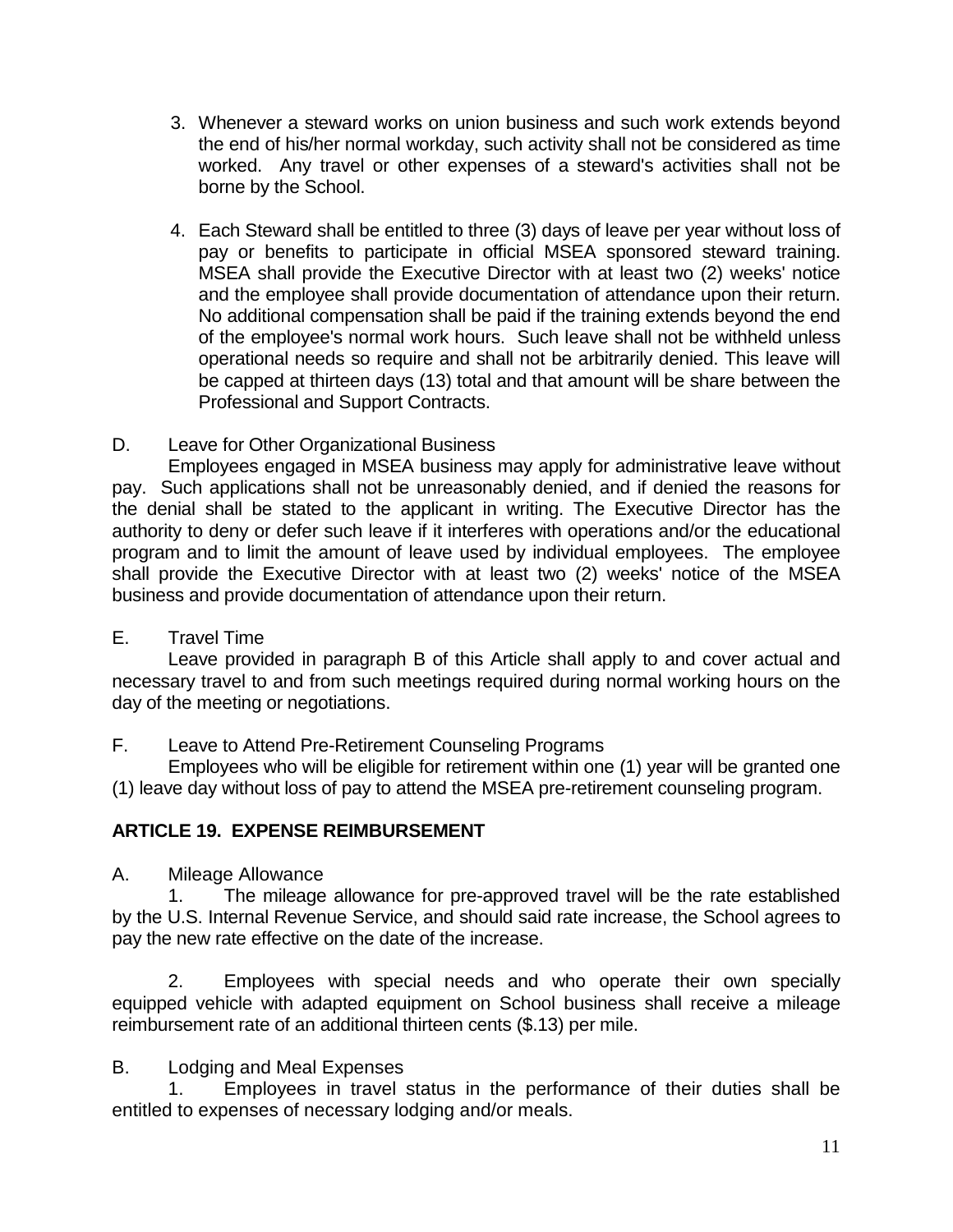Nothing contained in this Article shall be deemed to alter the present School policy prohibiting reimbursement for meals that are part of an organized meeting or program or overnight travel.

2. Estimated travel expenses shall be advanced to employees when reasonable and when requested. Requests for reimbursement of approved expenses must be submitted within thirty (30) days of when they are incurred and shall be paid within thirty (30) days of submission.

4. Meal reimbursements for overnight stays will have a maximum reimbursement rate of nine dollars (\$9.00) for breakfast, thirteen dollars (\$13.00) for lunch, and twenty-nine dollars (\$29.00) for dinner. Charges for alcohol will not be reimbursed. Breakfast shall not be paid unless it follows an overnight stay.

### C. Telephone Expenses

The School shall provide a cell phone as needed on a case by case basis.

### D. Reimbursement for Elective Courses

The Board shall budget, to the best of its ability, a reasonable amount of funds each fiscal year to reimburse employees for coursework directly related to their field. The following conditions apply: 1) Courses will be reimbursed on a first-come, first-served basis until the pool has been depleted for the year (although no employee will be reimbursed for more than two courses per year); 2) Reimbursement will be for 85% of the credit cost of the course, based on the current undergraduate or graduate credit rate at the University of Southern Maine; 3) Employees must be currently employed at MECDHH/GBSD and obtain pre-approval from the Executive Director. The Executive Director's decision as to whether a course is reimbursable is final and non-grievable; 4) Employees must receive a "B" or better in the course to be eligible for reimbursement; and 5) Reimbursement shall only be made for courses pre-approved and taken in the current contract year.

#### E.. Video Display Terminals

1. All employees who spend at least eighty percent (80%) of their work time operating "VDT's shall be entitled to an annual examination by an eye doctor at the expense of MECDHH/GBSD when not covered by the employee's health insurance. All costs above and beyond the insurance coverage for this annual eye exam, including a co-pay related to that eye exam, will be reimbursed by MECDHH/GBSD. Prior to reimbursement, employees must submit an itemized receipt from their eye doctor verifying the expense incurred.

2. Employees receiving such annual eye examinations shall receive up to one hundred dollars (\$100.00) toward the cost of regular corrective lenses or glasses needed by the employee as prescribed by the eye doctor. Employees who require bifocal, trifocal, prism or progressive lenses shall receive up to one hundred twenty-five dollars (\$125.00) for the cost of such corrective lenses or glasses needed by the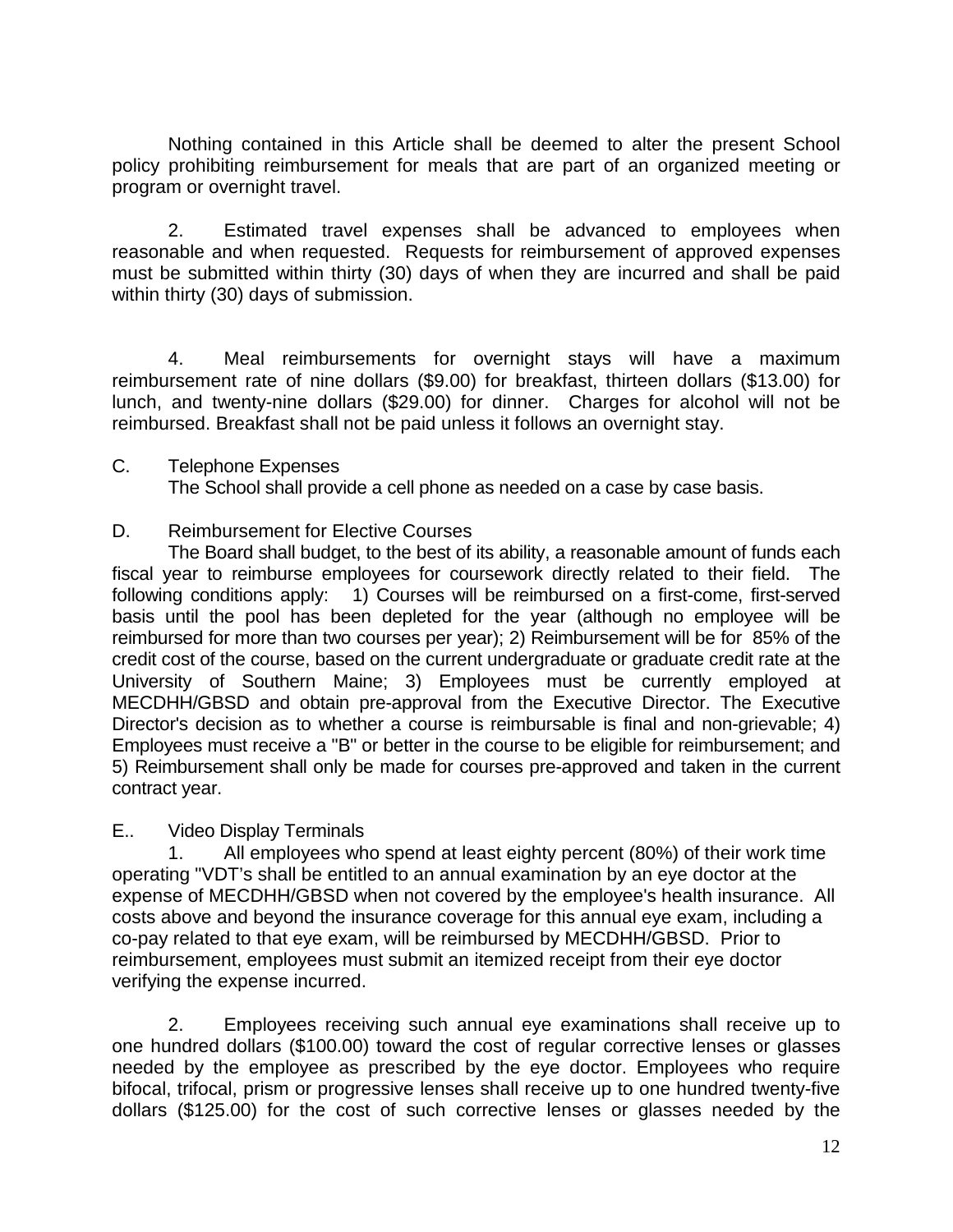employee as prescribed by the eye doctor. Prior to reimbursement, employees must submit a receipt verifying the expense incurred

## <span id="page-15-0"></span>**ARTICLE 20. EXTRACURRICULAR ACTIVITY (ECA) STIPEND POSITIONS**

Extracurricular activity (ECA) stipend positions will be opened and posted for applications each year and will be filled by two-year appointment. An employee's appointment or reappointment to a stipend position will require the approval of the Executive Director. It is understood by both parties that ECA positions are two-year appointments upon favorable review, not subject to just cause.

## <span id="page-15-1"></span>**ARTICLE 21. FLEXIBLE SPENDING ACCOUNTS**

The School will take appropriate action to establish two flexible spending accounts. One so that employees may have pre-tax income set aside for the payment of uncovered medical/health related expenses and the other so that employees may have pre-tax income set aside for payment of childcare expenses.

The School agrees to pay for whatever "start-up" fee may be associated with the establishment of such accounts. It is understood that if there is a monthly fee required to participate in such accounts it will be the responsibility of the employee to pay the fee(s). Participation in the flexible spending accounts is on a voluntary basis.

## <span id="page-15-2"></span>**ARTICLE 22. GRIEVANCE PROCEDURE**

1. Definitions and Scope

1.1 Employees shall have the right to present grievances in accordance with the procedures prescribed in this Article.

1.2 For purposes of this Agreement, a grievance is a dispute concerning the interpretation or application of the terms or provisions of this Agreement except provisions expressly excluded from the grievance procedure in this Agreement.

2. Procedure

2.1 Step 1: Within fifteen (15) workdays after the act or omission which gives rise to the grievance or an employee becomes aware or should have reasonably become aware that he/she has a grievance, the employee and/or his/her representative shall present the grievance orally to his/her immediate supervisor. The supervisor shall be responsible for taking such steps as are advisable, including consultation with the Director of Operations/HR (HR) and Executive Director in an effort to resolve the grievance.

 2.2 Step 2: If the grievance is not resolved within ten (10) work days of submission at Step 1, within ten (10) workdays thereafter the employee and/or his/her representative may present the grievance to his/her supervisor in writing, stating the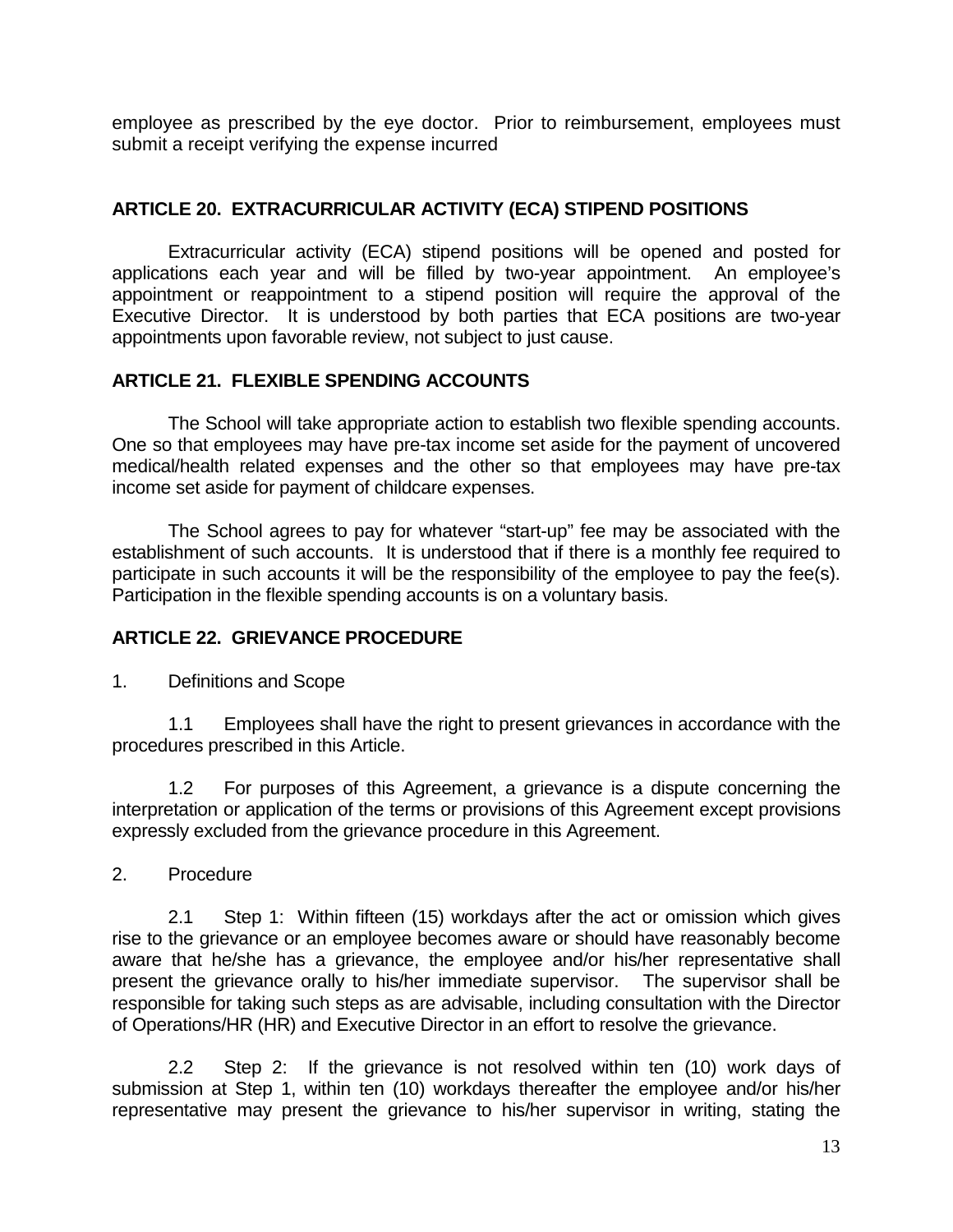nature of the grievance, the specific contract provision the employee believes has been violated, and the remedial action requested.

(a) The supervisor shall provide the employee and/or his/her representative with his/her decision in writing within ten (10) workdays of submission. If the grievance is not thereby resolved, within ten (10) workdays after the receipt of the supervisor's written decision, the employee and/or his/her representative shall submit the grievance in writing to HR.

 2.3 Step 3: If the grievance is not resolved within ten (10) work days of submission at Step 2, within ten (10) workdays thereafter the employee and/or his/her representative may present the grievance to HR in writing, stating the nature of the grievance, the specific contract provision the employee believes has been violated, and the remedial action requested.

(a) HR shall provide the employee and/or his/her representative with his/her decision in writing within ten (10) workdays of submission. If the grievance is not thereby resolved, within ten (10) workdays after the receipt of HR's written decision, the employee and/or his/her representative shall submit the grievance in writing to the Executive Director.

2.4 Step 4: The Executive Director shall meet with the employee and/or his/her representative and shall provide the employee and/or his/her representative with his/her decision in writing within fifteen (15) workdays of submission.

2.5 Step 5: If the grievance is not resolved at Step 4, within ten (10) workdays after receipt of the written decision of the Executive Director, the MSEA may appeal to the Board by filing a written notice of appeal, together with copies of the written grievance and the Step 4 decision. The Board may meet with the employee and/or his/her representative no later than the next regular Board meeting. The Board shall provide the employee and the Association with a written decision within ten (10) workdays after the conclusion of such meeting.

2.6 Step 6:

(a) If the grievance has not been satisfactorily resolved at Step 5, then MSEA may submit the grievance to arbitration by submitting a request for arbitration to the Executive Director as well as a statement of the grievance specifying the Article, section or clause of the contract alleged to have been violated, along with the concise statement of facts surrounding the issue and the remedial action requested. The request for arbitration shall be received by the Executive Director through personal service or by mailing by registered or certified mail within fifteen (15) workdays of the receipt of the Step 5 decision.

(b) Upon receipt by the Executive Director of a request for arbitration, the parties shall attempt to mutually agree upon an arbitrator. If unable to agree upon an arbitrator within five (5) workdays of receipt of the request for arbitration, the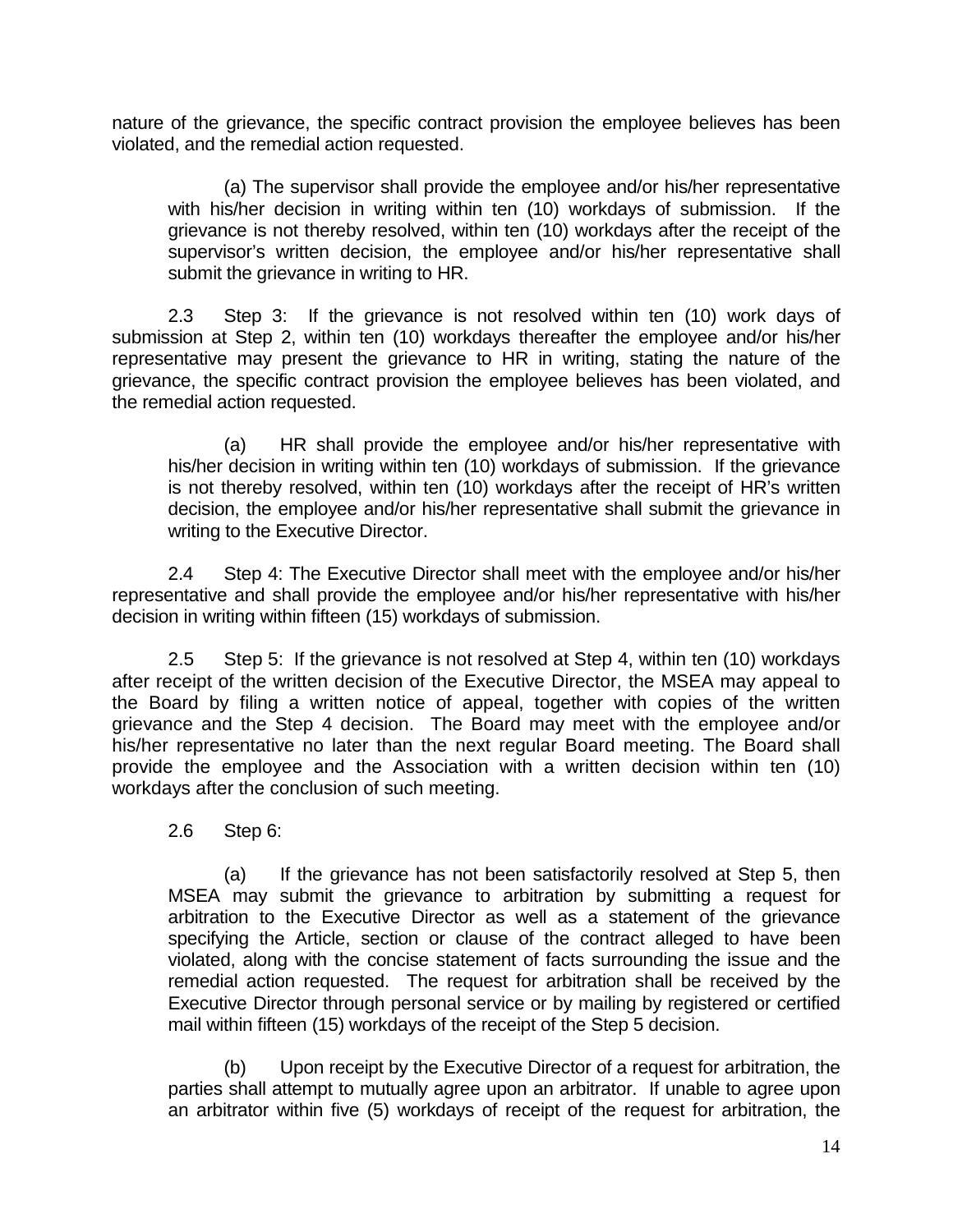arbitrator shall be selected through the American Arbitration Association ("AAA") in accordance with the AAA rules then in effect.

The request for arbitration along with a request for a list of arbitrators must be received by AAA within three (3) weeks of the Executive Director's receipt of the request for arbitration, in order for the AAA administration fees to be shared equally by the parties. If such request is not received by AAA by the expiration of the three (3) weeks but is filed within six (6) weeks, MSEA shall pay the entire AAA administration fee. If a request has not been received by AAA within six (6) weeks of the Executive Director's receipt of the request for arbitration, MSEA will be deemed to have waived its right to appeal the Step 5 decision to arbitration.

(c) The decision of the arbitrator shall be final and binding consistent with applicable law and this Agreement. The arbitrator shall have no authority to add to, subtract from or modify any provisions of this Agreement. The arbitrator shall have no authority to award interest on any award. All costs of arbitration, including fees and expenses of the arbitrator, shall be divided equally between the parties, except that each party shall bear the costs of preparing and presenting its own case.

(d) The arbitrator shall fix the time and place of the hearing, taking into consideration the convenience of the parties. The arbitrator shall be requested to issue a written decision within thirty (30) days after completion of the proceedings. The arbitrator shall be bound by the rules of the AAA which are applicable to labor relations arbitrations and which are in effect at the time of the arbitration. In the event of a disagreement regarding the arbitrability of an issue, the arbitrator shall make a preliminary determination as to whether the issue is arbitrable. Once a determination is made that such a dispute is arbitrable, the arbitrator shall then proceed to determine the merits of the dispute.

(e) In grievances involving dismissal or non-renewal of a nonprobationary employee and/or discipline which has led to a dismissal, the arbitration hearing shall be held within four (4) months of the Step 3 decision. Subsequent hearing dates, if necessary, shall be held at the earliest date(s) offered by the assigned arbitrator and which is mutually acceptable to the parties. The parties agree that in the event of a conflict in the scheduling of grievance arbitrations, grievances involving dismissal and/or discipline which has led to a dismissal shall have priority over all other pending grievance arbitration matters between the parties.

3. General Provisions

3.1 The School shall not deny any employee MSEA representation at any stage of the grievance procedure and MSEA shall have the exclusive right to represent employees in any grievance. When an employee elects to pursue a grievance at Steps 1, 2, or 3 without representation, MSEA shall have the right to be present at any grievance step meeting and shall receive copies of written determinations, if any, at all stages. No resolution of a grievance shall be inconsistent with the provisions of this Agreement.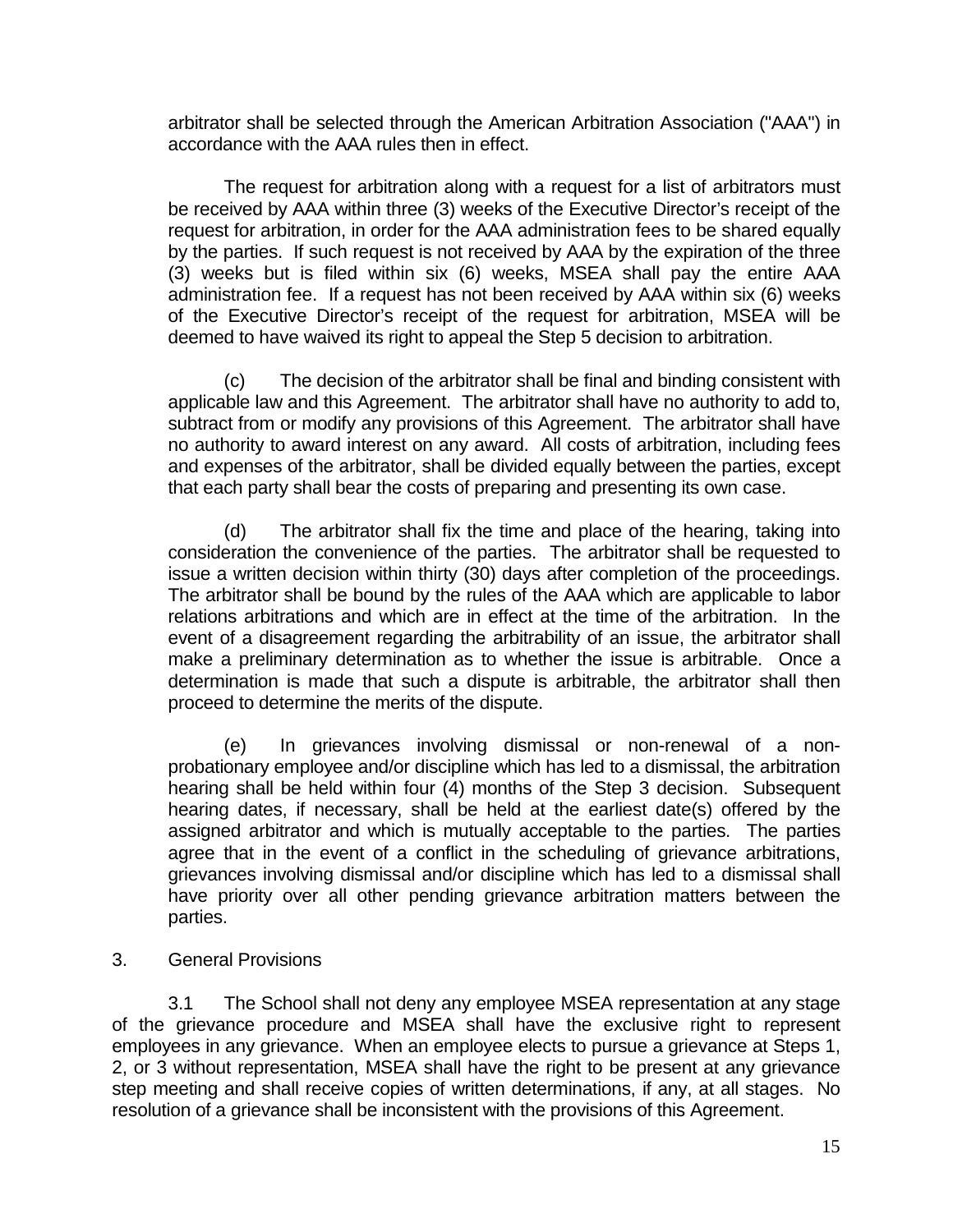3.2 All of the time limits contained in this Article may be extended by mutual agreement of the parties and such extensions shall, in order to be effective, be confirmed in writing. The parties may mutually agree to bypass steps of the grievance procedure.

3.3 In no event can a grievance be taken to the next or any succeeding step of this procedure unless the employee and/or his/her representative meets the time limits or extensions thereof. Failure of the School and its representatives to adhere to the prescribed time limits or extensions thereof shall constitute a waiver of the applicable step and the employee and/or MSEA may proceed to the next step.

3.4 Grievances resolved at Steps 1 or 2 shall not constitute a precedent unless a specific agreement to that effect is made by the Executive Director or his/her designee and MSEA.

3.5 Any grievance involving two (2) or more employees within the bargaining unit may be processed jointly.

3.6 An aggrieved employee and/or his/her representative shall have the right to inspect and to obtain copies of any records, documents and other materials relevant to the grievance and in the possession of the School to the extent allowed by law. The School shall have the right to inspect and to obtain copies of any records, documents and other materials relevant to the grievance and in the possession of the Union.

3.7 An aggrieved employee and any employee witnesses as may be reasonable shall not suffer any loss of pay and shall not be required to charge leave credits as a result of processing grievances during such employee's or witnesses' regularly scheduled working hours, provided, however, that when such activities extend beyond such employee's or witnesses' scheduled working hours such time shall not be considered as time worked. Such release time shall not be construed to include preparation of paper work, record-keeping, conferences among Union officials or preparation for representation at a grievance hearing. To the extent possible, the parties agree that, to avoid disruption of the educational program, grievances will not be processed or heard during the student day.

3.8 The settlement or an award upon a grievance may or may not be retroactive as the equities of each case demand.

## <span id="page-18-0"></span>**ARTICLE 23. HEALTH AND SAFETY**

The School will take appropriate action to assure compliance with all applicable laws concerning the health and safety of employees in its endeavors to provide and maintain safe working conditions. MSEA agrees to support any programs required to meet the health and safety needs of employees.

An employee may request his/her supervisor to provide safety related equipment, clothing, devices or tools as may be required to maintain a safe working environment.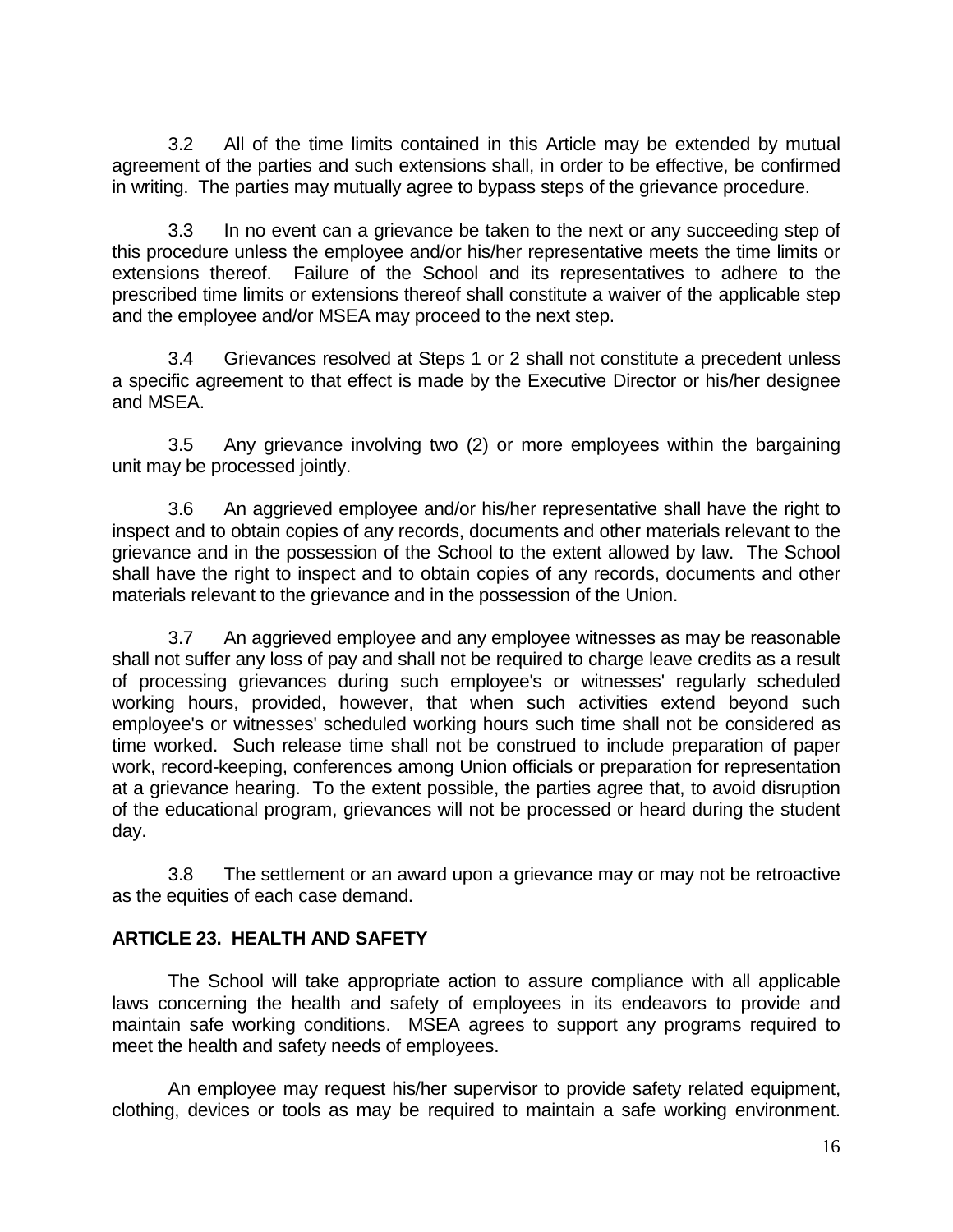Such requests, if denied, may be appealed to the Executive Director whose decision shall be final and binding on the parties.

### <span id="page-19-0"></span>**ARTICLE 24. HEALTH INSURANCE**

Effective with the start of the pay week commencing closest to the signing of this contract, employees may be required to pay a portion of the Individual Premium of health insurance depending on their base annual salary as follows:

| Less than or equal to \$30,000               | $0\%$ |
|----------------------------------------------|-------|
| Greater than \$30,000 and less than \$80,000 | 5%    |
| \$80,000 and above                           | 10%   |

The school shall pay sixty percent (60%) of the cost of dependent premium for each eligible employee who selects dependent coverage. Part-time employees are eligible for pro-rated benefits.

### <span id="page-19-1"></span>**ARTICLE 25. HOLIDAYS**

1. The Information System Support Specialist shall receive the following paid holidays:

| Labor Day                         |
|-----------------------------------|
| Indigenous Peoples Day            |
| Veterans' Day                     |
| <b>Thanksgiving Day</b>           |
| Friday following Thanksgiving Day |
| Christmas Day                     |
|                                   |

Employees released from work on these holidays shall be paid for their regularly scheduled hours of work.

2. Any holiday falling on Saturday shall be observed on the preceding Friday and any holiday falling on Sunday shall be observed on the following Monday. Employees who work the calendar date and who are off on the observed date shall be paid their regular rate of pay for the calendar date only. Employees who work both the calendar date and the observed date shall be paid their regular rate of pay for the observed date only. A reasonable attempt shall be made not to schedule an employee for both the calendar date and the observed date of a holiday. Employees who are not scheduled to work either the calendar or the observed day of the holiday shall be given either another day off within the same pay period or a day's pay at the option of the School.

3. Employees shall be eligible for holiday pay only if they were in pay status on their normal workday immediately preceding and their normal workday following the day and date on which the holiday is observed.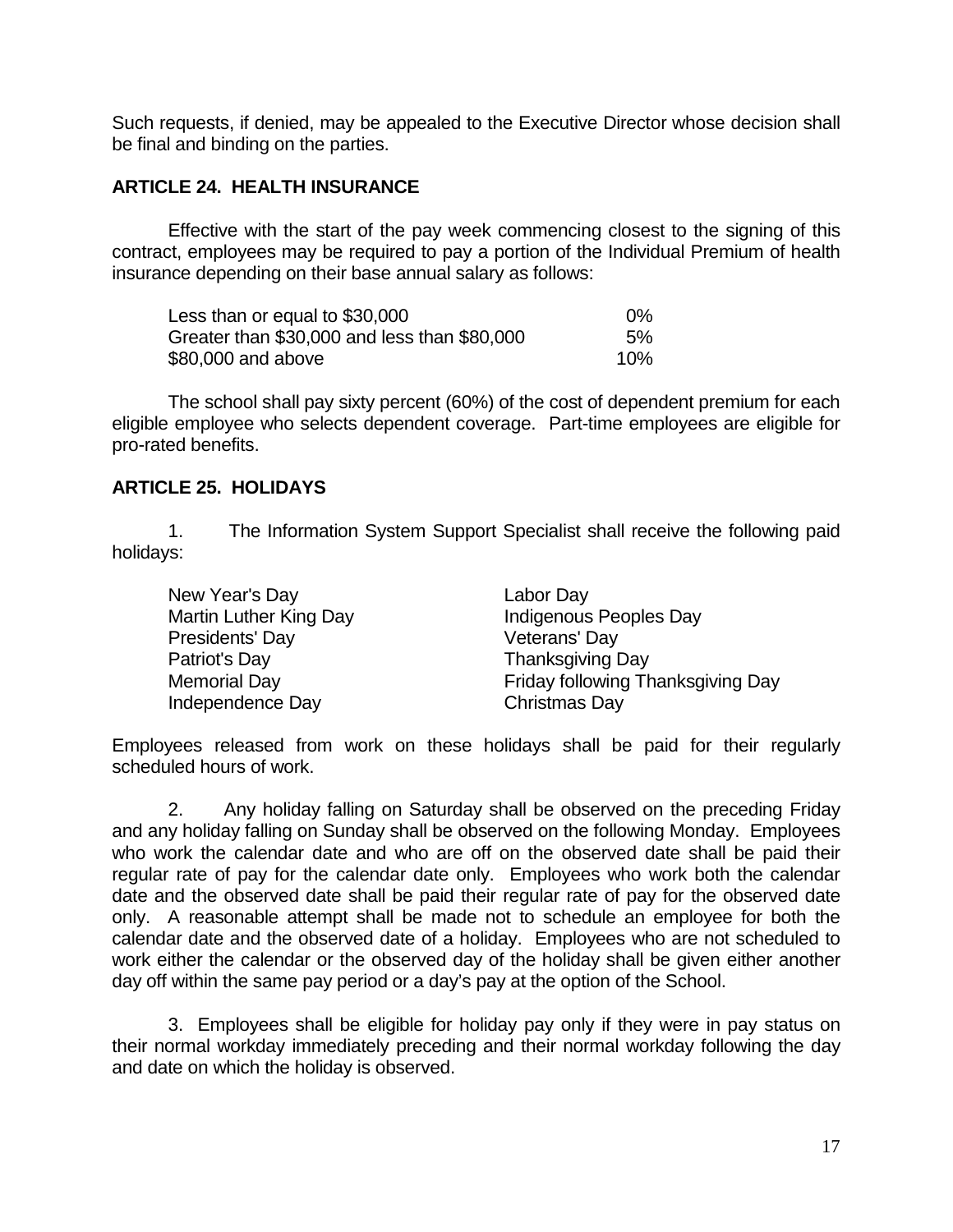### <span id="page-20-0"></span>**ARTICLE 26. JOB DESCRIPTIONS**

Job descriptions will be provided annually. If any significant changes in job duty are proposed during the year, the staff person must be provided with 21 days' notice, unless emergency developments preclude the possibility of such notice.

### <span id="page-20-1"></span>**ARTICLE 27. LABOR/MANAGEMENT COMMITTEE**

MSEA, the Board and Administration are committed to ongoing, meaningful communications; joint problem-solving and building relationships in order to create and maintain a quality working environment. Therefore a Labor/Management Committee is established for the purpose of discussing issues of concern to MSEA, the Board and the Administration. The Committee shall be comprised of one representative (and one alternate) from each MSEA bargaining unit and an equal number of representatives from the Administration. MSEA members will be appointed by the MSEA unit stewards and the administrative members will be appointed by the Executive Director. Appointments will be made by October 1 each school year. The Labor/Management Committee may be convened upon request of the Executive Director or unit steward/designee at a mutually agreeable time.

### <span id="page-20-2"></span>**ARTICLE 28. LIFE INSURANCE**

The School shall make available group life insurance for employees provided there is sufficient employee interest in such a program. Any such coverage shall be at the employee's own expense.

### <span id="page-20-3"></span>**ARTICLE 29. MAINTENANCE OF BENEFITS**

With respect to negotiable wages, hours and working conditions not covered by this Agreement, the School agrees to make no changes without appropriate prior consultation with the Association unless such practice was established pursuant to state law, rule, or other written directive or policy that no longer applies to MECDHH/GBSD procedures. It is understood by the parties, that the Board has the authority to set educational policy, subject to a meet and consult requirement.

### <span id="page-20-4"></span>**ARTICLE 30. MANAGEMENT RIGHTS**

The MSEA agrees that the Board has and will continue to retain the sole and exclusive right to manage its operations, determine educational policy and retains all management rights, whether exercised or not, unless specifically abridged, modified or delegated by the provisions of this Agreement. Such rights include, but are not limited to, the right to determine the mission, location and size of all facilities and programs; the right to direct its work force; to administer the evaluation system; to establish specifications for each class of positions and to classify or reclassify and to allocate or reallocate new or existing positions; to discipline and dismiss employees; to determine the size and composition of the work force; to eliminate positions; to make temporary layoffs at its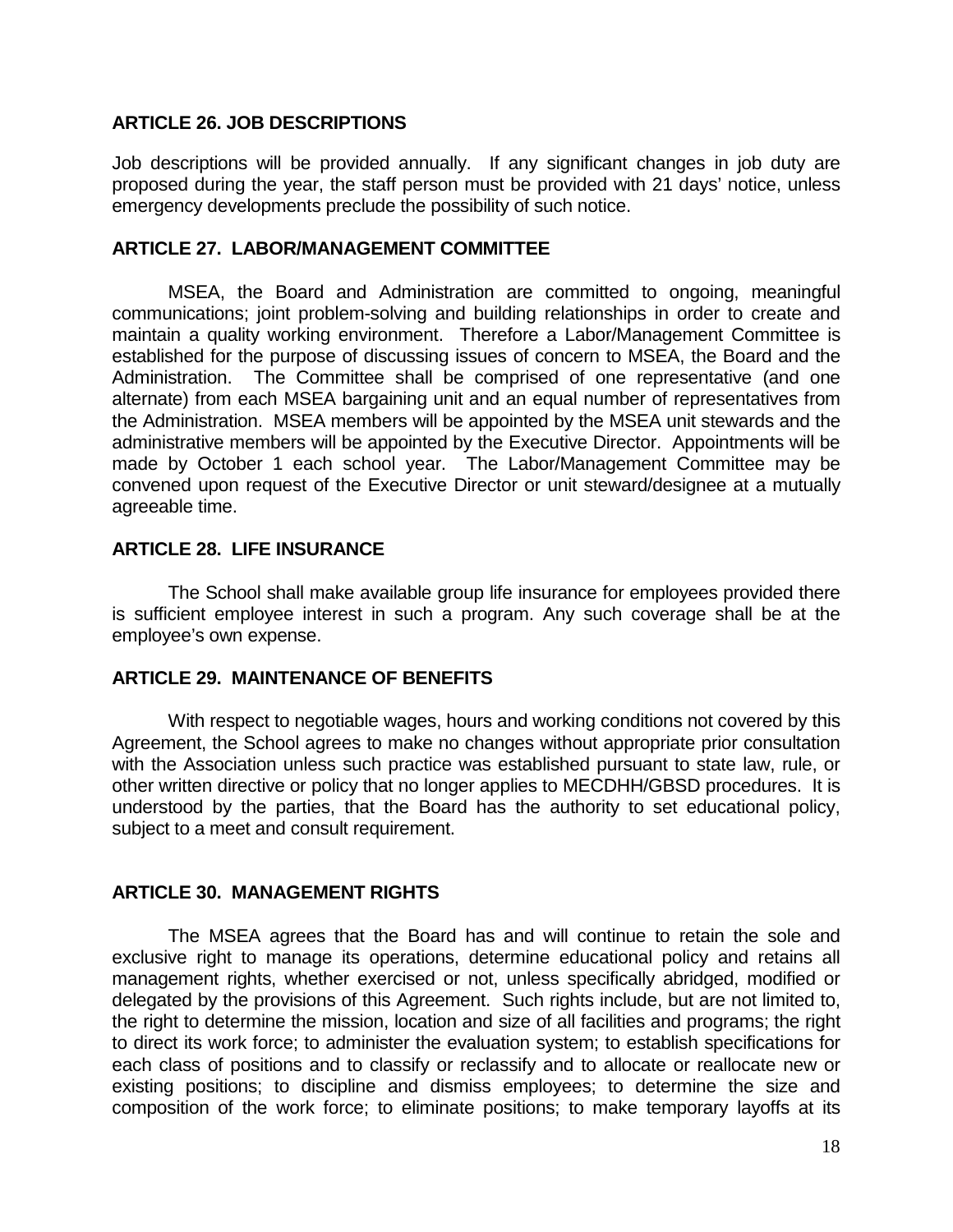discretion; to contract out for goods and services; to determine the operating budget of the School; to install new, changed or improved methods of operations; to relieve employees because of lack of work or for other legitimate reasons; to maintain the efficiency of the operations entrusted to them; and to take whatever actions may be necessary to carry out the mission of the School in situations of emergency.

#### <span id="page-21-0"></span>**ARTICLE 31. MILITARY LEAVE**

Employees who are members of the National Guard or other authorized State military or naval forces, and those employees who are members of the Army, Air Force, Marine, Coast Guard or Naval Reserve shall be entitled to a leave of absence from their respective duties, without loss of pay, and shall accrue sick and annual leave and seniority during periods of annual training not to exceed seventeen (17) calendar days in any federal fiscal year, as specified by provisions of the National Defense Act or Armed Forces Reserve Act of 1952. To the extent possible, employees are requested to schedule their annual training outside of their scheduled work year.

#### <span id="page-21-1"></span>**ARTICLE 32. MSEA MEMBERSHIP PACKETS**

Each newly hired employee eligible upon completion of six (6) months service for coverage by this Agreement shall be provided by the MSEA with a membership packet. MSEA shall be solely responsible for the material contained in such packets, which shall conform to standards contained in the Bulletin Boards Article. Any questions concerning the contents of these packets or MSEA programs shall be referred to MSEA. The School shall supply MSEA with employee data as specified in Article 18. The School shall also notify MSEA when employees come under coverage of this Agreement due to promotion reclassification, transfer or other change of status and those employees who have terminated their School service within thirty (30) days of determination of such change.

MSEA shall indemnify and hold the School harmless against any and all claims, suits, orders or judgments brought or issued against the School as the result of negligence in actions taken or not taken by the School under the provisions of this Article.

#### <span id="page-21-2"></span>**ARTICLE 33. MSEA RETIREMENT HANDBOOK**

The School shall provide MSEA with the names of employees who make application for retirement so that MSEA may forward a copy of their retirement handbook to such employees for informational purposes.

#### <span id="page-21-3"></span>**ARTICLE 34. NON-DISCRIMINATION**

The School and MSEA agree that all forms of illegal discrimination, intimidation or harassment will not be tolerated. If proven, such actions will be grounds for discipline up to and including discharge.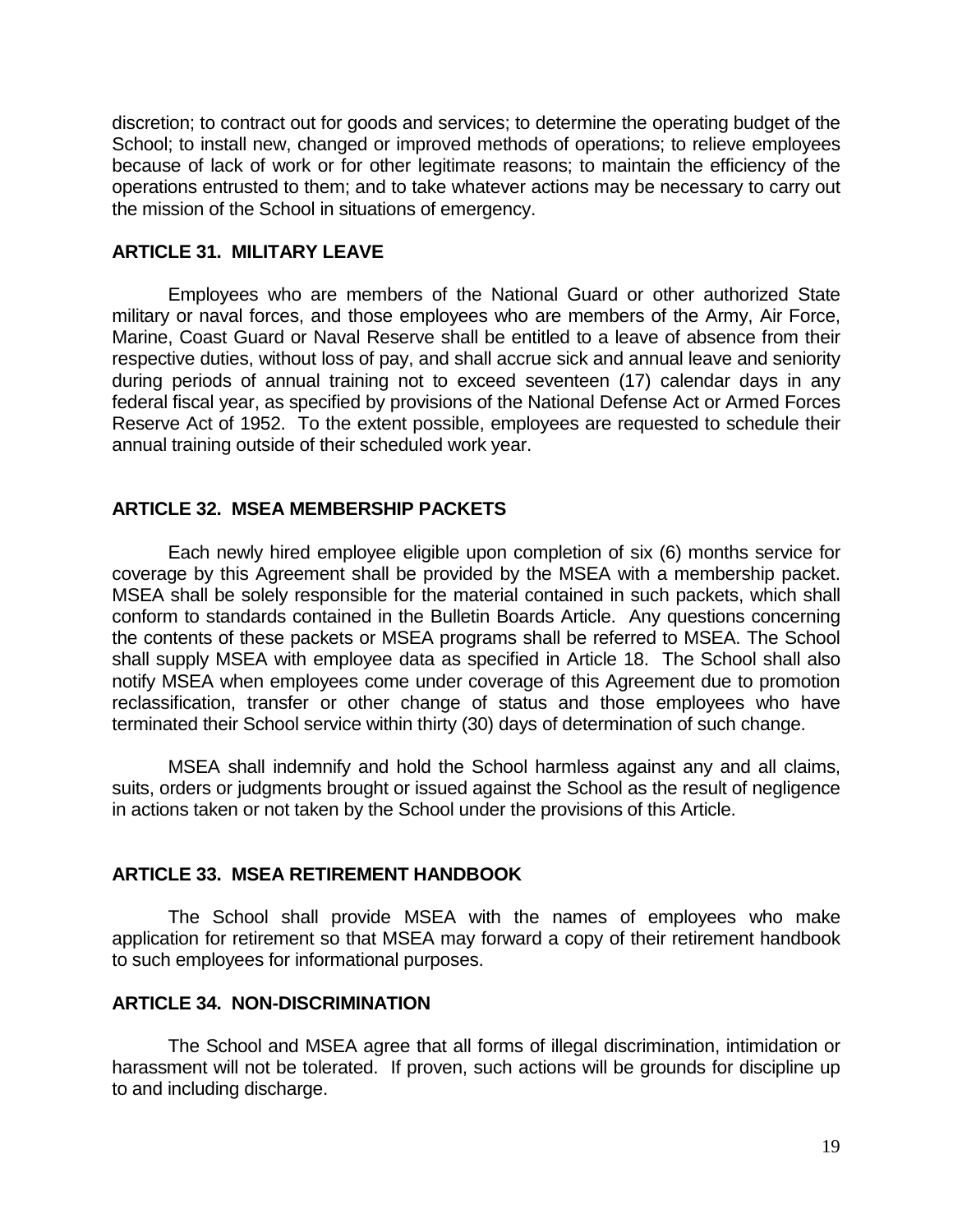The School and MSEA agree that any disputes arising out of the provisions of this Article may be processed through the grievance procedure subject to the School's right to have any such grievance considered at the appropriate level by the School's Affirmative Action Officer. This provision shall not preclude other legal remedies provided by law.

- A. The provisions in this agreement are in addition to those as provided by law, regulation or statue.
- B. The School agrees it will not discriminate on the basis of sexual orientation, race, creed, color, national origin, gender, gender identity or expression, marital status, parental status, pregnancy status, age, disability, weight, veteran status, participation in a grievance and/or compliant whether formal or informal, or hearing level and/or communication modality.

## <span id="page-22-0"></span>**ARTICLE 35. OUTSIDE EMPLOYMENT**

Employees may engage in other employment outside of their School working hours so long as the outside employment does not interfere with their work and/or involve a conflict of interest with their School employment. Whenever it appears that any such outside employment might constitute a conflict of interest, the employee is expected to consult with the Executive Director prior to engaging in such outside employment.

### <span id="page-22-1"></span>**ARTICLE 36. PERSONAL TIME**

Full Time Year-Round and School Year Employees covered under this contract shall be entitled to forty (40) () hours of personal time per fiscal year. Personal time must be used in half (1/2) hour increments and a minimum of one (1) hour must be used for each absence. Year Round and School Year Part Time employees are entitled to a pro rated portion of personal leave.

A. Allowable Uses and Notice Requirements

Personal time may be used for any purpose, but the notice requirements differ between planned and emergency purposes.

- 1. Planned Purpose: Employees shall provide at least five days advanced, written notice to their supervisor to use personal leave for a purpose that can be planned. In general, planned earned paid leave should not be used for more than three (3) consecutive work days in a row
- 2. Without prior permission from the Executive Director, planned personal leave cannot be used on the days immediately before and/or after a holiday or vacation period; or on any other days determined by the supervisor to conflict with operational needs. Any request for an exception (a significant, nonrecurring event such as a wedding, high school or college graduation or taking a child to college) to the prohibition of using days before/after a vacation or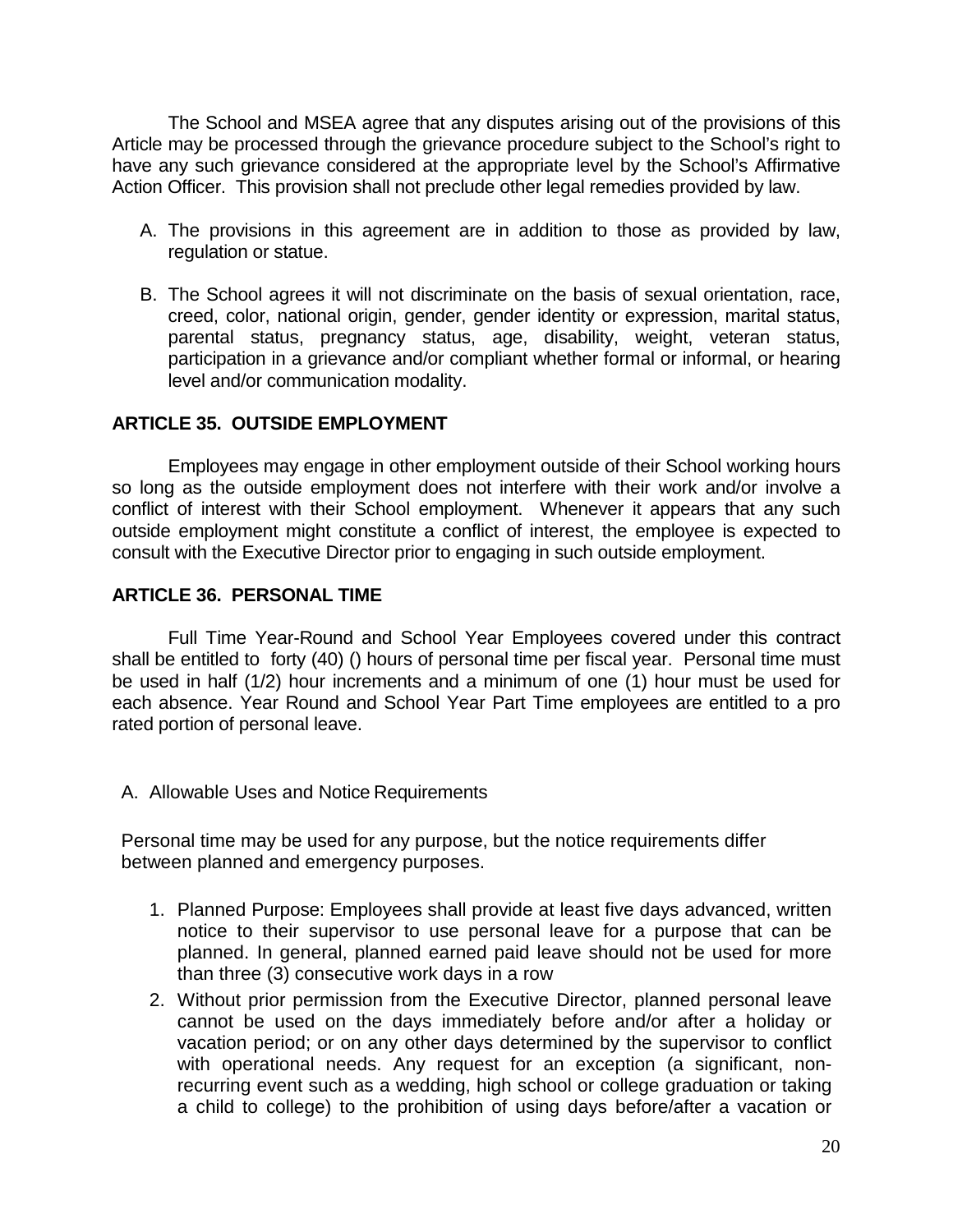holiday must be made in writing to the Executive Director at least ten (10) days in advance of the requested date. The Executive Director will give their written approval or denial of the request in writing.

- 3. Emergency Purpose: Personal leave may be used for a sudden emergency, sudden illness or injury, or other sudden necessity for which the employee does not have advance notice; is beyond the employee's control to schedule; and is otherwise unforeseeable. Examples include, but are not limited to, sudden illness or injury; car accident; unanticipated child care closure; or residential issues such as burst pipes. In such cases, the employee is required to notify their supervisor as soon as practicable in the circumstances. The supervisor may request documentation demonstrating the necessity of using personal leave if an employee request such leave for three consecutive days or more.
- 4. Requests for personal leave use will not be unreasonably denied.
- B. Personal leave days shall not be carried forward from year to year. Any personal days that an employee does not use maybe be converted to sick leave at the end of the year, provided the employee has not reached the maximum sick leave accumulation.

## <span id="page-23-0"></span>**ARTICLE 37. PERSONAL SERVICES**

No employee shall be required to perform services of a personal nature.

## <span id="page-23-1"></span>**ARTICLE 38. PERSONNEL FILES**

1. An employee, upon written request to or after prior arrangement with the Executive Director or Director of Operations/HR shall be permitted to review his/her personnel files. Such review shall take place during normal office hours and shall be conducted under the supervision of Human Resources. An employee may review his/her personnel files at reasonable times during his/her regular work hours if such review does not require travel out of the normal work area or disrupt operations and/or the educational program. An employee shall be allowed to place in such file a response of reasonable length to anything contained therein which the employee deems to be adverse.

(a) A written follow-up by the appropriate supervisor or administrator shall occur one year or more after a written reprimand upon written request by the employee.

2. An employee's personnel file shall include, but not be limited to, all memoranda and documents relating to such employee which contain commendations, employee performance appraisals or ratings and records of training programs completed.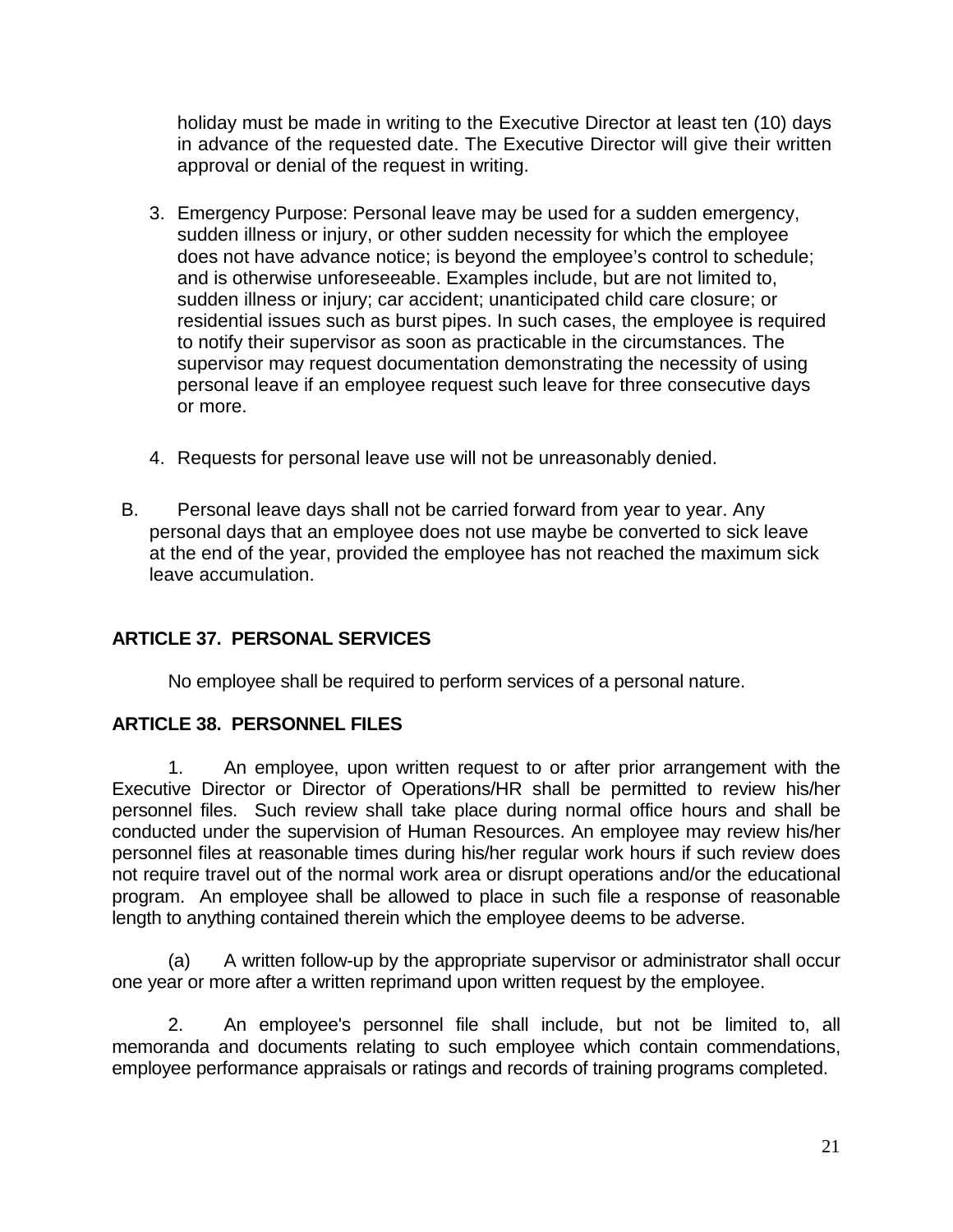3. Upon request an employee shall be provided a copy of any or all materials in his/her personnel files provided that such copies shall be provided at the employee's expense. Copies of material added to the employee's personnel file after the effective date of this Agreement shall be furnished at the School's expense and sent to each employee simultaneously with it being placed in his/her personnel file.

## <span id="page-24-0"></span>**ARTICLE 39. PROBATIONARY PERIOD**

After a probationary period of three years, subsequent contracts of Professionals in this unit shall be for two years unless notice of non-renewal is provided six months prior to the conclusion of the contract. Professionals shall be employed in accordance with the provisions of the employment statute (20-A M.R.S.A. § 13201).

All Others-After a probationary period of one-year, subsequent contracts of employees in this unit shall be for one year.

## <span id="page-24-1"></span>**ARTICLE 40. RESIGNATIONS**

An employee may resign in good standing by giving written notice to the Executive Director at least 60 calendar days prior to the effective date of the resignation. If less than 60 days' notice is given for a resignation during the school year, the Executive Director reserves the right not to release the employee before the 60 days are completed.

An employee may, at the sole discretion of the Executive Director, withdraw his/her resignation up to ten (10) calendar days after the date the resignation was submitted.

### <span id="page-24-2"></span>**ARTICLE 41. RESPONSIBILITIES OF THE PARTIES**

The School and MSEA acknowledge the rights and responsibilities of the other party and each agrees to discharge its responsibilities under this Agreement. The MSEA, its officers and representatives at all levels, and all employees are bound to observe the provisions of this Agreement. The Board and its officers and representatives at all levels are bound to observe the provisions of this Agreement.

In addition to the responsibilities that may be provided elsewhere in this Agreement, the following shall be observed:

(a) Exclusive Negotiations. The Board will not bargain collectively or meet with any employee organization other than MSEA with reference to terms and conditions of employment of employees covered by this Agreement. If any such organizations request meetings they will be advised by the Board to transmit their requests concerning terms and conditions of employment to MSEA.

(b) Employees' Rights. There shall be no interference, intimidation, restraint, coercion or discrimination by either the Board or MSEA as a result of the exercise by any employee within the bargaining unit of his/her statutory rights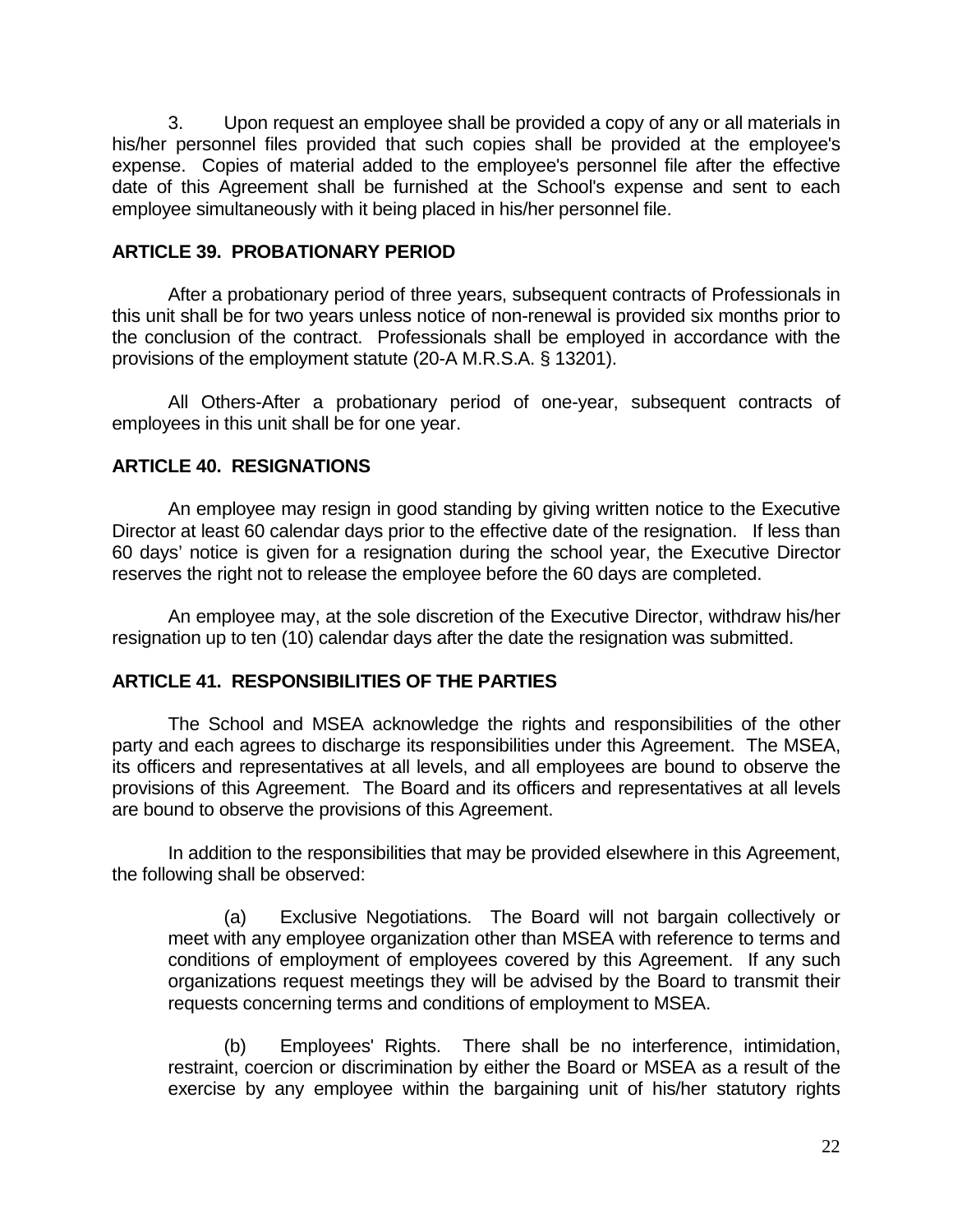related to membership in MSEA or any other right granted under the Municipal Public Employees Labor Relations Act.

(c) Fair Representation. MSEA acknowledges its statutory responsibility to represent and handle grievances for all employees within the bargaining unit. The School shall not be responsible for actions taken or not taken by MSEA with respect to its responsibility to provide fair representation.

(d) Efficient Public Service. The School and MSEA acknowledge their mutual responsibility to encourage and foster efficient and economical service in all activities of the School involving employees. The parties recognize the responsibility of employees to perform the duties assigned them in an efficient and expeditious manner. The parties further recognize the responsibility of the School to promote a working environment and a quality of work life conducive to achievement of these goals.

(e) Settlement of Grievances. The applicable procedures of this Agreement shall be followed for the settlement of all grievances, except for provisions specifically excluded from the grievance procedure. All grievances shall be considered carefully and processed promptly.

### <span id="page-25-0"></span>**ARTICLE 42. RETIREMENT CONTRIBUTION REFUNDS**

Refund of an employee's accumulated contributions to the Member's Contribution Fund of the Maine Public Employees Retirement System shall be made within the time frame provided by law. Currently, refunds shall be made within sixty (60) days after receipt by the System of an application for refund.

### <span id="page-25-1"></span>**ARTICLE 43. RULES AND REGULATIONS**

In the event of a conflict between the provisions of this Agreement and Board policies or School rules, as they now exist or may be from time to time amended, the provisions of this Agreement shall apply.

### <span id="page-25-2"></span>**ARTICLE 44. SABBATICAL LEAVE**

A. Terms Of Sabbatical Leave

Sabbatical leave shall be for purposes of study, research, or travel that will be beneficial for the school and will enhance the knowledge and/or enrich the professional experience of the applicant. Such leave may be granted under the following terms and conditions:

1. Sabbatical leave may be granted for a period not to exceed one fiscal year. Sabbatical Leave is unpaid. In order to be eligible for sabbatical leave one must have five years of continuous employment at MECDHH/GBSD.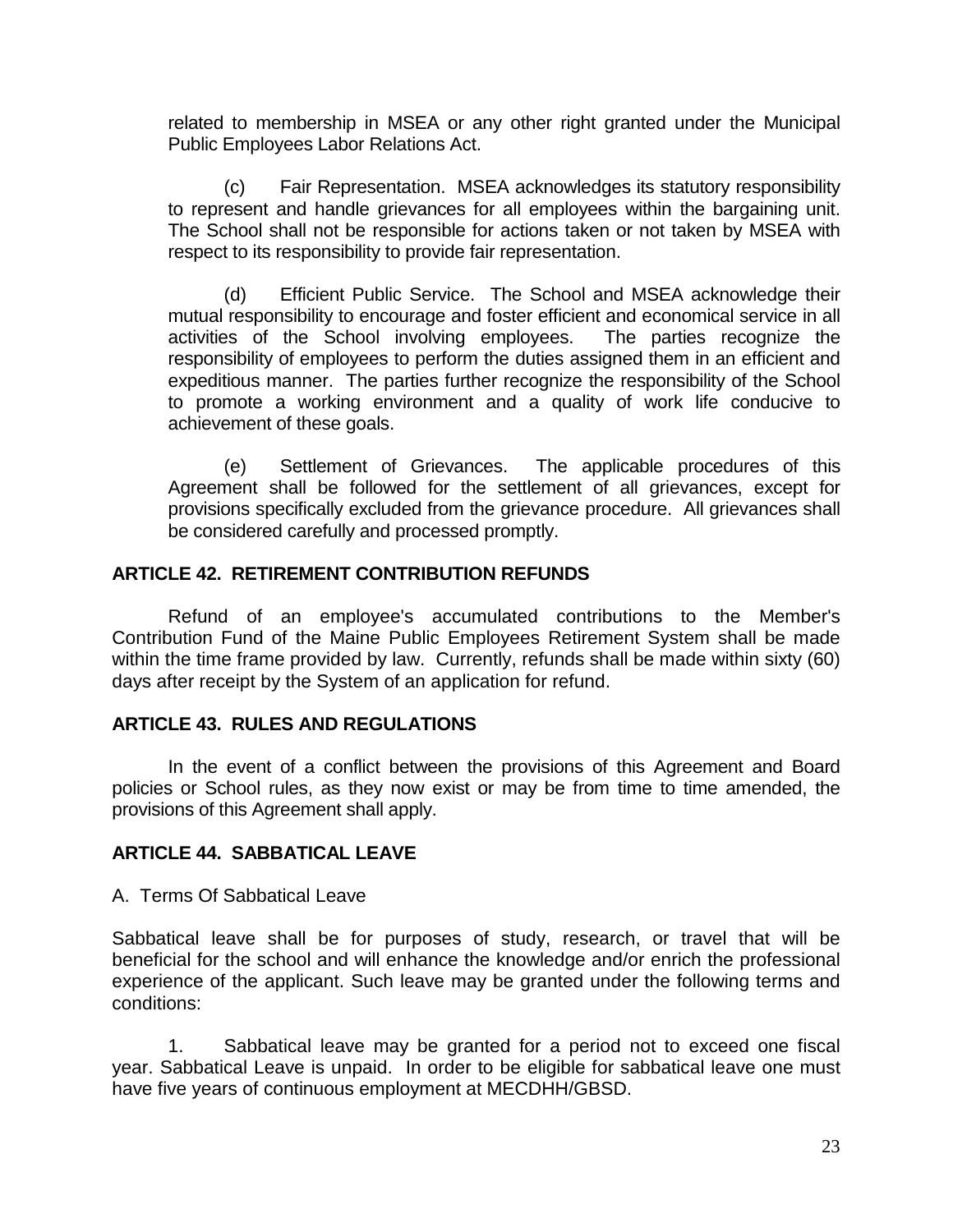2. All health and dental insurance benefits currently in effect at the time of the sabbatical leave shall be granted to the employee for the length of the sabbatical. The employee will continue to be responsible for their co-payment, which must be received in full by MECDHH/GBSD prior to leaving on the sabbatical. Sick, vacation, and personal leave balances would remain at the same levels while on sabbatical. They would not accrue while on sabbatical. There would be no break in service for calculating seniority while on sabbatical.

3. Employees granted sabbatical leave shall, before the beginning of said leave, enter into a written agreement with MECDHH/GBSD that upon termination of sabbatical leave the employee shall return to MECDHH/GBSD for one (1) year of employment. If the employee chooses not to return for that year, the employee will return the cost of the sabbatical health insurance benefits in full, pro-rated if applicable, to MECDHH/GBSD, within sixty (60) days of the termination of the sabbatical leave, unless otherwise agreed to.

4. Upon completion of the sabbatical leave the employee shall provide a written summary and presentation of the work undertaken during sabbatical leave to the Administration. During sabbatical, the employee will be expected to make scheduled contact with their supervisor regarding the work they are doing while on sabbatical.

B. Application and Approval

1. No later than December 1st of each school year prior to the date of the requested leave, the employee shall submit to the Executive Director a written proposal outlining the duration and purpose for which the sabbatical leave is sought. In unusual circumstances the deadline may be waived. Sabbatical leave is not to exceed one (1) fiscal year from when it starts.

2. The Executive Director will bring his/her recommendation as to whether or not the sabbatical should be granted to the School Board at their February Board Meeting. It is at that meeting that a presentation will be made regarding the requested sabbatical. The Executive Director will forward the employee a written statement of approval or disapproval of the leave, with reasons for the decision, no later than March  $1<sup>st</sup>$ .

3. No more than one employee may be on sabbatical at the same time.

## C. Return from Leave

1. After completion of sabbatical leave, or any period thereof, the employee shall be entitled to return to his/her previous position. If the employee's position has been abolished during any such leave, he/she shall be notified and allowed to exercise his/her rights under Article 45 of this agreement.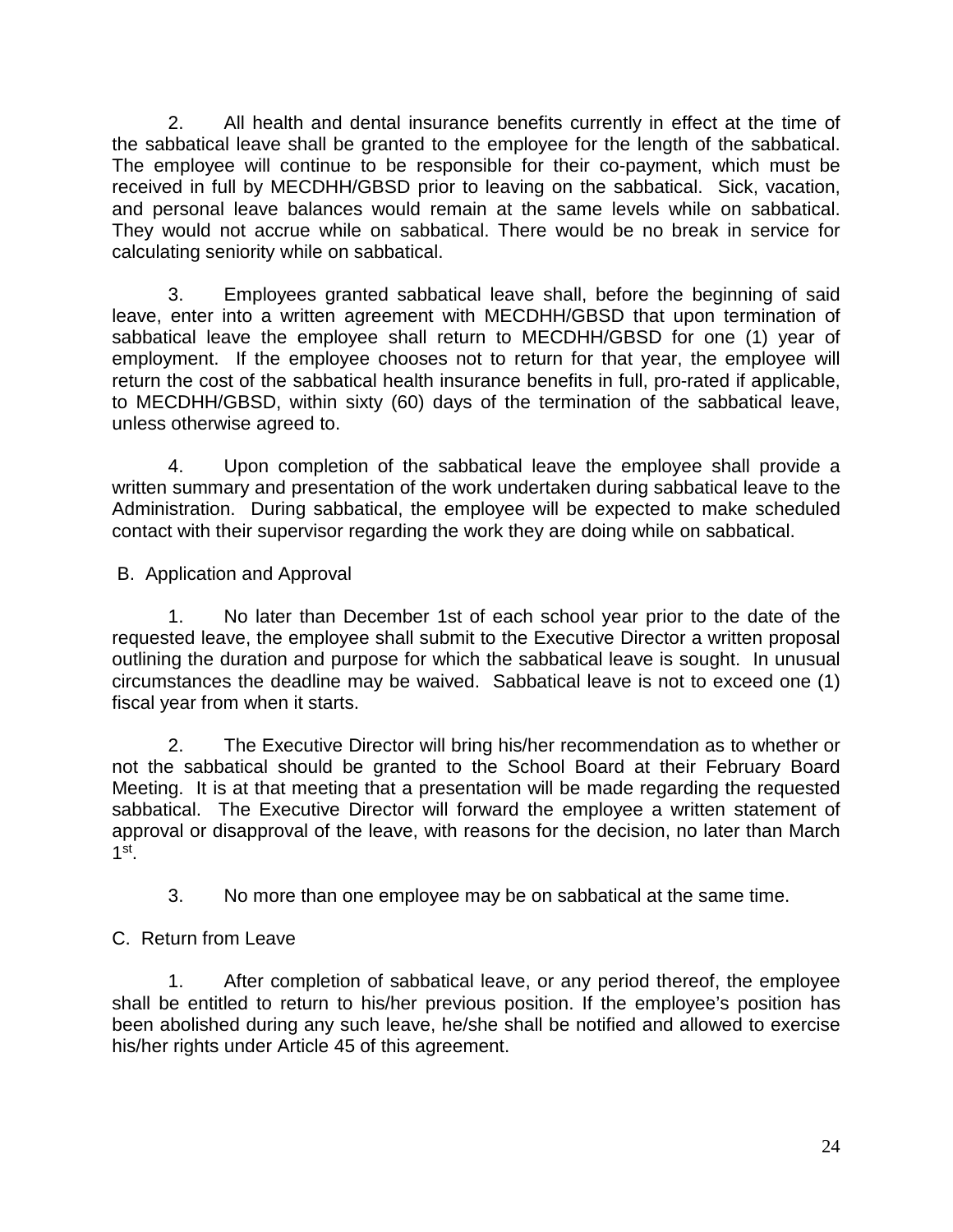## <span id="page-27-0"></span>**ARTICLE 45. SCHOOL VEHICLES AND EQUIPMENT**

- 1. No employee shall be required to operate any School vehicle or equipment which is unsafe. An employee shall not be subject to any penalty or disciplinary action because of failure or refusal to operate or handle any equipment which he/she reasonably believes to be in an unsafe condition. In any such circumstance an employee shall call the matter to the immediate attention of his/her supervisor for proper action.
- 2. The school will ensure that all MECDHH owned or leased passenger vehicles will be equipped with studded snow/winter tires by or on Nov.  $1<sup>st</sup>$  of each year.

## <span id="page-27-1"></span>**ARTICLE 46. SENIORITY, REDUCTION OF FORCE AND VACANCIES**

A. Definition

1. (a) Seniority for the purposes described herein is defined as continuous employment since the last date of hire. Employees shall attain seniority upon completion of their probationary period retroactive to the date of initial hire. When two or more employees have the same length of continuous employment, the employee with the greater total length of employment in the bargaining unit shall be deemed to have the greater seniority. When two or more employees have the same length of total employment in the unit, the employee with the greater total teaching and/or relevant employment experience (used in placement on the salary scale) shall be deemed to have the greater seniority.

(b) When calculating seniority, a part-time employee's years of service will be pro-rated based on full-time equivalent (FTE) status.

2. Seniority shall be broken only as provided in paragraph 4 of this Section. An employee shall continue to accrue seniority during any period while he/she is on layoff and subject to the recall provisions of this Article, during military leave, leaves occasioned by incapacity from work and during any period of an authorized leave of absence except those pursuant to the Unpaid Personal Leaves of Absence Article.

3. Lists of employees by seniority in their current classifications and impact area shall be posted on the appropriate School bulletin boards by October 1<sup>st</sup> each year and shall be provided to MSEA simultaneously. MSEA must notify the Executive Director within 30 calendar days of any disagreements with the list. Any changes to the list, other than those changes resulting from the disposition of disagreements reported during the review period will be made with the approval of the Executive Director.

- 4. An employee shall lose his/her seniority if he/she:
	- (a) Voluntarily resigns;
	- (b) Is dismissed for just cause;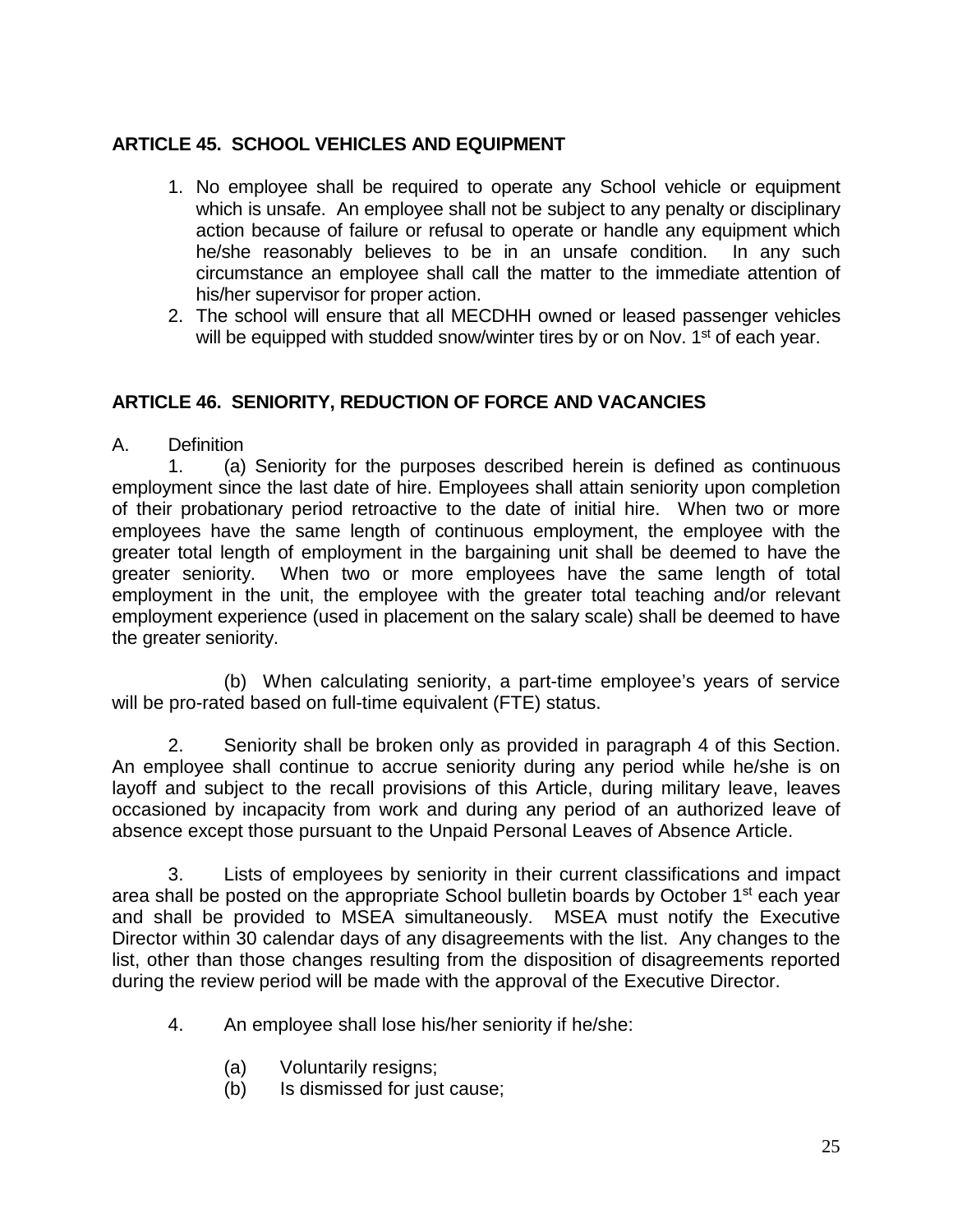- (c) Is laid off and not recalled for work within two (2) years from the date of layoff;
- (d) Fails to return to work or supply a satisfactory reason for not reporting within five (5) workdays of being recalled to work from layoff. Written notice of recall shall be sent by regular mail to the employee's last known address.
- (e) Fails to return after a leave of absence;
- (f) Is a probationary employee who is not nominated for another contract or a continuing contract employee who is non-renewed.

5. Layoffs and recalls to work for a period of three (3) working days or less are temporary and not subject to the provisions of this Article.

B. Impact Areas

The following impact areas shall be used:

Grade Pre-K Teachers Grade K-8 Teachers High School Teachers (9-12) Social Workers Information System Support Specialists **Coordinators** ASL Specialists Occupational Therapists Speech Language Pathologists Nurses Educational Audiologists ECFS Teacher of the Deaf PSO Teacher of the Deaf Special Education Specialist

Employees who work in more than one impact area will be listed in the impact area in which they spend the most time in the regular day. The Board has the right to establish and add a new impact area for any new program which does not fit into an existing area.

#### C. Layoffs

When the Board determines that a reduction in force is necessary, implementation of that reduction in force will proceed as follows:

(1) If the Board is contemplating the elimination of any bargaining unit positions, MSEA will be notified. The Board will meet and consult with MSEA upon request prior to a decision to eliminate any bargaining unit position(s).

(2) The Board determines which positions in each impact area are to be abolished or funding eliminated.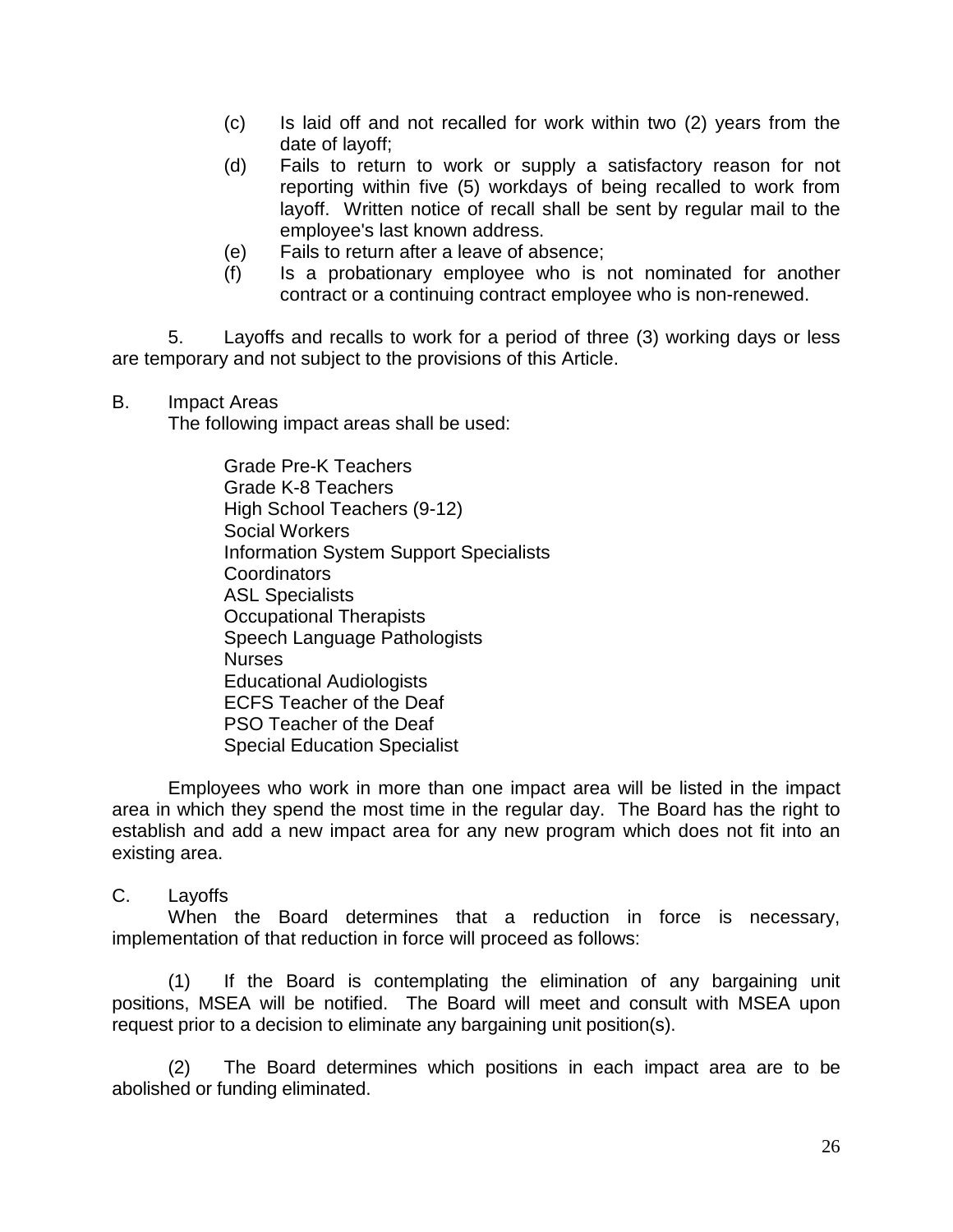(3) The least senior employee(s) in the affected impact area shall be laid off except as modified hereafter. The least senior employee in an impact area may be retained and a more senior employee laid off when the least senior employee has more qualifications and ability than a more senior employee relative to the programs and services to be offered. Such comparison shall be made in inverse order of seniority. In such instance, the first employee who has fewer qualifications and abilities than the least senior employee shall be the employee laid off.

> (a) Qualifications and abilities referred to above shall be determined by certifications, training (courses, workshops, etc.), licensure which meet the program/service needs in the impact area, advanced degrees related to program/service needs, experience (within or outside the School); and contributions to the School.

> (b) The application of qualifications and abilities referred to above shall be determined by the Board and shall not be subject to review except for arbitrary and capricious action.

(4) More senior employees who occupy positions that are abolished or for which funding is eliminated will be offered reassignment to any vacant positions in other impact areas, in order of seniority, provided they are qualified and able to perform the duties of the position they select.

(5) A part-time employee cannot displace a full-time employee.

### D. Notice of Layoff

Employees to be affected by pending layoff shall be given written notice as soon as practicable but at least ninety (90) calendar days before the effective date of the layoff. Copies of any notices from the School to employees under this provision shall be given simultaneously to MSEA.

## E. Recalls

A recall register shall be established for each impact from which any employee has been laid off. An employee who is notified of layoff will be placed on the recall register for his/her impact area. Any vacancy occurring in that impact area shall be offered first to the employees on the recall register. Recalls to work shall be made as follows:

(1) To the most senior employee in the impact area who possesses the qualifications to perform the duties of the position;

Employees who refuse recall shall be removed from the recall register.

## F. Filling Vacancies

The Board agrees to give notice of vacancies in the bargaining unit and to consider the applications of internal candidates from the bargaining unit for vacant positions as follows: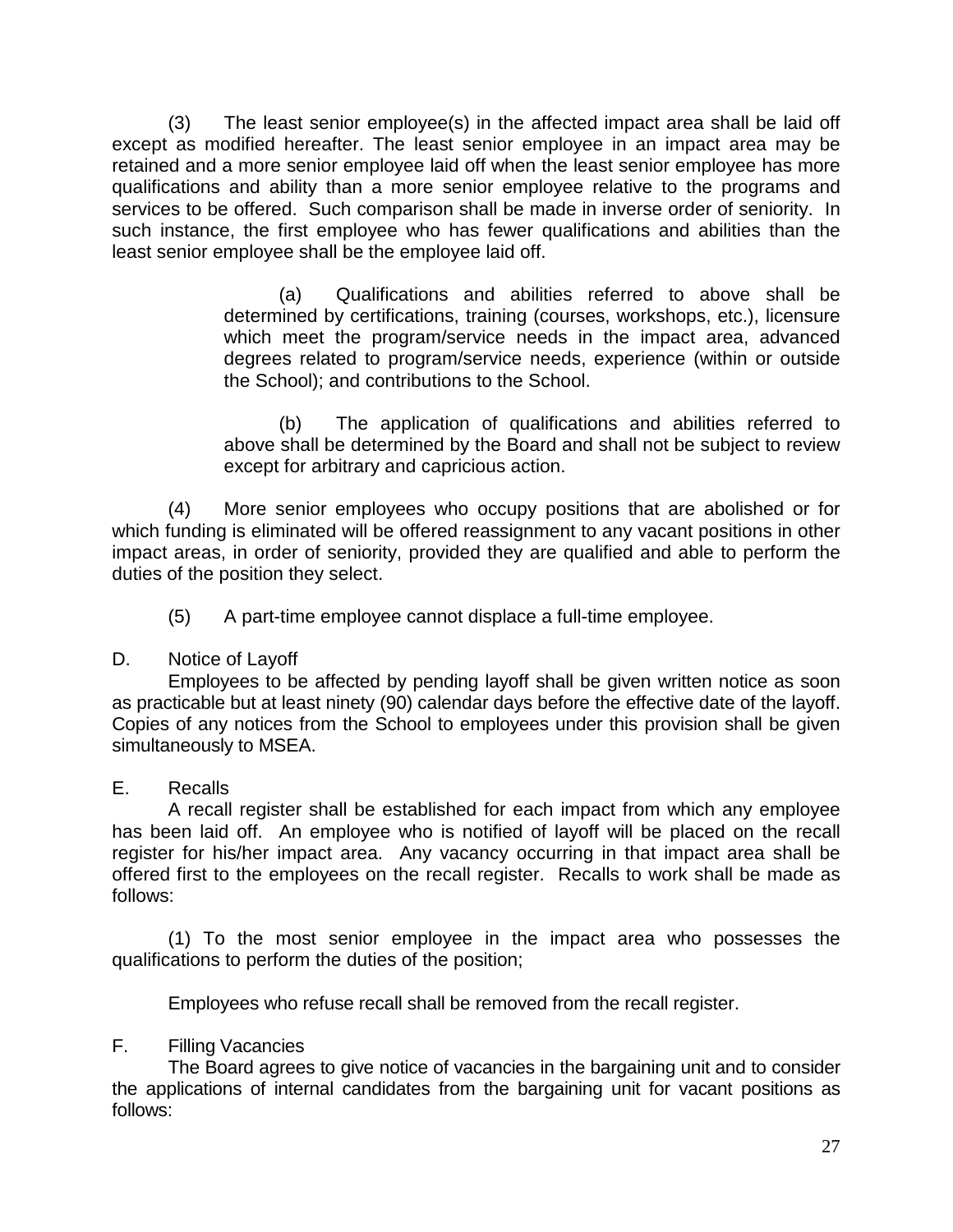- (1) All vacancies shall be posted for ten (10) workdays. Postings will be made at all School locations, on the School website and on the employee portal. Notice of vacancies shall include a description of the job, pay rate, required qualifications and abilities, and application deadline and requirements.
- (2) Any employee wishing to be considered for the vacancy shall comply with the applicable application deadline and requirements.
- (3) All qualified employees within the bargaining unit who apply for a vacancy shall be given the opportunity for an interview.
- (4) The Executive Director's decision as to who shall fill a vacancy shall be final.

### G. Health Insurance Coverage for Laid off Employees

Employees who have been laid off shall be eligible to participate at their cost in group health insurance as allowed by the health insurance contract and/or law at that time. Employees who desire to maintain group health insurance in accordance with this Article must so notify the Director of Operations/HR in writing as provided by the law in effect at the time of the layoff. Failure to make payments as required shall result in cancellation of insurance.

## <span id="page-30-0"></span>**ARTICLE 47. SEVERABILITY**

In the event that any Article, section or portion of this Agreement is found to be invalid or unenforceable by final decision of a tribunal of competent jurisdiction, or shall have the effect of a loss to the School of funds or property or services made available through state or federal law, then such specific Article, section or portion specified in such decision or which is in such conflict or having such effect, shall be of no force and effect. Upon the issuance of such decision, if either party requests, the parties shall negotiate a substitute for such specific Article, section, or portion thereof, provided that the remainder of this Agreement shall continue in full force and effect. The parties agree to use their best efforts to contest any such loss of state or federal funds which may be threatened.

### <span id="page-30-1"></span>**ARTICLE 48. SICK LEAVE**

### Section A. Sick Leave

1. Sick leave credit shall be earned at the rate of seven (7) hours per calendar month of service. Sick leave shall be earned from the employee's first date of work. Sick leave credit shall be earned for any month in which the employee has been in pay status for ten (10) or more workdays. A part-time employee shall earn sick leave in the same proportion as his/her part-time service bears to full-time service. For new hires only, they shall receive two (2) days of sick credit leave upon hire. These days are to be considered "front-loaded" or issued in advance. Upon reaching their third month of employment and having been in pay status for ten (10) or more workdays in that third month they shall again be eligible to earn sick leave credit.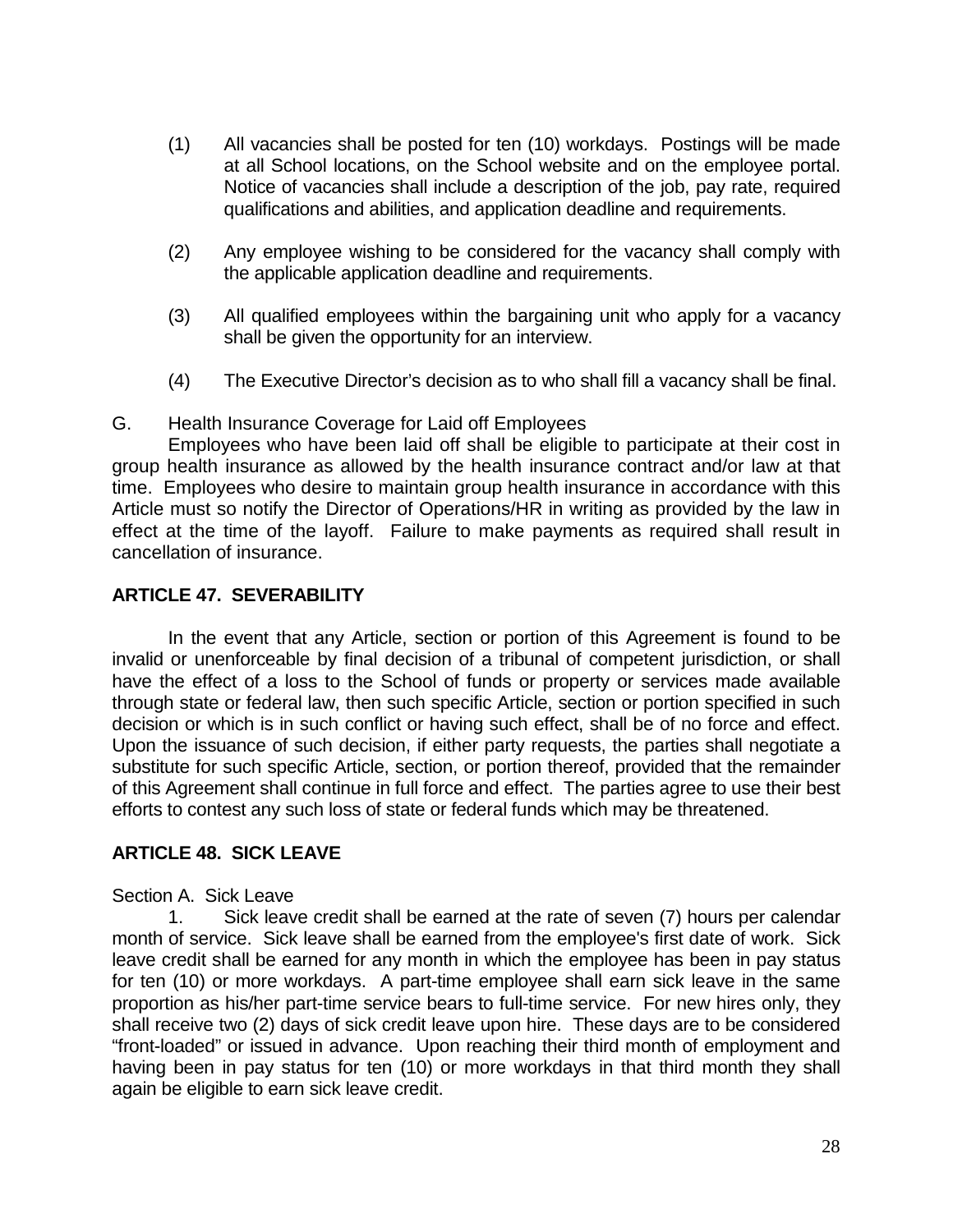An employee may accumulate unused sick leave up to a maximum of one thousand forty (1040) hours**.** However, the amount of unused sick leave accruals which can be credited towards School service for retirement purposes shall be seven hundred twenty (720) hours. When the maximum limitation has been accumulated, hours that would normally thereafter be earned shall lapse but shall be recorded by the Human Resources Office. Any employee who has such lapsed sick leave to his/her credit may apply to the Executive Director to have up to one hundred forty (140) hours of the sick leave restored in the event of an extended illness. The Executive Director at his/her discretion may authorize restoration of such lapsed sick leave after thorough investigation, including complete medical reports of the illness requiring the continued absence of the employee.The Executive Director's decision regarding the use of lapsed sick leave shall be final.

2. Sick leave may be used for illness, necessary medical or dental care that cannot be scheduled during non-work hours, or other disability of the employee. Sick leave must be used in half (1/2) hour increments and a minimum of one (1) hour must be used for each absence. -Seventy (70) hours of sick leave per year may be used for a member of the employee's immediate family which requires the attention or presence of the employee. Immediate family as used in this Article shall mean the employee's spouse or partner, the parents of the spouse, the parents, stepparents, guardian, children, stepchildren, brothers, stepbrothers, sisters, stepsisters, wards, grandparents and grandchildren of the employee.For the purposes of this Article, "partner" means that a relationship exists between two people, neither of whom is married, that is intended to remain indefinitely and where there is joint responsibility for each other's common welfare, there are significant shared financial obligations, and there is a shared primary residence. This relationship must have existed for at least one (1) continuous year before benefits under this Article may be provided.

Employees shall consult with the Human Resources Office to determine if they are eligible for benefits available under the federal or state family medical leave statutes. A medical examination or doctor's certificate may be required on account of use of sick leave for five (5) or more consecutive workdays, or because of repeated absences on days preceding or days following a holiday or weekend. When a medical examination or doctor's certificate is required on account of use of sick leave in excess of five (5) consecutive workdays, the School shall pay the difference between the cost of obtaining such certificate and the amount covered by insurance.

3. Notifications of absence under the provisions of this Article shall be given as soon as possible on the first day of absence or as soon thereafter as circumstances permit.

4. Any employee returning from layoff shall have the unused sick leave accrued as of the time of layoff restored upon his/her reinstatement.

### Section B. Sick Leave Bank

The purpose of the sick leave bank is to provide potential additional sick time for members who, because of serious prolonged illness or unexpected necessary medical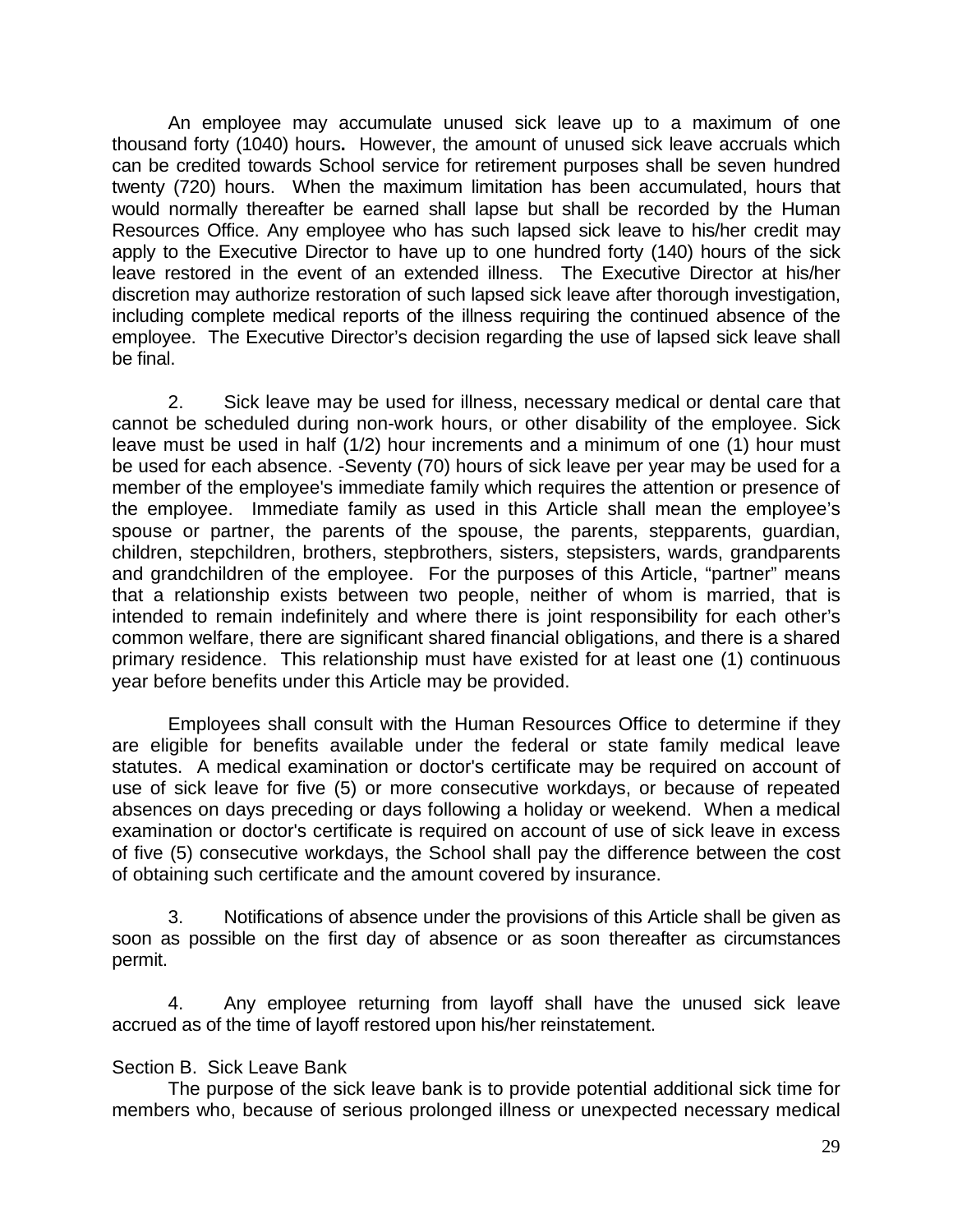care have (or will as a result of their medical condition) exhausted their accumulated sick leave. The intent of the sick leave bank is not for use of common colds, flu, or elective surgery. Similarly, sick leave bank days will not be used for maternity leave, barring extenuating medical complications.

The bank will be administered by a committee composed of two representatives from Management and two representatives designated by MSEA. A majority vote of the committee shall be required for any days to be granted. The committee shall report to the School Board, the Association and the employees annually, indicating the use of the sick leave bank. The committee may submit recommendations for modification to the operation of the sick leave bank to the School Board and the Association. If the recommendations are ratified by the Board and the Association, the recommendations shall be implemented.

In order to participate in the sick bank one must be covered by a collective bargaining agreement or be a confidential employee. Participation is voluntary; however, one must initially donate seven (7) hours of sick leave to the bank to join. Open enrollment is from September 1st to October 1st of each year. New hires can join the bank within 30 days of becoming eligible to earn sick time.

Employees will continue to donate on a rotating basis, alphabetically, until the bank is built up to a minimum of three hundred and twenty (320) hours. After donating the minimum of seven (7) hours an employee can pass and the rotation will continue until the bank reaches the minimum of three hundred and twenty (320) hours. Employees at any time may donate excess sick time hours over one thousand forty (1,040) that would normally otherwise lapse.

Employees who are retiring from the MECDHH/GBSD may donate sick time over seven hundred and twenty hours, which is the maximum amount that can be credited towards School service for retirement purposes.

Any employees resigning from MECDHH/GBSD may donate their unused sick time to the bank.

The maximum accrual for the bank will be four hundred and eighty (480) hours. However, the bank can exceed the maximum accrual in order to accommodate each qualified employee that wants to be a member of the sick leave bank.

If the bank stays at the maximum there will be no need to replenish the bank. If it drops below the minimum it will need to be replenished. It will be replenished in the same manner in which it was established starting with the next person on the alphabetical list.

Minimum withdrawal per participant from the bank is twenty-one (21) hours annually. The maximum withdrawal per participant from the bank is one hundred and forty (140) hours annually.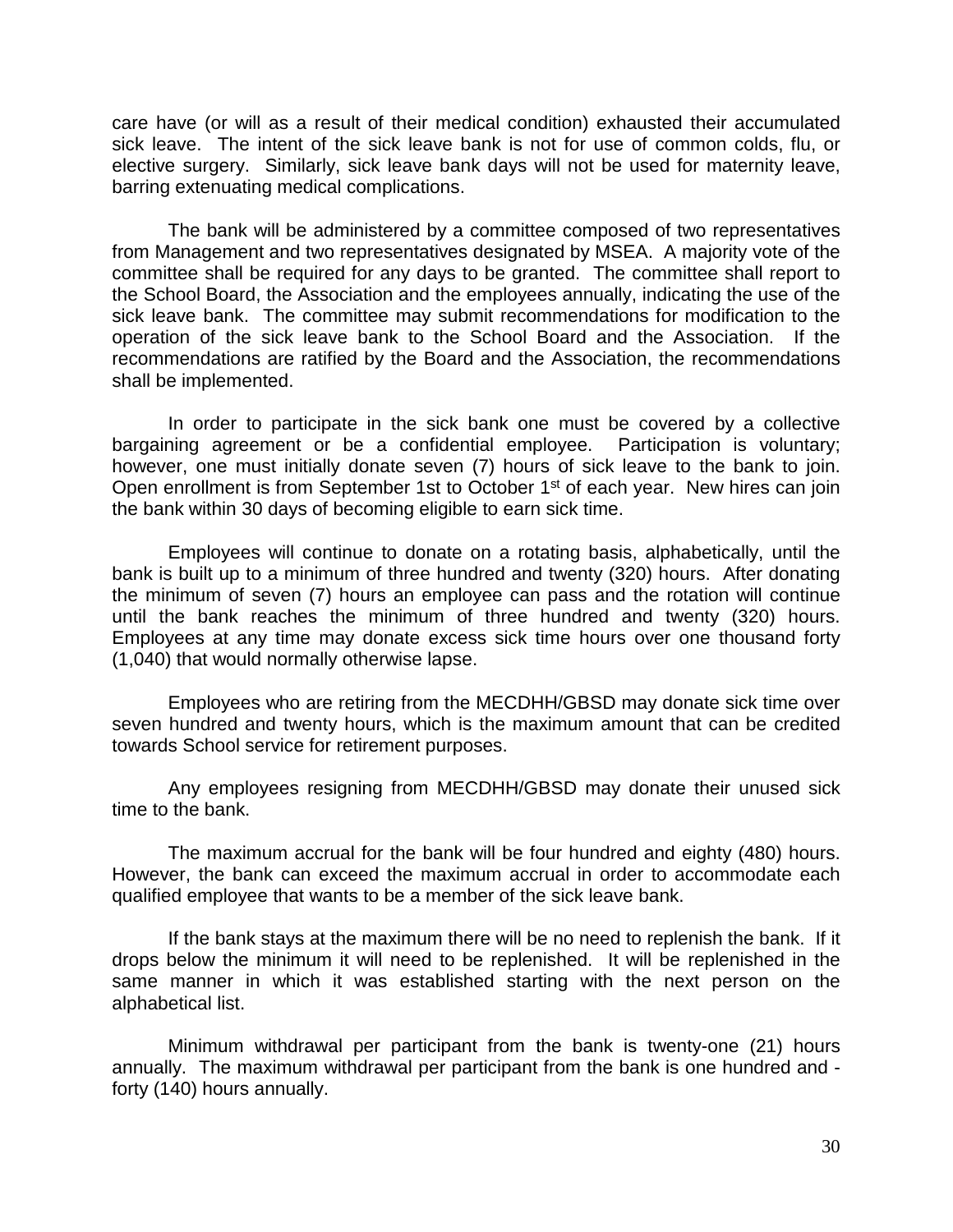Sick leave bank hours may be used for the necessary medical care of a member of the employee's immediate family which requires the attention or presence of the employee. Immediate family for the purposes of the sick leave bank shall mean spouse, partner, child, parents, or other dependents living in the employee's home for whom he/she is the primary caregiver.

A part-time employee may participate in the bank and make a pro rata donation of sick leave hours to the bank and, if a request is granted, shall receive pro rata benefits.

If the sick leave bank does not reach the minimum hours required the bank will cease to exist for that school year.

A person withdrawing from membership from the bank will not be able to withdraw their contributions.

## **ARTICLE 49 STORM AND SCHOOL CLOSURE DAYS**

The Parties agree that employee safety is a top priority and the intent of this article is to ensure that employees should not be required to travel in unsafe driving conditions.

## **1. Year-Round Employees**

When Mackworth Island pre-school is closed due to hazardous weather conditions, year-round employees (other than the snow removal crew) will be allowed to work remotely while the hazardous traveling conditions exist.

If there are bona fide reasons that prevent a year-round employee from working remotely on a hazardous weather closure day (such as child care issues) the employee may utilize available personal days, accrued comp time, or vacation days. In such circumstances, the employee shall notify her/her supervisor of his/her absence in a timely fashion and shall designate her/her election on his/her time card.

In extreme hazardous weather conditions, the Executive Director may direct employees not to report to work and not to work remotely, and employees shall be paid their regular compensation for the day.

## **2. School Year Employees**

Program/School affiliated employees will follow the closing procedures in place at the school/office at which they are assigned.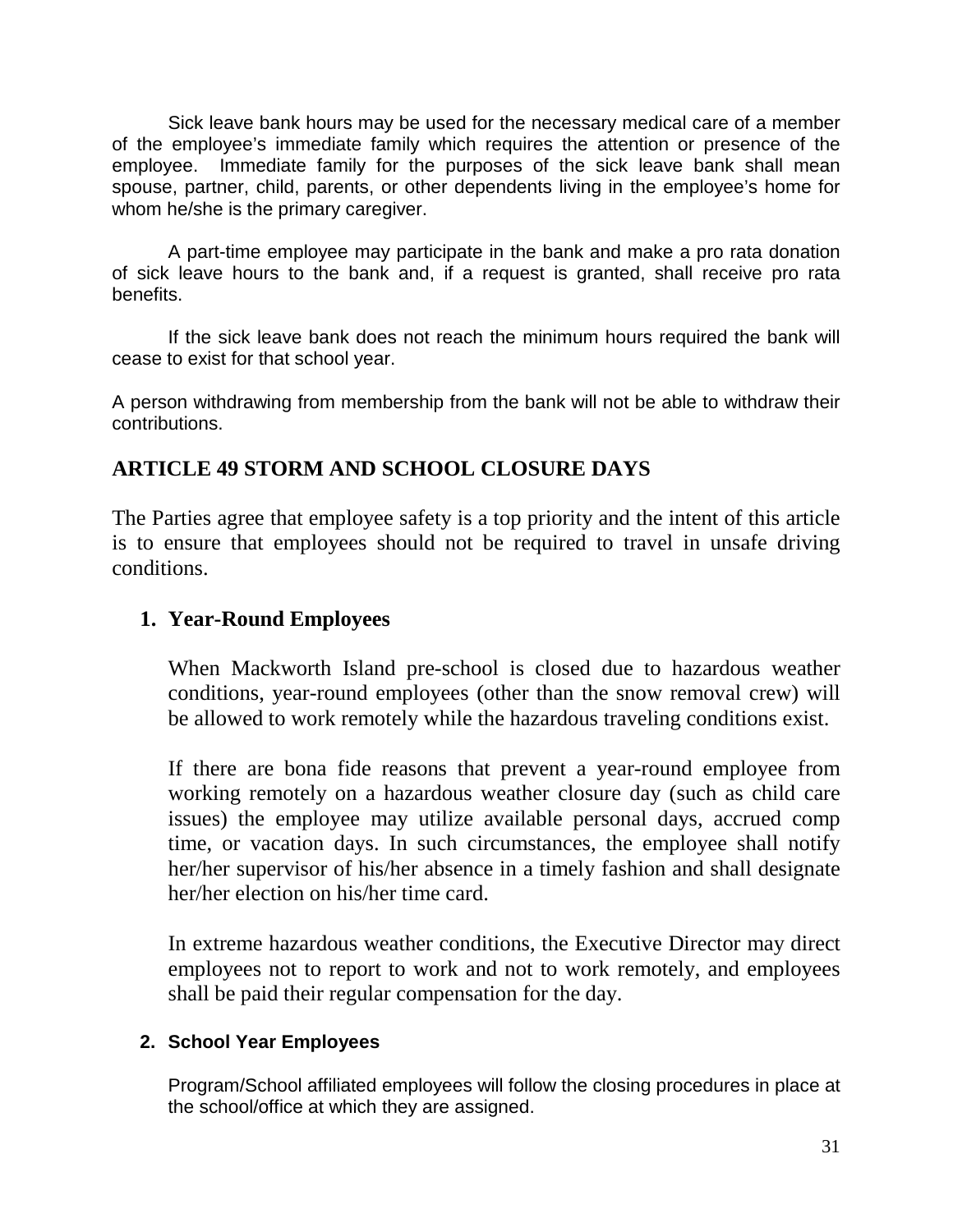## <span id="page-34-0"></span>**ARTICLE50. UNION MEMBERSHIP AND DUES DEDUCTION A. Union Membership**

**1.** Membership in MSEA-SEIU is not a condition of employment with the Baxter School for the Deaf.

**2.** Employees in positions covered by this Agreement may become members in MSEA-SEIU or drop their membership at any time, including during their first six (6) months of employment, by providing a written request to MSEA-SEIU.

**3.** MSEA-SEIU is solely responsible for processing any change to membership status.

**4.** MSEA-SEIU shall promptly notify the Baxter School of any validly executed membership application or request to drop membership.

**5.** In the event that the Baxter School receives a membership application or a request to drop membership directly from an employee, it shall promptly forward such application or request to MSEA-SEIU for processing.

**6.** It may take up to four (4) weeks to process a validly executed membership application or request to drop membership.

## **B. Payroll Deduction**

 **1.** MSEA-SEIU shall have exclusive rights to payroll deduction of membership dues, premiums for current MSEA-SEIU sponsored insurance programs, and voluntary contributions to Political Action by Service Employees and Retirees ("PASER"). Deductions for other programs may be mutually agreed to by the parties.

 **2.** The Baxter School agrees to deduct MSEA-SEIU membership dues, insurance premiums, and contributions to PASER from the pay of those employees, including employees in their first six (6) months of employment, who execute a revocable written authorization for such payroll deductions, including electronic authorizations executed in accordance with Maine's Electronic Signature law, 10 M.R.S. §9407.

**3.** Employees who have already authorized such deductions shall not be required to submit new authorizations upon the execution of this Agreement.

**4.** A validly executed authorization for payroll deduction is an agreement between the employee and MSEA-SEIU. The Baxter School agrees that it shall rely solely upon MSEA-SEIU for notice of such authorizations or cancellations or changes thereto.

**5.** MSEA-SEIU shall notify the Baxter School, through the applicable agency payroll clerk, or any such authorizations, cancellations, or changes thereto.

**6.** It may take up to four (4) weeks to process a validly executed authorization for payroll deduction or cancellations or changes thereto.

**7.** Any change in the amounts to be deducted shall be certified to the Director of Human Resources by the Treasurer of MSEA-SEIU at least thirty (30) days in advance of the change. The aggregate deductions of all employees shall be submitted to MSEA-SEIU together with an itemized statement as soon as practicable but no later than ten (10) workdays after such deductions are made.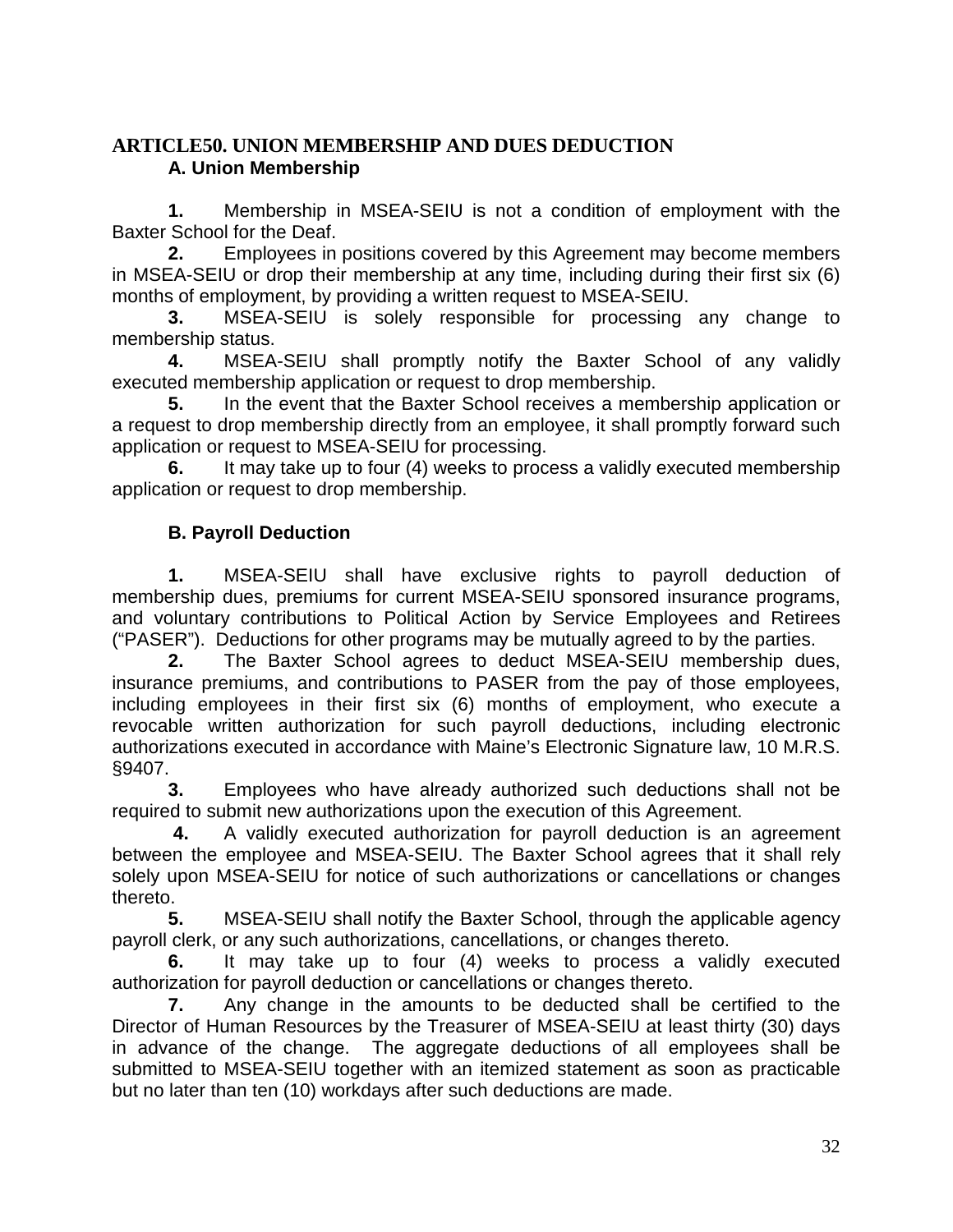## **C. Indemnification**

 MSEA-SEIU shall indemnify and hold the Baxter School harmless against any and all claims, suits, orders, or judgments brought or issued against the Judicial Branch as the result of the action taken or not taken by the Judicial Branch under the provisions of this Article.

## <span id="page-35-0"></span>**ARTICLE 51. UNPAID PERSONAL LEAVES OF ABSENCE**

1. Any employee may apply for an unpaid personal leave of absence. Leave pursuant to this provision may be for a period not exceeding twelve (12) months. Such leave may be granted at the sole discretion of the Board when the Board determines the leave is profitable to the school, essential to the well-being of the employee, and the Board is able to secure a replacement for the employee for the leave period. Employees must consult with Human Resources to determine if they are eligible for benefits available under the state or federal family medical leave statutes if the request for leave is related to personal or family illness. Any personal leave of absence that also qualifies for federal or state family and medical leave must be taken concurrent with FMLA leave and will be paid to the extent that the employee has accrued paid leave. The balance of the personal leave of absence will be unpaid. Except during any period covered by the use of applicable paid leave and/or federal FMLA, retention of insurance benefits shall be at the employee's expense.

2. All requests for such leave and responses shall be in writing. The application for leave must specifically state the reasons for such application and the length of time requested. The employee is required to notify the Executive Director by a pre-determined date whether or not he/she will return to work. If the employee does not provide the required notification, he/she will be deemed to have resigned his/her position.

3*.* After completion of a period of personal leave of absence, the employee shall be entitled to return to his/her previous position or a comparable position. If the employee's position is abolished during any such leave, he/she shall be notified and allowed to exercise his/her rights under Article 45 of this Agreement.

4. Any leave of absence granted pursuant to this Article may be canceled by the Board at any time for good reason upon written notice to the employee by certified mail to the last address supplied by the employee, specifying a reasonable date of termination of the leave and the reason for cancellation.

5. If the leave of absence is for medical reasons, the Executive Director may, from time to time, require the employee to submit a certificate from the attending physician or a designated physician. If a certificate from a physician other than the attending physician is required, the School shall pay the difference between the cost of obtaining such certificate and the amount covered by insurance.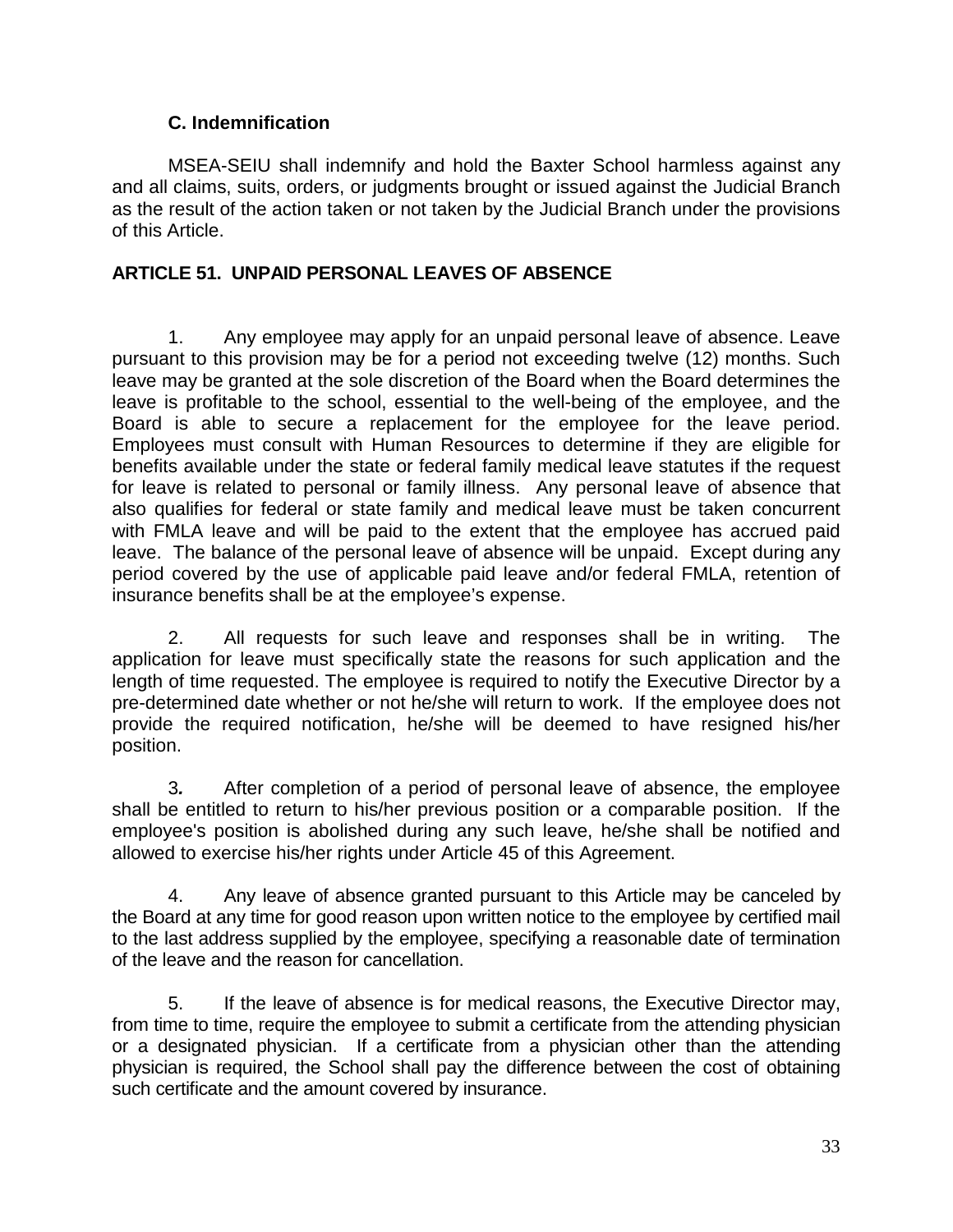#### <span id="page-36-0"></span>**ARTICLE 52. USE OF SCHOOL FACILITIES**

Where there is available appropriate meeting space in buildings used by the School, MSEA shall be allowed reasonable use of such space at reasonable times for specific meetings, including space suitable for meetings in private between MSEA staff representatives or stewards and employees in the investigation and processing of grievances. Advance arrangements for the use of School facilities shall be made with the Executive Director or his/her designee, consistent with applicable Board policies and rules concerning use of facilities. MSEA shall reimburse the School for any additional expense incurred in allowing use of such space. No other employee organization, except such as have been certified or recognized as the bargaining agent for other School employees, shall have the right to meeting space in School facilities for purposes pertaining to terms and conditions of employment of employees.

The use of School facilities for meetings shall be in non-work areas or where work is not in progress. Other than meetings in private between MSEA staff representatives or stewards and employees in the investigation and processing of grievances, all meetings in School facilities shall be during the off-duty time of employees attending and, in all instances, attendance shall be voluntary. Arrangements for any meetings in School facilities will be made so as to avoid interference with the School's operations and/or educational program, or violation of the School's security program.

#### <span id="page-36-1"></span>**ARTICLE 53. VACATION**

1. The Information Systems Support Specialist is eligible for vacation. Employees eligible for vacation shall earn it on the following basis. Seven (7) hours shall be earned for each completed full month of service during the first year of service with the School. Thereafter, providing continuous employment, vacation will be earned as follows

> 1-3 years  $= 15$  days  $4-10$  years = 20 days 11-15 years  $= 25$  days  $16 + 30 \text{ days}$

2. Employees shall be entitled to use vacation leave credits at times that do not conflict with the operational or educational needs of the School. Requests for use of vacation leave credits shall not be unreasonably denied. In the event of conflict among employees in scheduling such vacation leave, seniority shall govern.

3. Except in cases of emergency, no employee shall be required to work during vacation.

4. Employees shall be paid a vacation advance for scheduled periods of vacation of one (1) week or more provided they submit written requests for such advance three (3) weeks prior to the pay day on which they want to receive payment.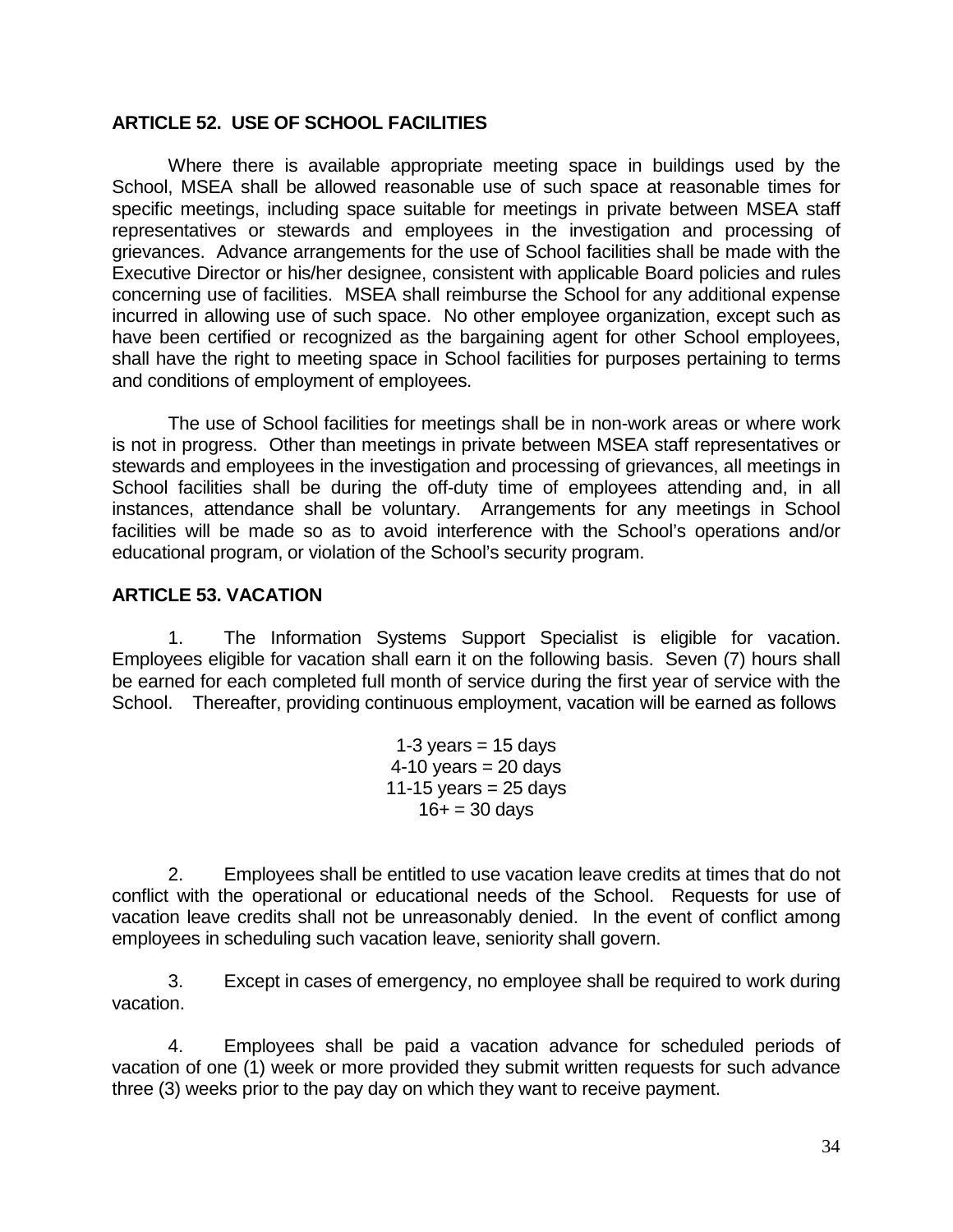5. Time during which an employee is excused from work because of holidays or other leave with pay shall be considered as time worked for the purpose of computing vacation leave credit.

6. Employees with fewer than four (4) years of continuous School service shall be entitled to accumulate one hundred sixty (160) hours of unused vacation; employees with four (4) to fewer than eleven (11) years of continuous service shall be entitled to accumulate two hundred (200) hours of unused vacation; employees with eleven (11) to fewer than sixteen (16) years of continuous service shall be entitled to accumulate two hundred forty (240) hours of unused vacation; employees with sixteen (16) to fewer than twenty (20) years of continuous service shall be entitled to accumulate two hundred eighty (280) hours of unused vacation; and employees with twenty (20) or more years of continuous service shall be entitled to accumulate three hundred twenty (320) hours of unused vacation. Employees will be paid for any accrued vacation leave upon separation of employment.

### <span id="page-37-0"></span>**ARTICLE 54. WORK RULES**

The Executive Director may change or adopt work rules during the term of this Agreement but such changed or adopted work rules shall not be inconsistent with the terms and provisions of this Agreement. Whenever such work rules are to be changed or adopted, they shall be posted on bulletin boards for seven (7) days before they are to become effective, except in an emergency. Simultaneously with such posting a copy of same shall be forwarded to MSEA. Upon request by MSEA, the Executive Director or his/her designee will meet and consult with MSEA on the proposed changed or new rules.

#### <span id="page-37-1"></span>**ARTICLE 55. WORK STOPPAGE AND SLOWDOWN**

Employees within the bargaining unit, MSEA and its officers at all levels, agree that they will not instigate, promote, sponsor, condone or engage in any work stoppage, sympathy work stoppage or slowdown.

"Work stoppage" means a concerted failure by employees to report for duty, a concerted absence of employees from work, a concerted stoppage of work, or a concerted slowdown in the full and faithful performance of duties by a group of employees.

The officers of MSEA, at all levels individually and collectively, agree that it is their continuing obligation and responsibility to maintain compliance with this Article, including the remaining at work during any interruption or slowdown of work which may take place.

#### <span id="page-37-2"></span>**ARTICLE 56. WORKERS' COMPENSATION**

The School shall make every possible effort to promptly pay all compensation awards in accordance with the decisions of the Workers' Compensation Commission. Upon each award of the Workers' Compensation Commission, interest shall be assessed from the date on which the petition is filed at a rate of six percent (6%) per year, provided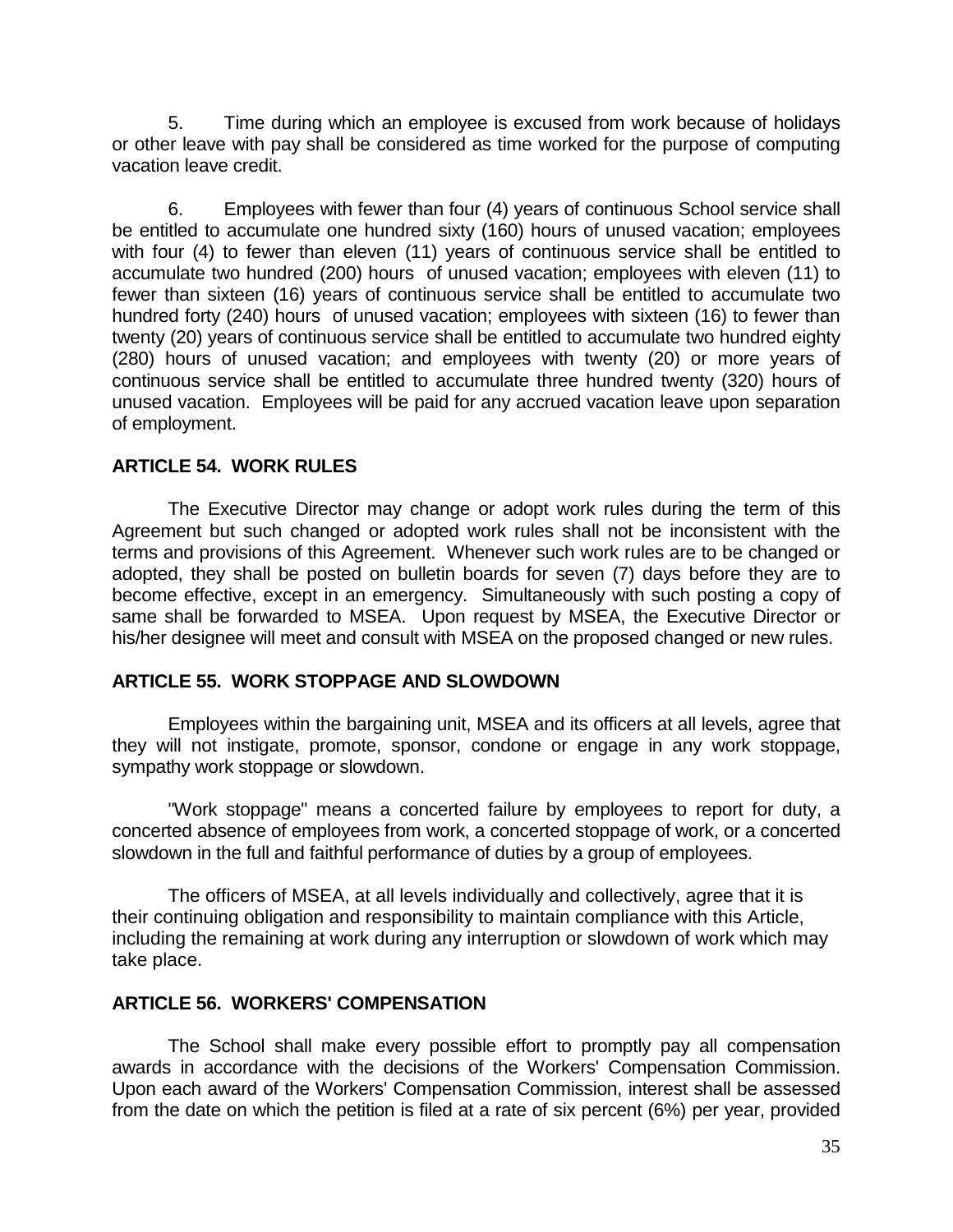that if the prevailing party at any time requests and obtains a continuance for a period in excess of thirty (30) days interest will be suspended for the duration of the continuance. From and after the date of the decree, interest shall be allowed at the rate of ten percent (10%) per year.

Where an employee has been unable to work for one year, the employee may be terminated from his or her position. Such termination shall not be considered disciplinary in any way. If the employee later becomes capable of performing the job duties of the position from which he/she was terminated, the employee may return to that position if it is vacant. If that position is filled, unfunded, or no longer exists, then the employee shall be entitled to be placed in a vacant position or the next available position if no such vacancy exists in the same classification for which the employee is qualified, and shall be treated as if on layoff status.

Prior to possible termination after one year on compensation, an employee will receive at least a ninety (90) day notification of the termination process and, at the same time, will be requested to provide an updated, current medical report which assesses his/her ability or tolerance to return to his/her last position. Should the medical report indicate potential fitness to return to work in the position formerly held within six (6) months of the employee's one (1) year date on workers' compensation, the termination date will be projected ahead to the specified date in the medical report, but in no case, for a period of more than six (6) months on a "one-time only basis". The termination date will then become the date established beyond the one (1) year anniversary and will become the automatic date of termination unless the employee returns to work able to perform the duties of the job. However, reasonable accommodations will be made for employees who are disabled.

If an employee who is terminated pursuant to this Article is eligible for and makes application for disability retirement, the School shall continue to provide group health insurance in accordance with the terms of this contract until the employee receives his/her first disability retirement check or until six (6) months after the termination, whichever occurs first.

In the event that any employee who has been terminated pursuant to this Article regains a work capacity and returns to work, the employee shall not lose the benefit of any prior years of School service immediately preceding his/her termination, for purposes of seniority, vacation accrual rate (if applicable) and restoration of sick leave credits.

## <span id="page-38-0"></span>**ARTICLE 57. DUTY-FREE LUNCH**

Whenever practicable, classroom teachers shall receive a duty-free lunch of 20 minutes and other employees in the unit shall receive 30 minutes.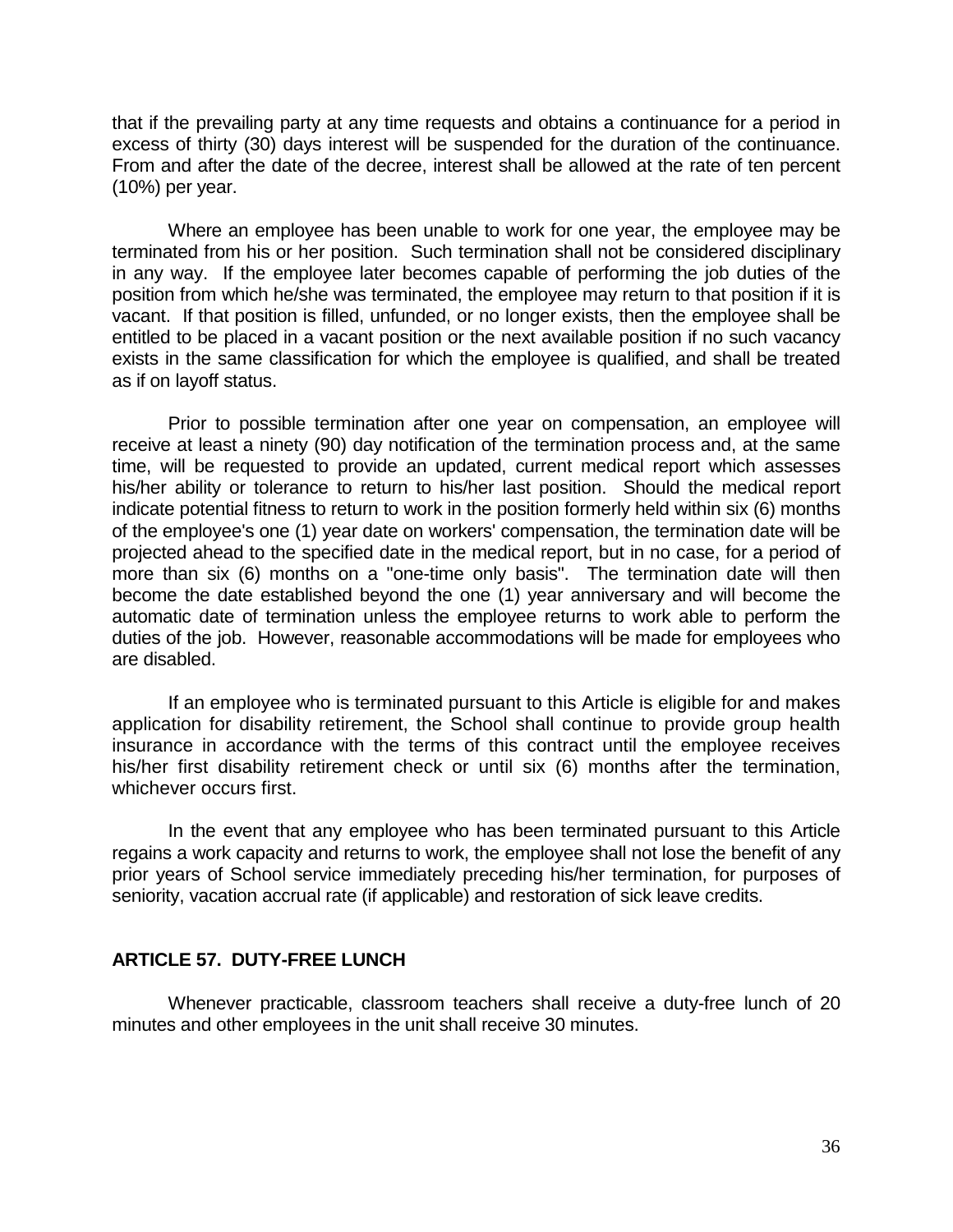## <span id="page-39-0"></span>**ARTICLE 58. HOURS AND WORK SCHEDULES**

1. Each employee shall be provided with their work assignment and work schedule with the understanding that either may be modified to meet the operational needs of MECDHH/GBSD.

2. Every practical effort will be made to equitably treat employees whose jobs require that they work irregular or frequently changed hours, shifts or workweeks.

3. An employee will be given at least twenty-one (21) calendar days' notice prior to the effective date of the change in his/her individual schedule unless emergency developments preclude the possibility of such notice.

4. All times during which an employee is required to be on active duty shall be considered hours worked.

5. Employees who perform excessively dirty work or who work with toxic or noxious material shall be allowed five (5) minutes personal wash-up time before regularly assigned meal periods and at the end of their workday.

6. School year employees will follow the school year calendar.

7. Full time school year professional staff, school year employees will work a minimum of 35 hours over a five-day work week, weekly.

8. Professional staff members will be required to attend all after school and before school meeting scheduled for program, student, and organizational purposes.

9. Teachers, therapists, and specialists are required to arrive 15 minutes prior to the scheduled student arrival time at their worksite. They are required to depart no earlier than 15 minutes after the scheduled student departure time at their worksite.

10. Teachers, therapists, and specialists assigned to the preschool program are required to arrive 15 minutes prior to the scheduled student arrival time. The preschool has varied end times for students. Therefore, end time schedules will be determined in conjunction with the Department head.

11. In recognition of the fact that ECFS/PSO staff are often required to work non-traditional hours, daily start and end times may vary depending on program and student needs. Therefore, end time schedules will be determined in conjunction with Department head.

12. Part time staff will work the hours specified per their individual contract.

13. Part time staff are required to arrive a minimum of 15 minutes prior to the start of their scheduled work time with students. They are required to depart a minimum of 15 minutes after their scheduled work time with students.

14. Part time staff will attend the percentage of after school or before school meetings that coincides with their part time to full time percentage (for example, someone who works half time will attend 50% of the meetings). This meeting schedule will be negotiated with the individual staff member and her/his department head.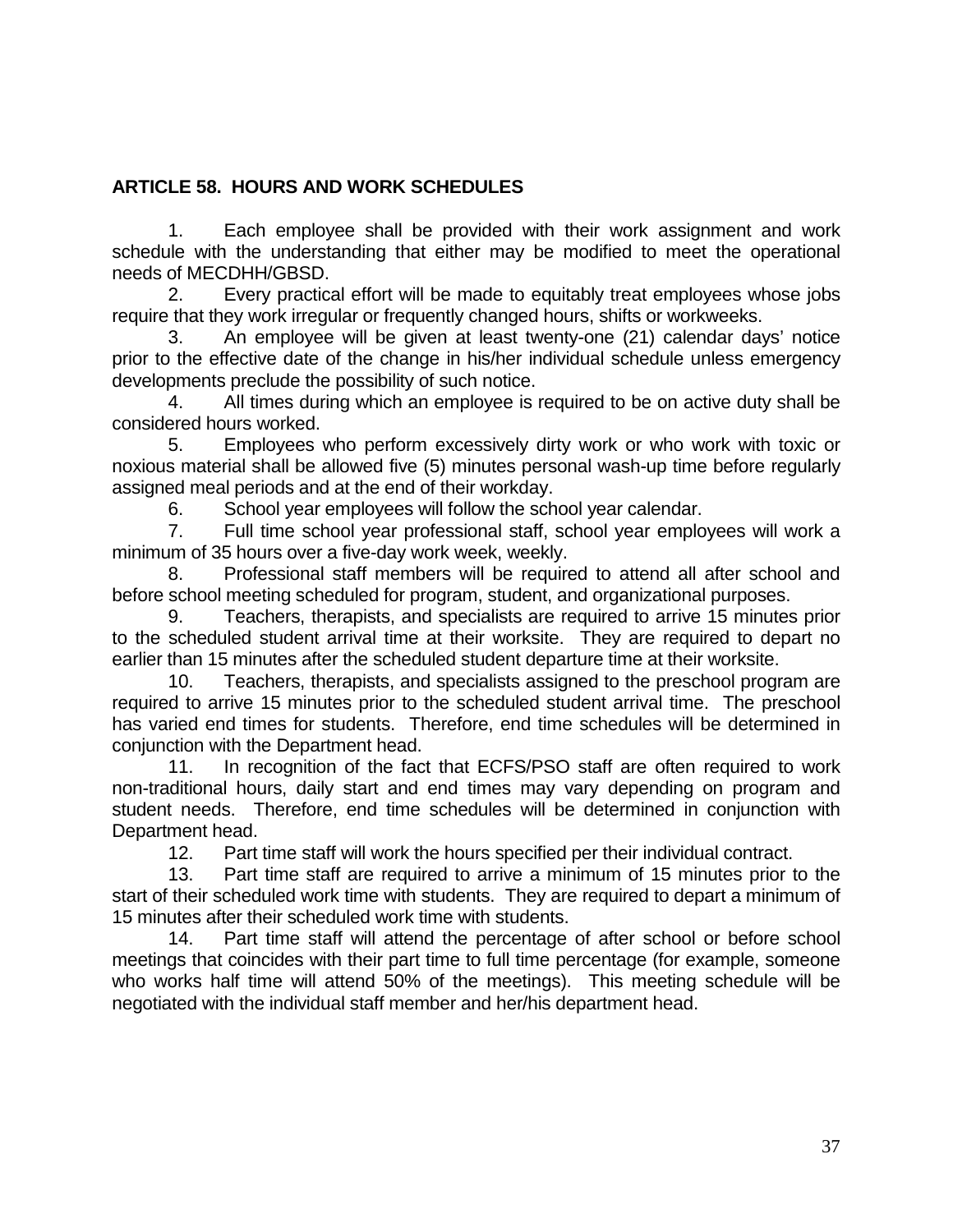## <span id="page-40-0"></span>**ARTICLE 59. TERM OF AGREEMENT**

This Agreement shall be effective from July 1, 2021 through and including June 30, 2023. Either party shall give 120 days' written notice of a desire to negotiate a new collective bargaining agreement or to modify this Agreement.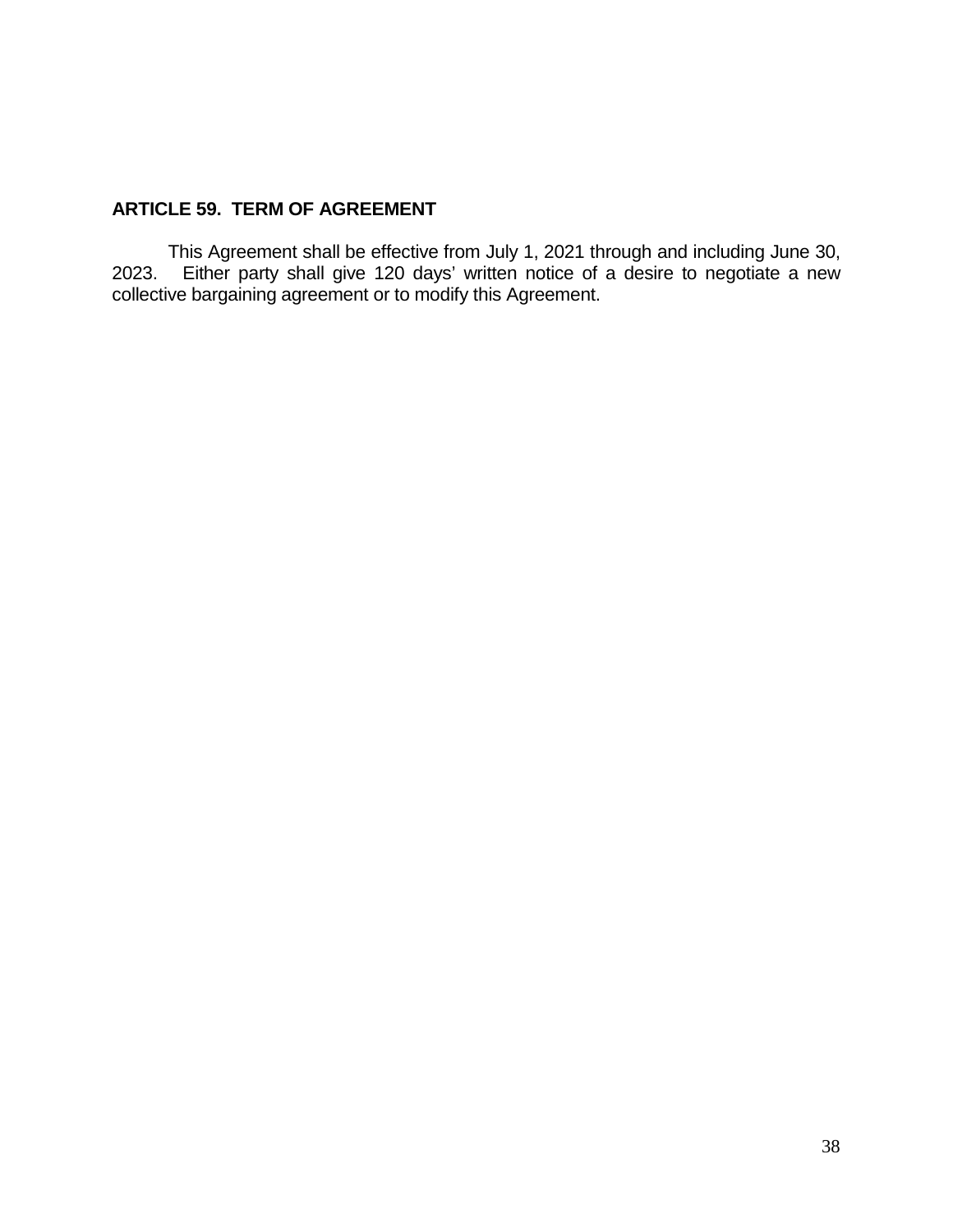IN WITNESS WHEREOF, the parties hereto have caused this Agreement to be signed by their respective representatives.

**MAINE STATE EMPLOYEES ASSOCIATION - SEIU, PROFESSIONAL AND SUPERVISORY BARGAINING UNIT** 

Katherine Duncan, Union Steward

Gunga GNYSA

Date: 12/22/2021

# Date: 01/06/2022

Timothy McGuire, Chief Negotiator

MAINE EDUCATIONAL CENTER FOR THE DEAF AND HARD OF **HEARING/GOVERNOR BAXTER SCHOOL FOR THE DEAF** 

Kaun Hoppkins, Executive Director

Michael Pulsifer, Board Megotiator

Date:  $12/33/203$ 

 $\mathcal{L}^{\text{max}}_{\text{max}}$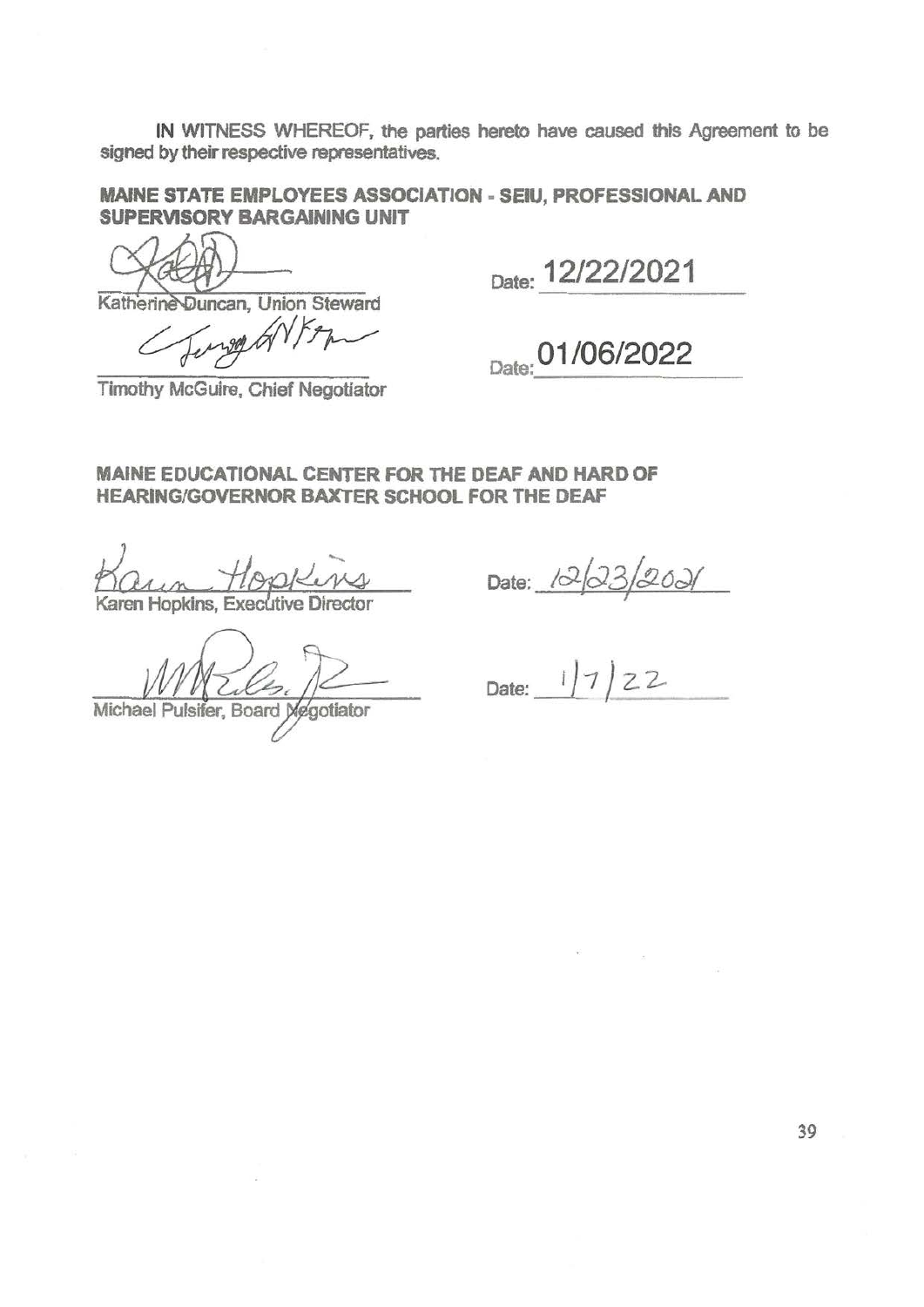| Appendix B<br>Salary Scale-TOD's, EIFS, PSO, PT, SLP, OT, Social Worker<br><b>MSEA Professional Unit Wage Scale</b> |                              |                                           |                                | Increase<br>Period:            | 1.019<br>7/1/21-6/30/22        |                                |                                |                                |                                |                                |                                |                                |                                |                                |                                |                                |                                |                                |                                |                                |                                |                                |                                |                                |
|---------------------------------------------------------------------------------------------------------------------|------------------------------|-------------------------------------------|--------------------------------|--------------------------------|--------------------------------|--------------------------------|--------------------------------|--------------------------------|--------------------------------|--------------------------------|--------------------------------|--------------------------------|--------------------------------|--------------------------------|--------------------------------|--------------------------------|--------------------------------|--------------------------------|--------------------------------|--------------------------------|--------------------------------|--------------------------------|--------------------------------|--------------------------------|
|                                                                                                                     | Grade Work Days              | Assigned                                  |                                | Step                           |                                |                                |                                |                                |                                |                                |                                |                                |                                |                                |                                |                                |                                |                                |                                |                                | 14                             |                                |                                | 16                             |
|                                                                                                                     |                              |                                           | Base                           | Year                           |                                |                                |                                |                                |                                |                                |                                |                                |                                | 11                             | 12                             | 13                             | 14                             |                                | 16                             | 17                             | 18                             |                                | 20                             | 21                             |
| BA<br>BA<br>BA                                                                                                      | -1                           | 183 Hourly<br>183 BiW (Pro)<br>183 Annual | 27.45<br>1,352.28<br>35,159.32 | 27.45<br>1,352.28<br>35,159.32 | 28.59<br>1,408.78              | 29.73<br>1,464.66              | 30.89<br>1,521.79<br>39,566.48 | 32.06<br>1,579.55<br>41,068.19 | 33.19<br>1,635.42<br>42,520.91 | 34.34<br>1,691.92<br>43,989.96 | 35.47<br>1.747.80              | 36.66<br>1,806.18<br>46,960.71 | 37.82<br>1,863.31<br>48,446.09 | 37.82<br>1,863.31<br>48,446.09 | 38.94<br>1,918.56<br>49,882.50 | 38.94<br>1,918.56<br>49,882.50 | 40.09<br>1,975.06<br>51,351.55 | 40.09<br>1,975.06              | 41.69<br>2,054.16<br>53,408.22 | 41.69<br>2,054.16<br>53,408.22 | 44.23<br>2,179.26<br>56,660.78 | 44.23<br>2,179.26<br>56,660.78 | 45.56<br>2.244.64              | 46.93<br>2,311.98<br>60,111.43 |
| МA                                                                                                                  | 2                            | 183 Hourly                                | 29.78                          | 29.78                          | 36,628.37<br>30.94             | 38,081.11<br>$32.1^{\circ}$    | 33.24                          | 34.40                          | 35.53                          | 36.71                          | 45,442.69<br>37.87             | 38.99                          | 40.14                          | 40.1                           | 41.35                          | 41.35                          | 42.50                          | 51,351.55<br>42.50             | 44.16                          | 44.16                          | 45.49                          | 45.49                          | 58,360.61<br>46.85             | 48.26                          |
| MA                                                                                                                  | 2                            | 183 BiW (Pro)                             | 1,467.17                       | 1,467.17                       | 1,524.30                       | 1,582.06                       | 1,637.93                       | 1,695.06                       | 1,750.31                       | 1,808.69                       | 1,865.82                       | 1,921.07                       | 1,977.57                       | 1,977.57                       | 2,037.21                       | 2,037.2                        | 2,093.71                       | 2,093.71                       | 2,175.96                       | 2,175.96                       | 2,241.23                       | 2,241.23                       | 2,308.47                       | 2,377.73                       |
| МA                                                                                                                  | 2                            | 183 Annual                                | 38,146.40                      | 38,146.40                      | 39,631.78                      | 41,133.47                      | 42,586.20                      | 44,071.58                      | 45,507.99                      | 47,026.01                      | 48,511.38                      | 49,947.79                      | 51,416.84                      | 51,416.84                      | 52,967.51                      | 52,967.51                      | 54,436.56                      | 54,436.56                      | 56,574.85                      | 56,574.85                      | 58,272.10                      | 58,272.1                       | 60,020.26                      | 61,820.86                      |
| MA+30                                                                                                               | 3                            | 183 Hourly                                | 32.16                          | 32.16                          | 33.31                          | 34.44                          | 35.95                          | 36.77                          | 37.93                          | 39.05                          | 40.20                          | 41.41                          | 42.56                          | 42.56                          | 43.57                          | 43.57                          | 44.83                          | 44.83                          | 46.59                          | 46.59                          | 47.98                          | 47.98                          | 49.42                          | 50.91                          |
| MA+30                                                                                                               | 3                            | 183 BiW (Pro)                             | 1,584.57                       | 1,584.57                       | 1,641.07                       | 1,696.94                       | 1,771.02                       | 1,811.83                       | 1,868.96                       | 1,924.21                       | 1,980.71                       | 2,040.35                       | 2,096.85                       | 2,096.85                       | 2,146.45                       | 2,146.45                       | 2,208.60                       | 2,208.60                       | 2,295.24                       | 2,295.24                       | 2,364.10                       | 2,364.10                       | 2,435.02                       | 2,508.07                       |
| MA+30                                                                                                               | 3                            | 183 Annual                                | 41,198.76                      | 41,198.76                      | 42,667.81                      | 44,120.55                      | 46,046.64                      | 47,107.62                      | 48,592.99                      | 50,029.40                      | 51,498.46                      | 53,049.12                      | 54,518.17                      | 54,518.17                      | 55,807.67                      | 55,807.67                      | 57,423.64                      | 57,423.64                      | 59,676.19                      | 59,676.19                      | 61,466.47                      | 61,466.4                       | 63,310.47                      | 65,209.78                      |
| PHD                                                                                                                 | $\overline{4}$               | 183 Hourly                                | 34.09                          | 34.09                          | 35.31                          | 36.51                          | 38.10                          | 38.98                          | $40.2^{\circ}$                 | 41.40                          | 42.61                          | 43.90                          | 45.11                          | 45.1                           | 46.18                          | 46.18                          | 47.52                          | 47.52                          | 49.38                          | 49.38                          | 50.86                          | 50.86                          | 52.39                          | 53.96                          |
| PHD                                                                                                                 | $\overline{4}$               | 183 BiW (Pro)                             | 1,679.64                       | 1,679.64                       | 1,739.53                       | 1,798.76                       | 1,877.29                       | 1,920.54                       | 1,981.10                       | 2,039.66                       | 2,099.55                       | 2,162.77                       | 2,222.66                       | 2,222.66                       | 2,275.24                       | 2,275.24                       | 2,341.12                       | 2,341.12                       | 2,432.95                       | 2,432.95                       | 2,505.94                       | 2,505.94                       | 2,581.12                       | 2,658.55                       |
| PHD                                                                                                                 | $\overline{a}$               | 183 Annual                                | 43,670.69                      | 43,670.69                      | 45,227.89                      | 46,767.78                      | 48,809.44                      | 49,934.08                      | 51,508.58                      | 53,031.16                      | 54,588.36                      | 56,232.07                      | 57,789.27                      | 57,789.27                      | 59,156.13                      | 59,156.13                      | 60,869.05                      | 60,869.05                      | 63,256.76                      | 63,256.76                      | 65,154.46                      | 65,154.46                      | 67,109.10                      | 69,122.37                      |
| BA<br>BA<br><b>BA</b>                                                                                               | -1<br>$\overline{1}$         | 188 Hourly<br>188 BiW (Pro)<br>188 Annual | 27.44<br>1,388.83<br>36,109.58 | 27.44<br>1,388.83<br>36,109.58 | 28.59<br>1,446.86<br>37,618.34 | 29.72<br>1,504.24<br>39,110.33 | 30.88<br>1,562.92<br>40,635.85 | 32.05<br>1,622.24<br>42,178.13 | 33.18<br>1,679.62<br>43,670.13 | 34.33<br>1,737.65<br>45,178.88 | 35.46<br>1,795.03<br>46,670.88 | 36.65<br>1,855.00<br>48,229.93 | 37.81<br>1,913.67<br>49,755.44 | 37.8<br>1,913.67<br>49,755.44  | 38.93<br>1,970.4'<br>51,230.67 | 38.93<br>1,970.4<br>51,230.67  | 40.08<br>2,028.44<br>52,739.43 | 40.08<br>2,028.44<br>52,739.43 | 41.68<br>2,109.68<br>54,851.69 | 41.68<br>2,109.68<br>54,851.69 | 42.93<br>2,172.97<br>56,497.24 | 42.93<br>2,172.97<br>56,497.24 | 44.22<br>2,238.16<br>58,192.16 | 45.55<br>2,305.30<br>59,937.92 |
| MA                                                                                                                  | $\overline{2}$               | 188 Hourly                                | 29.77                          | 29.77                          | 30.93                          | 32.10                          | 33.23                          | 34.39                          | 35.52                          | 36.70                          | 37.86                          | 38.98                          | 40.13                          | 40.1                           | 41.34                          | 41.34                          | 42.48                          | 42.48                          | 44.15                          | 44.15                          | 45.48                          | 45.48                          | 46.84                          | 48.25                          |
| МA                                                                                                                  | 2                            | 188 BiW (Pro)                             | 1,506.82                       | 1,506.82                       | 1,565.50                       | 1,624.81                       | 1,682.20                       | 1,740.87                       | 1,797.61                       | 1,857.58                       | 1,916.25                       | 1,972.99                       | 2,031.02                       | 2,031.02                       | 2,092.27                       | 2,092.27                       | 2,150.30                       | 2,150.30                       | 2,234.77                       | 2,234.77                       | 2,301.81                       | 2,301.81                       | 2,370.86                       | 2,441.99                       |
| MA                                                                                                                  | 2                            | 188 Annual                                | 39,177.39                      | 39,177.39                      | 40,702.90                      | 42,245.19                      | 43,737.19                      | 45,262.70                      | 46,737.93                      | 48,296.98                      | 49,822.50                      | 51,297.73                      | 52,806.49                      | 52,806.49                      | 54,399.06                      | 54,399.06                      | 55,907.82                      | 55,907.82                      | 58,103.89                      | 58,103.89                      | 59,847.02                      | 59.847.02                      | 61,642.43                      | 63,491.70                      |
| MA+30                                                                                                               | 3                            | 188 Hourly                                | 32.15                          | 32.15                          | 33.30                          | -34.43                         | 35.94                          | 36.76                          | 37.92                          | 39.04                          | 40.19                          | 41.40                          | 42.55                          | 42.55                          | 43.55                          | 43.55                          | 44.81                          | 44.81                          | 46.57                          | 46.57                          | 47.97                          | 47.97                          | 49.41                          | 50.89                          |
| MA+30                                                                                                               | 3                            | 188 BiW (Pro)                             | 1,627.39                       | 1,627.39                       | 1,685.42                       | 1,742.81                       | 1,818.89                       | 1,860.80                       | 1,919.47                       | 1,976.21                       | 2,034.24                       | 2,095.50                       | 2,153.52                       | 2,153.52                       | 2,204.46                       | 2,204.46                       | 2,268.29                       | 2,268.29                       | 2,357.27                       | 2,357.27                       | 2,427.99                       | 2,427.99                       | 2,500.83                       | 2,575.85                       |
| $MA+30$                                                                                                             | 3                            | 188 Annual                                | 42,312.25                      | 42,312.25                      | 43,821.01                      | 45,312.99                      | 47,291.14                      | 48,380.80                      | 49,906.32                      | 51,381.55                      | 52,890.31                      | 54,482.88                      | 55,991.64                      | 55,991.64                      | 57,316.00                      | 57,316.00                      | 58,975.62                      | 58,975.62                      | 61,289.05                      | 61,289.05                      | 63,127.72                      | 63,127.72                      | 65,021.55                      | 66,972.20                      |
| PHD<br>PHD<br>PHD                                                                                                   | -4<br>$\overline{4}$         | 188 Hourly<br>188 BiW (Pro)<br>188 Annual | 34.08<br>1,725.04<br>44,850.99 | 34.08<br>1,725.04<br>44,850.99 | 35.30<br>1,786.55<br>46,450.27 | 36.50<br>1,847.38<br>48,031.77 | 38.09<br>1,928.02<br>50,128.61 | 38.97<br>1,972.45<br>51,283.64 | 40.20<br>2,034.64<br>52,900.70 | 41.39<br>2,094.79<br>54,464.45 | 42.60<br>2,156.30<br>56,063.73 | 43.88<br>2,221.23<br>57,751.86 | 45.10<br>2,282.74<br>59,351.14 | 45.10<br>2,282.74<br>59,351.14 | 46.17<br>2,336.73<br>60,754.96 | 46.1<br>2,336.73<br>60,754.96  | 47.50<br>2,404.39<br>62,514.16 | 47.50<br>2,404.39<br>62,514.16 | 49.37<br>2,498.71<br>64,966.39 | 49.37<br>2,498.71<br>64,966.39 | 50.85<br>2,573.67<br>66,915.39 | 50.85<br>2,573.67<br>66,915.39 | 52.37<br>2,650.88<br>68,922.85 | 53.94<br>2,730.41<br>70,990.53 |
| <b>BA</b><br>BA<br><b>BA</b>                                                                                        | $\mathbf{1}$<br>$\mathbf{1}$ | 193 Hourly<br>193 BiW (Pro)<br>193 Annual | 27.43<br>1,425.38<br>37,059.83 | 27.43<br>1,425.38<br>37,059.83 | 28.58<br>1,484.93<br>38,608.29 | 29.7'<br>1,543.83<br>40,139.55 | 30.87<br>1,604.05<br>41,705.21 | 32.04<br>1,664.93<br>43,288.08 | 33.1<br>1,723.82<br>44,819.34  | 34.32<br>1,783.38<br>46,367.80 | 35.45<br>1,842.27<br>47,899.06 | 36.64<br>1,903.81<br>49,499.13 | 37.80<br>1,964.03<br>51,064.80 | 37.80<br>1,964.03<br>51,064.80 | 38.92<br>2,022.26<br>52,578.85 | 38.92<br>2,022.26<br>52,578.85 | 40.06<br>2,081.82<br>54,127.31 | 40.06<br>2,081.82<br>54,127.31 | 41.67<br>2,165.20<br>56,295.15 | 41.67<br>2,165.20<br>56,295.15 | 42.92<br>2,230.15<br>57,984.00 | 42.92<br>2,230.15<br>57,984.00 | 44.21<br>2,297.06<br>59,723.52 | 45.53<br>2,365.97<br>61,515.23 |
| <b>MA</b>                                                                                                           | $\overline{2}$               | 193 Hourly                                | 29.76                          | 29.76                          | 30.92                          | 32.09                          | 33.23                          | 34.38                          | $35.5^{\circ}$                 | 36.69                          | 37.85                          | 38.97                          | 40.12                          | 40.12                          | 41.33                          | 41.33                          | 42.47                          | 42.47                          | 44.14                          | 44.14                          | 45.46                          | 45.46                          | 46.83                          | 48.23                          |
| МA                                                                                                                  | 2                            | 193 BiW (Pro)                             | 1,546.48                       | 1,546.48                       | 1,606.69                       | 1,667.57                       | 1,726.47                       | 1,786.69                       | 1,844.92                       | 1,906.46                       | 1,966.68                       | 2,024.91                       | 2,084.47                       | 2,084.47                       | 2,147.33                       | 2,147.33                       | 2,206.89                       | 2,206.89                       | 2,293.57                       | 2,293.57                       | 2,362.38                       | 2,362.38                       | 2,433.25                       | 2,506.25                       |
| МA                                                                                                                  | 2                            | 193 Annual                                | 40,208.36                      | 40,208.36                      | 41,774.04                      | 43,356.90                      | 44,888.16                      | 46,453.83                      | 47,967.88                      | 49,567.95                      | 51,133.61                      | 52,647.67                      | 54,196.1                       | 54,196.1                       | 55,830.62                      | 55,830.62                      | 57,379.08                      | 57,379.08                      | 59,632.95                      | 59,632.95                      | 61,421.93                      | 61,421.9                       | 63,264.60                      | 65,162.54                      |
| $MA+30$                                                                                                             | 3                            | 193 Hourly                                | 32.14                          | 32.14                          | 33.29                          | 34.42                          | 35.93                          | 36.75                          | 37.91                          | 39.03                          | 40.18                          | 41.39                          | 42.54                          | 42.54                          | 43.54                          | 43.54                          | 44.80                          | 44.80                          | 46.56                          | 46.56                          | 47.96                          | 47.96                          | 49.40                          | 50.88                          |
| MA+30                                                                                                               | 3                            | 193 BiW (Pro)                             | 1,670.22                       | 1,670.22                       | 1,729.78                       | 1,788.67                       | 1,866.76                       | 1,909.77                       | 1,969.99                       | 2,028.22                       | 2,087.78                       | 2,150.64                       | 2,210.20                       | 2,210.20                       | 2,262.47                       | 2,262.47                       | 2,327.99                       | 2,327.99                       | 2,419.30                       | 2,419.30                       | 2,491.88                       | 2,491.88                       | 2,566.64                       | 2,643.64                       |
| $MA+30$                                                                                                             | 3                            | 193 Annual                                | 43,425.73                      | 43,425.73                      | 44,974.19                      | 46,505.45                      | 48,535.64                      | 49,653.98                      | 51,219.64                      | 52,733.70                      | 54,282.16                      | 55,916.64                      | 57,465.10                      | 57,465.1                       | 58,824.31                      | 58,824.31                      | 60,527.62                      | 60,527.62                      | 62,901.92                      | 62,901.92                      | 64,788.98                      | 64,788.98                      | 66,732.65                      | 68,734.63                      |
| PHD                                                                                                                 | $\overline{4}$               | 193 Hourly                                | 34.07                          | 34.07                          | 35.29                          | 36.49                          | 38.08                          | 38.96                          | 40.19                          | 41.38                          | 42.59                          | 43.87                          | 45.32                          | 45.32                          | 46.15                          | 46.15                          | 47.49                          | 47.49                          | 49.35                          | 49.35                          | 50.83                          | 50.83                          | 52.36                          | 53.93                          |
| PHD                                                                                                                 | $\Delta$                     | 193 BiW (Pro)                             | 1,770.43                       | 1,770.43                       | 1,833.56                       | 1,895.99                       | 1,978.76                       | 2,024.35                       | 2,088.19                       | 2,149.91                       | 2,213.04                       | 2,279.68                       | 2,354.71                       | 2,354.71                       | 2,398.22                       | 2,398.22                       | 2,467.66                       | 2,467.66                       | 2,564.46                       | 2,564.46                       | 2,641.40                       | 2,641.40                       | 2,720.64                       | 2,802.26                       |
| PHD                                                                                                                 | $\overline{4}$               | 193 Annual                                | 46,031.27                      | 46,031.27                      | 47,672.65                      | 49,295.77                      | 51,447.79                      | 52,633.21                      | 54,292.82                      | 55,897.72                      | 57,539.08                      | 59,271.64                      | 61,222.46                      | 61,222.46                      | 62,353.77                      | 62,353.77                      | 64,159.28                      | 64,159.28                      | 66,676.04                      | 66,676.04                      | 68,676.32                      | 68,676.32                      | 70,736.62                      | 72,858.72                      |
| Socail Worker-BA                                                                                                    | $\overline{1}$               | 193 Hourly                                | 28.79                          | 28.79                          | 30.00                          | 31.19                          | 32.40                          | 33.63                          | 34.82                          | 36.04                          | 37.22                          | 38.46                          | 39.68                          | 39.68                          | 40.85                          | 40.85                          | 42.06                          | 42.06                          | 43.75                          | 43.75                          | 45.06                          | 45.06                          | 46.41                          | 47.80                          |
| Socail Worker-BA                                                                                                    | $\mathbf{1}$                 | 193 BiW (Pro)                             | 1,496.18                       | 1,496.18                       | 1,559.05                       | 1,620.59                       | 1,683.45                       | 1,747.64                       | 1,809.18                       | 1,872.71                       | 1,934.25                       | 1,998.44                       | 2,061.97                       | 2,061.97                       | 2,122.85                       | 2,122.85                       | 2,185.71                       | 2,185.71                       | 2,273.06                       | 2,273.06                       | 2,341.25                       | 2,341.25                       | 2,411.49                       | 2,483.84                       |
| Socail Worker-BA                                                                                                    | $\mathbf{1}$                 | 193 Annual                                | 38,900.78                      | 38,900.78                      | 40,535.26                      | 42,135.34                      | 43,769.83                      | 45,438.72                      | 47,038.80                      | 48,690.49                      | 50,290.57                      | 51,959.46                      | 53,611.15                      | 53,611.15                      | 55,194.03                      | 55,194.03                      | 56,828.52                      | 56,828.52                      | 59,099.59                      | 59,099.59                      | 60,872.58                      | 60,872.58                      | 62,698.75                      | 64,579.71                      |
| Social Worker-MA                                                                                                    | 2                            | 193 Hourly                                | 31.25                          | 31.25                          | 32.46                          | 33.70                          | 34.88                          | 36.10                          | 37.29                          | 38.52                          | 39.75                          | 40.92                          | 42.13                          | 42.13                          | 43.39                          | 43.39                          | 44.60                          | 44.60                          | 46.36                          | 46.36                          | 47.75                          | 47.75                          | 49.18                          | 50.65                          |
| Social Worker-MA                                                                                                    | $\overline{2}$               | 193 BiW (Pro)                             | 1,623.90                       | 1,623.90                       | 1,686.76                       | 1,750.95                       | 1,812.49                       | 1,876.02                       | 1,937.56                       | 2,001.75                       | 2,065.28                       | 2,126.16                       | 2,189.02                       | 2,189.02                       | 2,254.53                       | 2,254.53                       | 2,317.40                       | 2,317.40                       | 2,408.72                       | 2,408.72                       | 2,480.98                       | 2,480.98                       | 2,555.41                       | 2,632.07                       |
| Social Worker-MA                                                                                                    | $\mathcal{P}$                | 193 Annual                                | 42,221.37                      | 42,221.37                      | 43,855.85                      | 45,524.75                      | 47,124.83                      | 48,776.52                      | 50,376.60                      | 52,045.49                      | 53,697.18                      | 55,280.06                      | 56,914.54                      | 56,914.54                      | 58,617.84                      | 58,617.84                      | 60,252.33                      | 60.252.33                      | 62,626.64                      | 62,626.64                      | 64,505.44                      | 64,505.44                      | 66,440.60                      | 68,433.82                      |

MECDHHAppendix B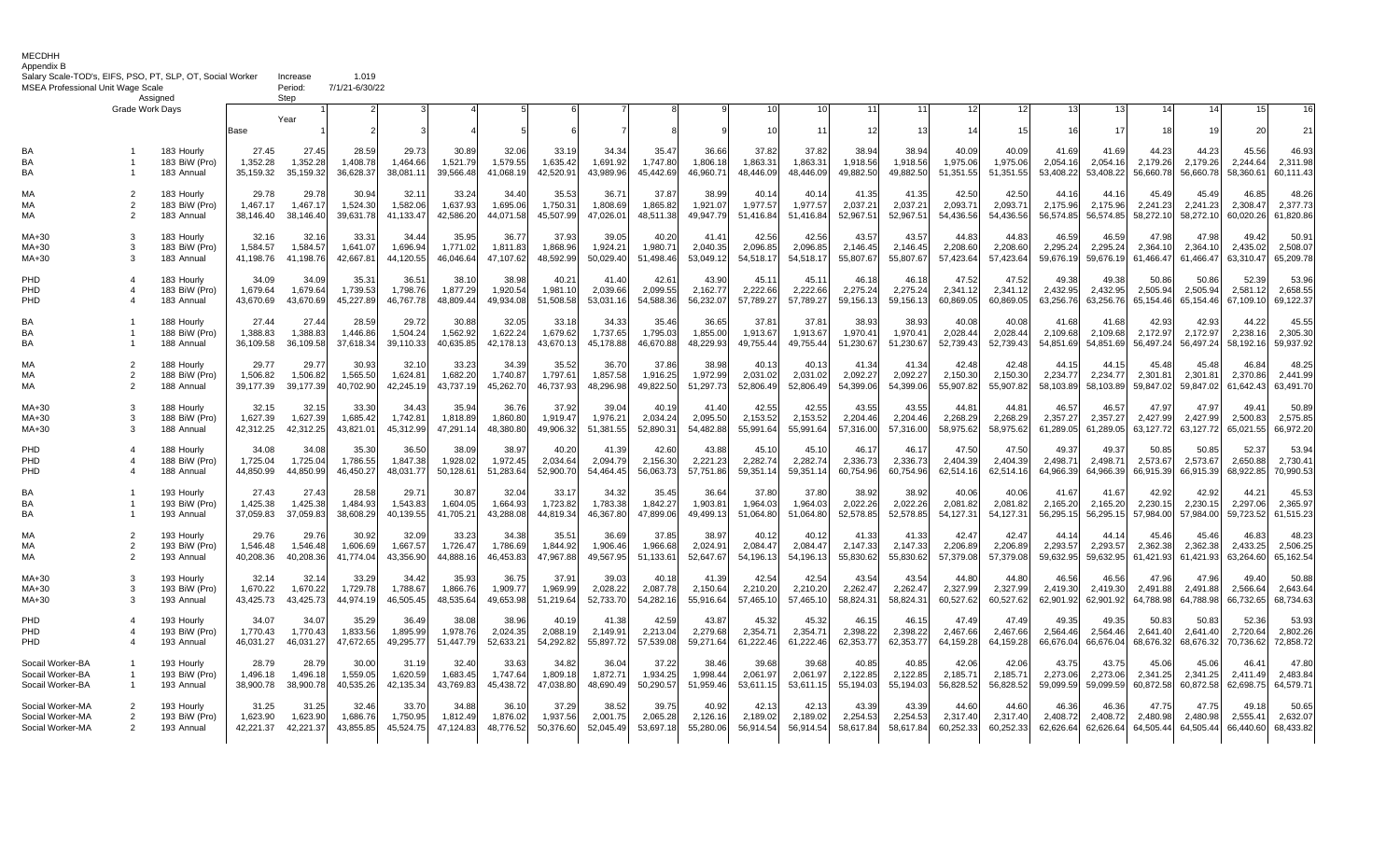| Appendix B                                                                                                                                              |                        |               |           |           |           |           |           |           |           |                |           |           |                |                 |           |           |           |           |           |           |           |           |                     |                |
|---------------------------------------------------------------------------------------------------------------------------------------------------------|------------------------|---------------|-----------|-----------|-----------|-----------|-----------|-----------|-----------|----------------|-----------|-----------|----------------|-----------------|-----------|-----------|-----------|-----------|-----------|-----------|-----------|-----------|---------------------|----------------|
| Salary Scale-TOD's, EIFS, PSO, PT, SLP, OT, Social Worker<br>1.019<br>Increase<br><b>MSEA Professional Unit Wage Scale</b><br>7/1/21-6/30/22<br>Period: |                        |               |           |           |           |           |           |           |           |                |           |           |                |                 |           |           |           |           |           |           |           |           |                     |                |
|                                                                                                                                                         |                        | Assianed      |           | Step      |           |           |           |           |           |                |           |           |                |                 |           |           |           |           |           |           |           |           |                     |                |
|                                                                                                                                                         | <b>Grade Work Days</b> |               |           |           |           |           |           |           |           |                |           |           |                | 10 <sup>1</sup> |           | 11        |           |           |           |           |           |           | 15                  |                |
|                                                                                                                                                         |                        |               |           | Year      |           |           |           |           |           |                |           |           |                |                 |           |           |           |           |           |           |           |           |                     |                |
|                                                                                                                                                         |                        |               | Base      |           |           |           |           |           |           |                |           |           |                |                 | 12        |           |           |           | 16        |           | 18        | 10        | 20                  | 21             |
| Social Worker-MA+30                                                                                                                                     |                        | 193 Hourly    | 33.75     | 33.75     | 34.95     | 36.15     | 37.71     | 38.59     | 39.40     | 40.98          | 42.19     | 43.45     | 44.66          | 44.66           | 45.73     | 45.73     | 47.04     | 47.04     | 48.89     | 48.89     | 50.36     | 50.36     | 51.87               | 53.42          |
| Social Worker-MA+30                                                                                                                                     |                        | 193 BiW (Pro) | 1,753.60  | 1,753.60  | 1,815.80  | 1,878.67  | 1,959.40  | 2,005.06  | 2,047.38  | 2,129.46       | 2,192.33  | 2,257.84  | 2,320.71       | 2,320.7'        | 2,376.29  | 2,376.29  | 2,444.45  | 2.444.45  | 2,540.40  | 2,540.40  | 2,616.6   | 2,616.61  | 2,695.11            | 2,775.97       |
| Social Worker-MA+30                                                                                                                                     |                        | 193 Annual    | 45.593.57 | 45.593.57 | 47,210.85 | 48,845.34 | 50.944.36 | 52,131.52 | 53,231.76 | 55,366.08      | 57.000.57 | 58,703.87 | 60,338.35      | 60,338.35       | 61,783.59 | 61,783.59 | 63,555.72 | 63,555.72 | 66,050.46 | 66.050.46 | 68,031.98 | 68,031.98 | 70,072.94           | 72,175.12      |
| Social Worker-PHD                                                                                                                                       |                        | 193 Hourly    | 35.77     | 35.77     | 37.04     | 38.32     | 39.97     | 40.90     | 41.77     | 43.44          | 44.72     | 46.06     | 47.34          | 47.34           | 48.48     | 48.48     | 49.8      | 49.87     | 51.82     | 51.82     | 53.38     | 53.38     | 54.98               | 56.63          |
| Social Worker-PHD                                                                                                                                       |                        | 193 BiW (Pro) | 1,858.81  | 1,858.8   | 1,924.75  | 1,991.39  | 2,076.96  | 2,125.36  | 2,170.22  | 2,257.23       | 2,323.87  | 2,393.31  | 2,459.95       | 2,459.95        | 2,518.87  | 2,518.87  | 2,591.1   | 2,591.12  | 2,692.83  | 2,692.8   | 2,773.6   | 2.773.6   | 2,856.82            | 2,942.52       |
| Social Worker-PHD                                                                                                                                       |                        | 193 Annual    | 48,329.19 | 48,329.19 | 50,043.50 | 51,776.06 | 54,001.03 | 55,259.4  | 56,425.66 | 58,688.05      | 60,420.6  | 62,226.09 | 63,958.65      | 63,958.65       | 65.490.60 | 65.490.60 | 67.369.0  | 67.369.07 | 70,013.49 | 70.013.4  | 72,113.90 | 72,113.90 | 74,277.31           | 76,505.63      |
| BA                                                                                                                                                      |                        | 198 Hourly    | 27.42     | 27.42     | 28.5      | 29.70     | 30.86     | 32.03     | 33.17     | 34.31          | 35.45     | 36.63     | 37.79          | 37.79           | 38.9      | 38.91     | 40.05     | 40.05     | 41.66     | 41.66     | 42.9      | 42.91     | 44.20               | 45.52          |
| <b>BA</b>                                                                                                                                               |                        | 198 BiW (Pro) | 1,461.93  | 1,461.93  | 1,523.0   | 1,583.41  | 1,645.18  | 1,707.62  | 1,768.02  | 1,829.10       | 1,889.51  | 1,952.63  | 2,014.39       | 2,014.39        | 2,074.12  | 2,074.12  | 2,135.20  | 2,135.20  | 2,220.72  | 2,220.72  | 2,287.34  | 2,287.34  | 2,355.96            | 2,426.64       |
| BA                                                                                                                                                      |                        | 198 Annual    | 38,010.08 | 38,010.08 | 39,598.25 | 41,168.77 | 42,774.58 | 44,398.03 | 45,968.55 | 47,556.72      | 49,127.24 | 50,768.34 | 52,374.15      | 52,374.15       | 53,927.02 | 53,927.02 | 55,515.19 | 55,515.19 | 57,738.62 | 57,738.62 | 59,470.78 | 59,470.78 | 61,254.90           | 63,092.55      |
| MA                                                                                                                                                      |                        | 198 Hourly    | 29.75     | 29.75     | 30.9      | 32.08     | 33.22     | 34.38     | 35.50     | 36.68          | 37.84     | 38.96     | 40.1'          | 40.1            | 41.31     | 41.31     | 42.46     | 42.46     | 44.13     | 44.13     | 45.45     | 45.45     | 46.82               | 48.22          |
| МA                                                                                                                                                      |                        | 198 BiW (Pro) | 1,586.13  | 1,586.1   | 1,647.89  | 1,710.33  | 1,770.74  | 1,832.50  | 1,892.22  | 1,955.34       | 2,017.11  | 2,076.83  | 2,137.91       | 2,137.9'        | 2,202.39  | 2,202.39  | 2,263.4   | 2,263.47  | 2,352.38  | 2,352.38  | 2,422.96  | 2,422.96  | 2,495.64            | 2,570.51       |
| МA                                                                                                                                                      | $\overline{2}$         | 198 Annual    | 41.239.35 | 41,239.35 | 42,845.16 | 44.468.62 | 46,039.14 | 47.644.95 | 49.197.82 | 50,838.93      | 52.444.74 | 53,997.61 | 55,585.77      | 55,585.77       | 57,262.17 | 57.262.17 | 58.850.34 | 58.850.34 | 61.162.00 | 61.162.00 | 62,996.85 | 62.996.85 | 64,886.76           | 66,833.36      |
| MA+30                                                                                                                                                   |                        | 198 Hourly    | 32.14     | 32.14     | 33.28     | 34.41     | 35.92     | 36.74     | 37.90     | 39.02          | 40.17     | 41.38     | 42.52          | 42.52           | 43.53     | 43.53     | 44.79     | 44.79     | 46.55     | 46.55     | 47.94     | 47.94     | 49.38               | 50.86          |
| MA+30                                                                                                                                                   |                        | 198 BiW (Pro) | 1.713.05  | 1.713.05  | 1.774.1   | 1,834.53  | 1.914.62  | 1.958.74  | 2,020.50  | 2.080.22       | 2.141.31  | 2,205.78  | 2.266.87       | 2.266.87        | 2,320.49  | 2,320.49  | 2.387.68  | 2.387.68  | 2,481.34  | 2.481.34  | 2,555.78  | 2.555.78  | 2.632.45            | 2.711.43       |
| MA+30                                                                                                                                                   | 3                      | 198 Annual    | 44.539.20 | 44.539.20 | 46.127.3  | 47,697.89 | 49,780.15 | 50.927.16 | 52.532.97 | 54,085.84      | 55,674.01 | 57,350.40 | 58,938.57      | 58,938.57       | 60,332.62 | 60.332.62 | 62,079.6  | 62.079.60 | 64.514.79 | 64.514.79 | 66,450.24 | 66.450.24 | 68,443.75           | 70,497.06      |
| PHD                                                                                                                                                     |                        | 198 Hourly    | 34.06     | 34.06     | 35.28     | 36.48     | 38.07     | 38.95     | 40.18     | 41.36          | 42.58     | 43.86     | 45.08          | 45.08           | 46.14     | 46.14     | 47.48     | 47.48     | 49.34     | 49.34     | 50.82     | 50.82     | 52.35               | 53.92          |
| PHD                                                                                                                                                     |                        | 198 BiW (Pro) | 1,815.83  | 1,815.83  | 1,880.58  | 1,944.61  | 2,029.50  | 2,076.26  | 2,141.73  | 2,205.04       | 2,269.79  | 2,338.13  | 2,402.88       | 2,402.88        | 2,459.71  | 2,459.71  | 2,530.94  | 2,530.94  | 2,630.22  | 2,630.22  | 2,709.12  | 2,709.12  | 2,790.40            | 2,874.11       |
| PHD                                                                                                                                                     |                        | 198 Annual    | 47.211.56 | 47,211.56 | 48,895.0  | 50,559.76 | 52,766.95 | 53,982.79 | 55,684.95 | 57,330.99      | 59,014.45 | 60,791.43 | 62,474.88      | 62,474.88       | 63,952.58 | 63,952.58 | 65,804.39 | 65.804.39 | 68,385.68 | 68,385.68 | 70,437.25 | 70,437.25 | 72,550.37           | 74,726.88      |
| BA                                                                                                                                                      |                        | 203 Hourly    | 27.42     | 27.42     | 28.56     | 29.70     | 30.85     | 32.03     | 33.16     | 34.30          | 35.44     | 36.62     | 37.78          | 37.78           | 38.90     | 38.90     | 40.04     | 40.04     | 40.63     | 40.63     | 41.85     | 41.85     | 43.11               | 44.40          |
| BA                                                                                                                                                      |                        | 203 BiW (Pro) | 1.498.47  | 1,498.47  | 1.561.08  | 1,623.00  | 1,686.31  | 1,750.3'  | 1,812.22  | 1,874.83       | 1.936.75  | 2,001.44  | 2,064.75       | 2,064.75        | 2,125.97  | 2,125.97  | 2,188.58  | 2,188.58  | 2,220.72  | 2,220.72  | 2,287.34  | 2,287.34  | 2,355.96            | 2,426.64       |
| BA                                                                                                                                                      |                        | 203 Annual    | 38,960.33 | 38,960.33 | 40,588.20 | 42,197.98 | 43,843.94 | 45,507.99 | 47,117.77 | 48,745.64      | 50,355.42 | 52,037.55 | 53,683.50      | 53,683.50       | 55,275.20 | 55,275.20 | 56,903.0  | 56,903.07 | 57,738.62 | 57,738.62 | 59,470.78 | 59,470.78 | 61,254.90           | 63,092.55      |
| МA                                                                                                                                                      |                        | 203 Hourly    | 29.75     | 29.75     | 30.9'     | 32.08     | 33.21     | 34.37     | 35.49     | 36.67          | 37.83     | 38.95     | 40.1           | 40.10           | 41.30     | 41.30     | 42.45     | 42.45     | 44.12     | 44.12     | 45.44     | 45.44     | 46.80               | $48.2^{\circ}$ |
| МA                                                                                                                                                      |                        | 203 BiW (Pro) | 1,625.78  | 1,625.78  | 1,689.09  | 1,753.09  | 1,815.00  | 1,878.31  | 1,939.53  | 2,004.23       | 2,067.53  | 2,128.75  | 2,191.36       | 2,191.36        | 2,257.45  | 2,257.45  | 2,320.06  | 2,320.06  | 2,411.19  | 2,411.19  | 2,483.53  | 2,483.53  | 2,558.04            | 2,634.78       |
| МA                                                                                                                                                      | $\overline{2}$         | 203 Annual    | 42,270.34 | 42,270.34 | 43,916.29 | 45,580.34 | 47,190.11 | 48,836.0  | 50,427.76 | 52,109.90      | 53,755.86 | 55,347.55 | 56,975.42      | 56,975.42       | 58,693.73 | 58,693.73 | 60,321.59 | 60,321.59 | 62,691.05 | 62,691.05 | 64,571.78 | 64.571.78 | 66,508.94           | 68,504.21      |
| MA+30                                                                                                                                                   |                        | 203 Hourly    | 32.13     | 32.13     | 33.27     | 34.41     | 35.91     | 36.73     | 37.89     | $39.0^{\circ}$ | 40.16     | 41.37     | $42.5^{\circ}$ | 42.5'           | 43.52     | 43.52     | 44.78     | 44.78     | 46.54     | 46.54     | 47.93     | 47.93     | 49.37               | 50.85          |
| MA+30                                                                                                                                                   |                        | 203 BiW (Pro) | 1,755.87  | 1,755.87  | 1,818.48  | 1,880.40  | 1,962.49  | 2,007.7   | 2,071.01  | 2,132.23       | 2,194.84  | 2,260.93  | 2,323.54       | 2,323.54        | 2,378.50  | 2,378.50  | 2,447.3   | 2,447.37  | 2,543.37  | 2,543.3   | 2,619.67  | 2,619.67  | 2,698.26            | 2,779.21       |
| MA+30                                                                                                                                                   |                        | 203 Annual    | 45,652.68 | 45,652.68 | 47,280.55 | 48,890.33 | 51,024.66 | 52,200.34 | 53,846.30 | 55,437.99      | 57,065.86 | 58,784.16 | 60,412.03      | 60,412.03       | 61,840.94 | 61,840.94 | 63,631.59 | 63,631.59 | 66,127.66 | 66,127.66 | 68,111.50 | 68,111.50 | 70,154.84           | 72,259.49      |
| PHD                                                                                                                                                     |                        | 203 Hourly    | 34.05     | 34.05     | 35.27     | 36.47     | 38.06     | 38.94     | 40.17     | 41.35          | 42.57     | 43.85     | 45.06          | 45.06           | 46.13     | 46.13     | 47.4      | 47.47     | 49.33     | 49.33     | 50.8      | 50.81     | 52.33               | 53.90          |
| PHD                                                                                                                                                     |                        | 203 BiW (Pro) | 1,861.22  | 1.861.22  | 1.927.59  | 1,993.22  | 2,080.24  | 2,128.1   | 2,195.27  | 2.260.16       | 2.326.53  | 2,396.59  | 2.462.95       | 2,462.95        | 2,521.2'  | 2.521.21  | 2,594.2   | 2.594.21  | 2.695.97  | 2,695.9   | 2,776.85  | 2.776.85  | 2,860.16            | 2,945.96       |
| PHD                                                                                                                                                     |                        | 203 Annual    | 48.391.85 | 48.391.85 | 50.117.39 | 51.823.75 | 54.086.13 | 55.332.36 | 57.077.08 | 58.764.27      | 60.489.81 | 62.311.21 | 64.036.75      | 64.036.75       | 65.551.39 | 65.551.39 | 67.449.49 | 67.449.49 | 70.095.32 | 70.095.32 | 72.198.19 | 72,198.19 | 74.364.13 76.595.05 |                |
|                                                                                                                                                         |                        |               |           |           |           |           |           |           |           |                |           |           |                |                 |           |           |           |           |           |           |           |           |                     |                |

1-6-22 1-6-22

Karen Hopkins Date Tim McGuire Date Karen Hopkins<br>MECDHH

MSEA

12/17/2021

MECDHH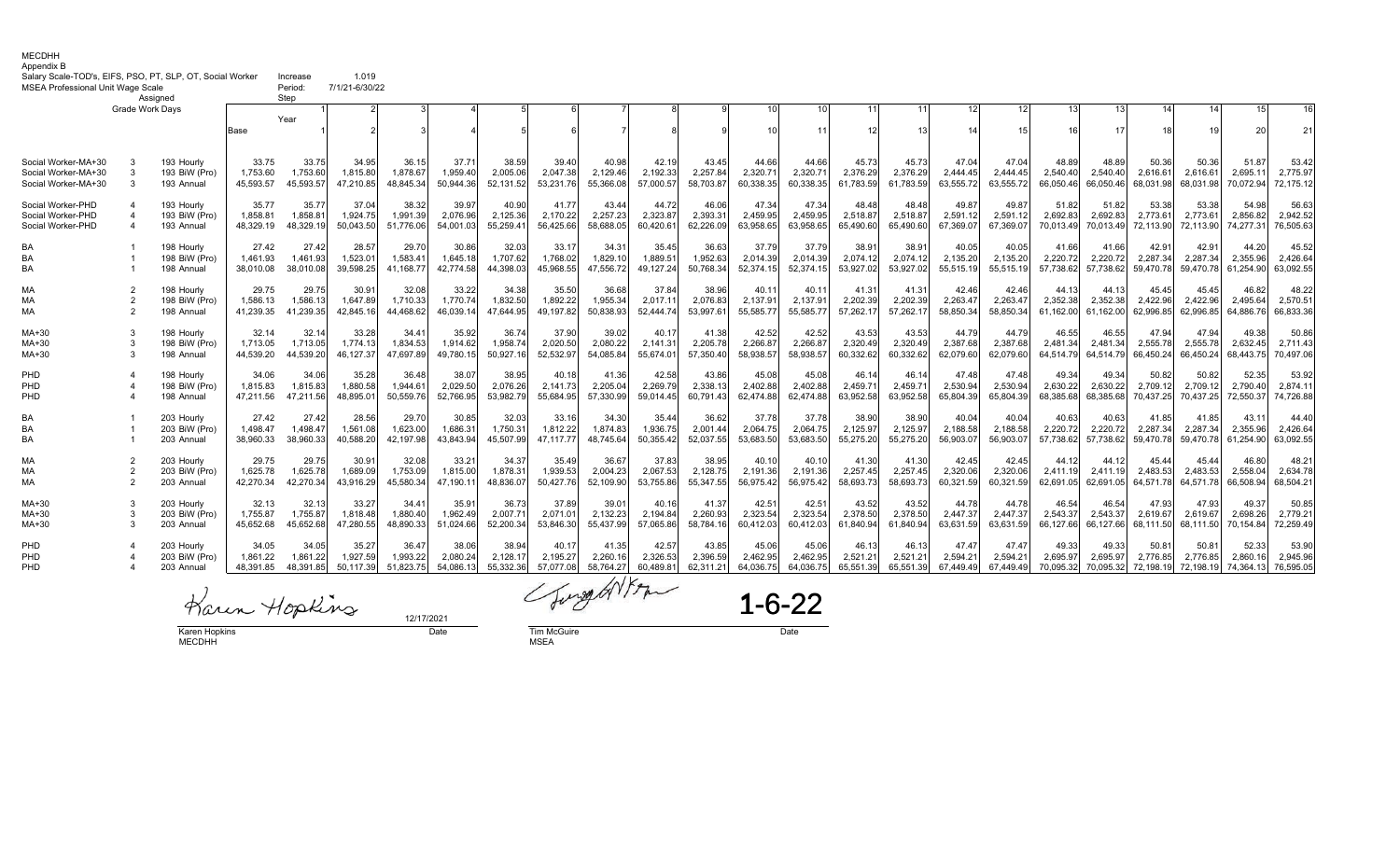#### MECDHHAppendix A

| <b>MSEA Professional Unit Wage Scale</b> |                 | Assigned      |           | Increase<br>Period:<br>Step | 1.019<br>7/1/21-6/30/22 |           |           |           |           |           |           |           |           |                     |           |                                                                                           |                   |                               |                     |                                                             |                     |                     |          |           |
|------------------------------------------|-----------------|---------------|-----------|-----------------------------|-------------------------|-----------|-----------|-----------|-----------|-----------|-----------|-----------|-----------|---------------------|-----------|-------------------------------------------------------------------------------------------|-------------------|-------------------------------|---------------------|-------------------------------------------------------------|---------------------|---------------------|----------|-----------|
|                                          | Grade Work Days |               | Base      |                             |                         |           |           |           |           |           |           |           | 10.       |                     | 12        |                                                                                           |                   |                               | 16                  |                                                             | 18                  |                     | 20       | 21        |
| <b>Educational Audiologis</b>            | 26              | 188 Hourly    | 30.89     | 30.8                        | 32.36                   | 33.7      | 35.32     | 37.22     | 38.80     | 40.65     | 42.27     | 43.92     | 45.66     | 47.48               | 47.48     | 49.38                                                                                     | 49.38             | 51.36                         | 51.36               | 53.41                                                       | 53.4'               | 55.55               | 55.55    | 57.21     |
| <b>Educational Audiologis</b>            | 26              | 188 BiW (Pro) | 1,563.56  | 1,563.56                    | 1,637.7                 | 1,706.06  | 1,787.94  | 1,884.01  | 1,963.96  | 2,057.45  | 2,139.34  | 2,223.16  | 2,310.85  | 2.403.28            | 2.403.28  | 2.499.41                                                                                  | $2.499.4^{\circ}$ | 2.599.39                      | 2,599.39            | 2.703.37                                                    | 2,703.37            | 2.811.50            | 2,811.50 | 2,895.84  |
| <b>Educational Audiologist</b>           | 26              | 188 Annual    | 40.652.61 | 40.652.6                    | 42.580.46               | 44.357.44 | 46.486.46 | 48.984.30 | 51.063.03 | 53.493.81 | 55.622.83 | 57,802.15 | 60.082.05 | 62.485.33 62.485.33 |           | 64,984.75 64,984.75                                                                       |                   |                               | 67.584.14 67.584.14 | 70,287.50 70,287.50 73,098.99 73,098.9                      |                     |                     |          | 75,291.96 |
| <b>Educational Audiologist-PHD</b>       | 26              | 188 Hourly    | 32.74     | 32.74                       | 34.30                   | 35.73     | 37.44     | 39.46     | 41.13     | 43.09     | 44.80     | 46.56     | 48.39     | 50.33               | 50.33     | 52.34                                                                                     | 52.34             | 54.44                         | 54.44               | 56.61                                                       | 56.6                | 58.88               | 58.88    | 60.65     |
| <b>Educational Audiologist-PHD</b>       | 26              | 188 BiW (Pro) | 1,657.38  | 1,657.38                    | 1.735.97                | 1,808.42  | 1,895.22  | 1,997.05  | 2.081.80  | 2.180.90  | 2,267.70  | 2,356.55  | 2.449.50  | 2.547.48            | 2.547.48  | 2.649.38                                                                                  | 2.649.38          | 2.755.35                      | 2.755.35            | 2.865.57                                                    | 2.865.57            | 2.980.19            | 2.980.1  | 3.069.59  |
| <b>Educational Audiologist-PHD</b>       | 26              | 188 Annual    | 43.091.77 | 43,091.7                    | 45,135.30               | 47.018.89 | 49,275.66 | 51,923.36 | 54,126.80 | 56,703.43 | 58.960.21 | 61,270.29 | 63.686.9  | 66.234.45           |           | 66,234.45 68,883.83 68,883.83                                                             |                   | 71.639.17                     | 71,639.17           | 74.504.75 74.504.75                                         |                     | 77,484.92 77,484.92 |          | 79,809.47 |
| <b>Educational Audiologist</b>           | 26              | 193 Hourly    | 30.88     | 30.88                       | 32.35                   | 33.70     | 35.31     | 37.2      | 38.79     | 40.64     | 42.26     | 43.9      | 45.64     | 47.47               | 47.47     | 49.37                                                                                     | 49.37             | 51.34                         | 51.34               | 53.40                                                       | 53.40               | 55.53               | 55.53    | 57.20     |
| <b>Educational Audiologist</b>           | 26              | 193 BiW (Pro) | 1.604.71  | 1,604.7                     | 1.680.8                 | 1,750.95  | 1,834.99  | 1,933.59  | 2,015.65  | 2.111.60  | 2,195.64  | 2,281.66  | 2.371.66  | 2.466.53            | 2.466.53  | 2.565.19                                                                                  | 2.565.19          | 2.667.79                      | 2.667.79            | 2.774.51                                                    | 2.774.51            | 2.885.49            | 2,885.4  | 2,972.05  |
| <b>Educational Audiologist</b>           | 26              | 193 Annual    | 41.722.41 | 41,722.41                   | 43.701.0                | 45,524.74 | 47,709.80 | 50,273.36 | 52,406.79 | 54,901.54 | 57,086.59 | 59,323.26 | 61,663.15 | 64.129.68           |           | 64.129.68 66.694.86 66.694.86 69.362.66 69.362.66 72.137.18 72.137.18 75.022.66 75.022.66 |                   |                               |                     |                                                             |                     |                     |          | 77,273.34 |
| <b>Educational Audiologist-PHD</b>       | 26              | 193 Hourly    | 32.74     | 32.74                       | 34.29                   | 35.72     | 37.43     | 39.44     | 41.12     | 43.08     | 43.10     | 46.55     | 48.38     | 50.32               | 50.32     | 52.33                                                                                     | 52.33             | 54.42                         | 54.42               | 56.60                                                       | 56.60               | 58.86               | 58.86    | 60.63     |
| <b>Educational Audiologist-PHD</b>       | 26              | 193 BiW (Pro) | 1,700.99  | 1,700.99                    | 1.781.66                | 1,856.01  | 1.945.0   | 2,049.6   | 2,136.59  | 2.238.29  | 2,239.55  | 2,418.56  | 2.513.96  | 2.614.52            | 2.614.52  | 2.719.10                                                                                  | 2.719.10          | 2.827.86                      | 2.827.86            | 2.940.98                                                    | 2.940.98            | 3.058.62            | 3,058.6  | 3.150.37  |
| <b>Educational Audiologist-PHD</b>       | 26              | 193 Annual    | 44,225.77 | 44,225.77                   | 46,323.0                | 48,256.23 | 50,572.40 | 53,289.76 | 55,551.21 | 58,195.62 | 58,228.33 | 62,882.65 | 65,362.95 | 67.977.47           | 67,977.47 | 70,696.56 70,696.56                                                                       |                   |                               |                     | 73,524.43 73,524.43 76,465.40 76,465.40 79,524.02 79,524.02 |                     |                     |          | 81,909.74 |
| Coordinator*                             | 25              | 203 Hourly    | 31.53     | 31.53                       | 33.03                   | 34.65     | 36.24     | 37.88     | 39.76     | 41.70     | 43.33     | 45.0      | 46.80     | 48.68               | 48.68     | 50.62                                                                                     | 50.62             | 52.65                         | 52.65               | 54.75                                                       | 54.75               | 56.94               | 56.94    | 58.65     |
| Coordinator*                             | 25              | 203 BiW (Pro) | 1,723.18  | 1,723.1                     | 1,805.26                | 1,893.61  | 1,980.5   | 2,070.32  | 2,173.27  | 2.279.02  | 2,368.06  | 2,461.28  | 2,557.98  | 2.660.30            | 2.660.30  | 2.766.71                                                                                  | 2.766.71          | 2.877.38                      | 2.877.38            | 2.992.48                                                    | 2,992.48            | 3.112.17            | 3,112.1  | 3,205.54  |
| Coordinator*                             | 25              | 203 Annual    | 44.802.58 | 44,802.58                   | 46.936.88               | 49.233.98 | 51,494.9  | 53,828.20 | 56,505.14 | 59,254.43 | 61,569.62 | 63,993.33 | 66,507.49 | 69.167.78           | 69.167.78 |                                                                                           |                   | 71.934.50 71.934.50 74.811.88 | 74.811.88           |                                                             | 77.804.35 77.804.35 | 80.916.54 80.916.54 |          | 83,344.04 |
| Information System Support Generalist    | 23              | 260 Hourly    | 24.38     | 24.38                       | 25.6                    | 26.79     | 28.02     | 29.33     | 30.72     | 32.1      | 33.39     | 34.66     | 36.05     | 37.49               | 37.49     | 38.99                                                                                     | 38.99             | 40.55                         | 40.55               | 42.17                                                       | 42.17               | 43.86               | 43.86    | 45.17     |
| Information System Support Generalist    | 23              | 260 BiW (Pro) | 1,706.55  | 1,706.55                    | 1,796.95                | 1,875.36  | 1,961.15  | 2,053.39  | 2,150.25  | 2,248.03  | 2,337.51  | 2,426.34  | 2,523.39  | 2.624.33            | 2.624.33  | 2.729.30                                                                                  | 2,729.30          | 2.838.47                      | 2,838.47            | 2.952.01                                                    | 2,952.0             | 3,070.09            | 3,070.0  | 3,162.19  |
| Information System Support Generalist    | 23              | 260 Annual    | 44.370.29 | 44.370.29                   | 46.720.70               | 48.759.35 | 50,989.8  | 53,388.24 | 55.906.56 | 58,448.86 | 60,775.31 | 63,084.76 | 65.608.1  | 68.232.46           |           | 68.232.46 70.961.77 70.961.77                                                             |                   | 73.800.24                     | 73.800.24           | 76.752.24 76.752.24                                         |                     | 79,822.33 79,822.33 |          | 82.217.00 |
| Information System Support Specialist    | 26              | 260 Hourly    | 30.39     | 30.39                       | 31.91                   | 33.50     | 35.18     | 36.78     | 38.54     | 40.38     | 42.19     | 44.1      | 46.32     |                     |           |                                                                                           |                   |                               |                     |                                                             |                     |                     |          |           |
| Information System Support Specialist    | 26              | 260 BiW (Pro) | 2,127.20  | 2,127.20                    | 2.233.56                | 2,345.24  | 2.462.50  | 2,574.40  | 2.697.60  | 2.826.40  | 2,953.60  | 3,088.00  | 3,242.40  |                     |           |                                                                                           |                   |                               |                     |                                                             |                     |                     |          |           |
| Information System Support Specialist    | 26              | 260 Annual    | 55.307.20 | 55,307.20                   | 58.072.56               | 60.976.19 | 64.025.00 | 66.934.40 | 70.137.60 | 73.486.40 | 76.793.60 | 80.288.00 | 84.302.40 |                     |           |                                                                                           |                   |                               |                     |                                                             |                     |                     |          |           |

\*Up to five (5) work days may be added at the discretion of the Executive Director

Karen Hopkins 12/17/2021 Karen Hopkins<br>MECDHH

 $K_{\text{Data}}$  Changed  $\sqrt{K_{\text{Data}}}$  1-6-2

 MSEA Tim McGuire<br>MSEA

1-6-22 1-6-22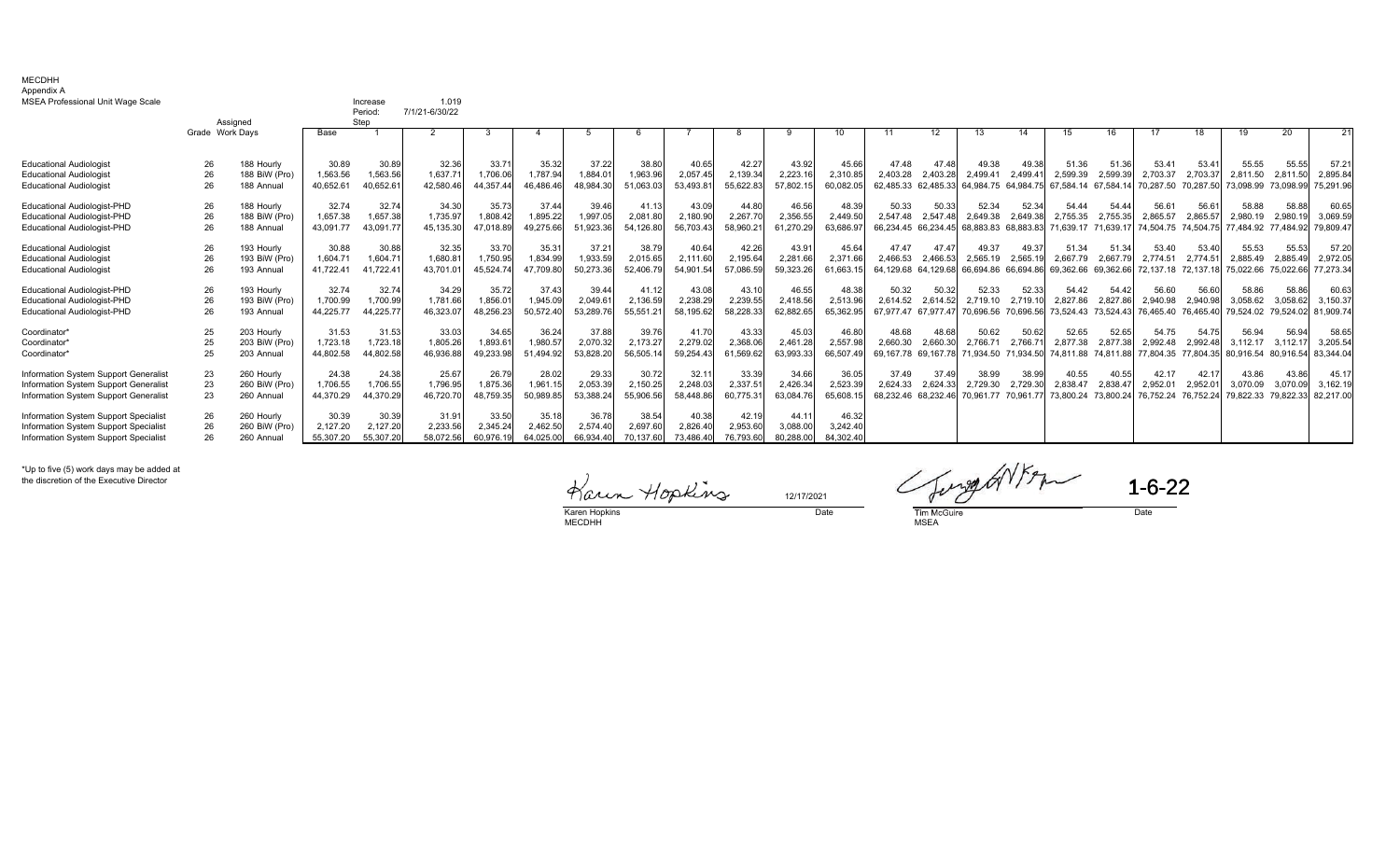| <b>MECDHH</b> |
|---------------|
|               |

| Appendix B |
|------------|
|------------|

| Salary Scale-TOD's, EIFS, PSO, PT, SLP, OT, Social Worker |                 |               |          | Increase            | 1.020          |           |           |           |           |           |                     |           |           |                     |                               |                     |                     |                                         |                       |           |           |                     |           |                     |
|-----------------------------------------------------------|-----------------|---------------|----------|---------------------|----------------|-----------|-----------|-----------|-----------|-----------|---------------------|-----------|-----------|---------------------|-------------------------------|---------------------|---------------------|-----------------------------------------|-----------------------|-----------|-----------|---------------------|-----------|---------------------|
| MSEA Professional Unit Wage Scale                         |                 |               |          | Period:             | 7/1/22-6/30/23 |           |           |           |           |           |                     |           |           |                     |                               |                     |                     |                                         |                       |           |           |                     |           |                     |
|                                                           |                 | Assigned      |          | Step                |                |           |           |           |           |           |                     |           |           |                     |                               |                     |                     |                                         |                       |           |           |                     |           |                     |
|                                                           | Grade Work Days |               |          |                     |                |           |           |           |           |           |                     |           |           |                     | 11                            |                     |                     | 12                                      |                       |           |           |                     | 15        |                     |
|                                                           |                 |               | Base     | Year                |                |           |           |           |           |           |                     |           | 10        | $\cdot$             | 12                            | 13                  | 14                  | 15                                      | 16                    | 17        | 18        | 19                  | 20        | 21                  |
| BA                                                        |                 | 183 Hourly    | 28.00    | 28.00               | 29.17          | 30.32     | 31.50     | 32.70     | 33.86     | 35.03     | 36.18               | 37.39     | 38.58     | 38.58               | 39.72                         | 39.72               | 40.89               | 40.89                                   | 42.53                 | 42.53     | 45.12     | 45.12               | 46.47     | 47.86               |
| BA                                                        |                 | 183 BiW (Pro) | 1,379.33 | 1,379.33            | 1,436.96       | 1,493.95  | 1,552.22  | 1,611.14  | 1,668.13  | 1,725.76  | 1,782.75            | 1,842.30  | 1,900.58  | 1,900.58            | 1,956.93                      | 1,956.93            | 2,014.56            | 2,014.56                                | 2,095.25              | 2,095.25  | 2,222.85  | 2,222.85            | 2,289.53  | 2,358.22            |
| BA                                                        |                 | 183 Annual    |          | 35,862.51 35,862.51 | 37,360.94      | 38,842.73 | 40,357.81 | 41,889.55 | 43,371.33 | 44,869.76 | 46,351.54           | 47,899.93 | 49,415.01 | 49,415.01           |                               | 50,880.15 50,880.15 | 52,378.59           | 52,378.59                               | 54,476.39 54,476.39   |           | 57,794.00 | 57,794.00           |           | 59,527.82 61,313.66 |
|                                                           |                 |               |          |                     |                |           |           |           |           |           |                     |           |           |                     |                               |                     |                     |                                         |                       |           |           |                     |           |                     |
| MA                                                        | 2               | 183 Hourly    | 30.37    | 30.37               | 31.56          | 32.75     | 33.9'     | 35.09     | 36.24     | 37.44     | 38.63               | 39.77     | 40.94     | 40.94               | 42.18                         | 42.18               | 43.35               | 43.35                                   | 45.05                 | 45.05     | 46.40     | 46.40               | 47.79     | 49.23               |
| МA                                                        |                 | 183 BiW (Pro) | 1,496.51 | 1,496.51            | 1,554.79       | 1,613.70  | 1,670.69  | 1,728.96  | 1,785.31  | 1,844.87  | 1,903.14            | 1,959.49  | 2,017.12  | 2,017.12            | 2,077.96                      | 2,077.96            | 2,135.59            | 2,135.59                                | 2,219.47              | 2,219.47  | 2,286.06  | 2,286.06            | 2,354.64  | 2,425.28            |
| MA                                                        |                 | 183 Annual    |          | 38,909.33 38,909.33 | 40,424.41      | 41,956.14 | 43,437.92 | 44,953.01 | 46,418.15 | 47,966.53 | 49,481.61           | 50,946.74 | 52,445.18 | 52,445.18           | 54,026.86                     | 54,026.86           | 55,525.29           | 55,525.29                               | 57,706.35 57,706.35   |           | 59,437.54 | 59,437.54           | 61,220.66 | 63,057.28           |
| MA+30                                                     | 3               | 183 Hourly    | 32.80    | 32.80               | 33.97          | 35.13     | 36.66     | 37.51     | 38.69     | 39.84     | 41.01               | 42.24     | 43.41     | 43.4'               | 44.44                         | 44.44               | 45.72               | 45.72                                   | 47.52                 | 47.52     | 48.94     | 48.94               | 50.41     | 51.92               |
| $MA+30$                                                   | 3               | 183 BiW (Pro) | 1,616.26 | 1,616.26            | 1,673.89       | 1,730.88  | 1,806.45  | 1,848.07  | 1,906.34  | 1,962.69  | 2,020.32            | 2,081.16  | 2,138.79  | 2,138.79            | 2,189.38                      | 2,189.38            | 2,252.77            | 2,252.77                                | 2,341.14              | 2,341.14  | 2,411.38  | 2,411.38            | 2,483.72  | 2,558.23            |
| MA+30                                                     |                 | 183 Annual    |          | 42,022.74 42,022.74 | 43,521.17      | 45,002.96 | 46,967.58 | 48,049.78 | 49,564.85 | 51,029.99 | 52,528.42           | 54,110.10 | 55,608.54 | 55,608.54           | 56,923.83                     | 56,923.83           | 58,572.11           | 58,572.11                               | 60,869.7              | 60,869.71 | 62,695.80 | 62,695.80           | 64,576.67 | 66,513.97           |
|                                                           |                 |               |          |                     |                |           |           |           |           |           |                     |           |           |                     |                               |                     |                     |                                         |                       |           |           |                     |           |                     |
| PHD                                                       |                 | 183 Hourly    | 34.77    | 34.77               | 36.0           | 37.24     | 38.86     | 39.76     | 41.01     | 42.23     | 43.47               | 44.77     | 46.01     | $46.0^{\circ}$      | 47.10                         | 47.10               | 48.47               | 48.47                                   | 50.37                 | 50.37     | 51.88     | 51.88               | 53.44     | 55.04               |
| PHD                                                       |                 | 183 BiW (Pro) | 1,713.23 | 1,713.23            | 1,774.32       | 1,834.74  | 1,914.83  | 1,958.95  | 2,020.72  | 2,080.45  | 2,141.54            | 2,206.03  | 2,267.12  | 2,267.12            | 2,320.74                      | 2,320.74            | 2,387.94            | 2,387.94                                | 2,481.61              | 2,481.61  | 2,556.06  | 2,556.06            | 2,632.74  | 2,711.72            |
| PHD                                                       |                 | 183 Annual    |          | 44,544.10 44,544.10 | 46,132.44      | 47,703.14 | 49,785.63 | 50,932.76 | 52,538.75 | 54,091.79 | 55,680.13           | 57,356.71 | 58,945.05 | 58,945.05           | 60,339.25                     | 60,339.25           | 62,086.43           | 62,086.43                               | 64,521.89 64,521.89   |           | 66,457.55 | 66,457.55           | 68,451.28 | 70,504.82           |
|                                                           | -1              |               | 27.99    |                     |                | 30.31     |           |           |           |           | 36.17               |           |           |                     | 39.71                         | 39.71               |                     | 40.88                                   | 42.51                 |           | 43.79     | 43.79               |           |                     |
| ВA                                                        |                 | 188 Hourly    |          | 27.99               | 29.16          |           | 31.50     | 32.69     | 33.85     | 35.02     |                     | 37.38     | 38.56     | 38.56               |                               |                     | 40.88               |                                         |                       | 42.51     |           |                     | 45.10     | 46.46               |
| BA                                                        |                 | 188 BiW (Pro) | 1,416.61 | 1,416.61            | 1,475.80       | 1,534.33  | 1,594.18  | 1,654.68  | 1,713.21  | 1,772.40  | 1,830.93            | 1,892.10  | 1,951.94  | 1,951.94            | 2,009.82                      | 2,009.82            | 2,069.01            | 2,069.01                                | 2,151.87              | 2,151.87  | 2,216.43  | 2,216.43            | 2,282.92  | 2,351.41            |
| BA                                                        |                 | 188 Annual    |          | 36,831.77 36,831.77 | 38,370.71      | 39,892.53 | 41,448.57 | 43,021.69 | 44,543.53 | 46,082.46 | 47,604.30           | 49,194.52 | 50,750.55 | 50,750.55           | 52,255.28                     | 52,255.28           | 53,794.21           | 53,794.21                               | 55,948.73             | 55,948.73 | 57,627.18 | 57,627.18           | 59,356.00 | 61,136.68           |
|                                                           | $\overline{2}$  | 188 Hourly    | 30.37    | 30.37               | 31.55          | 32.74     | 33.90     | 35.08     | 36.23     | 37.43     | 38.62               | 39.76     | 40.93     | 40.93               | 42.16                         | 42.16               | 43.33               | 43.33                                   | 45.03                 | 45.03     | 46.39     | 46.39               | 47.78     | 49.21               |
| МA                                                        | 2               | 188 BiW (Pro) | 1,536.96 | 1,536.96            | 1,596.81       | 1,657.31  | 1,715.84  | 1,775.69  | 1,833.56  | 1,894.73  | 1,954.58            | 2,012.45  | 2,071.64  | 2,071.64            | 2,134.12                      | 2,134.12            | 2,193.31            | 2,193.31                                | 2,279.46              | 2,279.46  | 2,347.84  | 2,347.84            | 2,418.28  | 2,490.83            |
| MA                                                        | $\mathcal{P}$   | 188 Annual    |          | 39,960.93 39,960.93 | 41,516.96      | 43,090.09 | 44,611.93 | 46,167.96 | 47,672.69 | 49,262.91 | 50,818.95           | 52,323.68 | 53,862.62 | 53,862.62           |                               | 55,487.04 55,487.04 | 57,025.98           | 57,025.98                               | 59,265.97             | 59,265.97 | 61,043.96 | 61,043.96           | 62,875.28 | 64,761.53           |
| MA+30                                                     | 3               | 188 Hourly    | 32.80    | 32.80               | 33.96          | 35.12     | 36.65     | 37.50     | 38.68     | 39.82     | 40.99               | 42.23     | 43.40     | 43.40               | 44.42                         | 44.42               | 45.71               | 45.71                                   | 47.50                 | 47.50     | 48.93     | 48.93               | 50.40     | 51.91               |
| MA+30                                                     |                 | 188 BiW (Pro) | 1,659.94 | 1,659.94            | 1,719.13       | 1,777.66  | 1,855.27  | 1,898.02  | 1,957.86  | 2,015.74  | 2,074.93            | 2,137.41  | 2,196.60  | 2,196.60            | 2,248.55                      | 2,248.55            | 2,313.66            | 2,313.66                                | 2,404.42              | 2,404.42  | 2,476.55  | 2,476.55            | 2,550.85  | 2,627.37            |
| MA+30                                                     | $\mathcal{R}$   | 188 Annual    |          | 43,158.49 43,158.49 | 44,697.43      | 46,219.25 | 48,236.96 | 49,348.41 | 50,904.45 | 52,409.18 | 53,948.11           | 55,572.54 | 57,111.47 | 57,111.47           | 58,462.32                     | 58,462.32           | 60,155.13           | 60,155.13                               | 62,514.83             | 62,514.83 | 64,390.27 | 64,390.27           | 66,321.98 | 68,311.64           |
|                                                           |                 |               |          |                     |                |           |           |           |           |           |                     |           |           |                     |                               |                     |                     |                                         |                       |           |           |                     |           |                     |
| PHD                                                       |                 | 188 Hourly    | 34.76    | 34.76               | 36.00          | 37.23     | 38.85     | 39.75     | 41.00     | 42.21     | 43.45               | 44.76     | 46.00     | 46.00               | 47.09                         | 47.09               | 48.45               | 48.45                                   | 50.35                 | 50.35     | 51.86     | 51.86               | 53.42     | 55.02               |
| <b>PHD</b>                                                | $\overline{4}$  | 188 BiW (Pro) | 1,759.54 | 1,759.54            | 1,822.28       | 1,884.32  | 1,966.58  | 2,011.90  | 2,075.34  | 2,136.68  | 2,199.42            | 2,265.65  | 2,328.39  | 2,328.39            | 2,383.46                      | 2,383.46            | 2,452.48            | 2,452.48                                | 2,548.68              | 2,548.68  | 2,625.14  | 2,625.14            | 2,703.90  | 2,785.0             |
| PHD                                                       |                 | 188 Annual    |          | 45,748.01 45,748.01 | 47,379.27      | 48,992.41 | 51,131.18 | 52,309.31 | 53,958.71 | 55,553.74 | 57,185.00           | 58,906.89 |           | 60,538.16 60,538.16 | 61,970.05 61,970.05 63,764.44 |                     |                     | 63,764.44                               | 66,265.72             | 66,265.72 | 68,253.70 | 68,253.70           | 70,301.30 | 72,410.34           |
| BA                                                        |                 | 193 Hourly    | 27.98    | 27.98               | 29.15          | 30.31     | 31.49     | 32.68     | 33.84     | 35.01     | 36.16               | 37.37     | 38.55     | 38.55               | 39.70                         | 39.70               | 40.87               | 40.87                                   | 42.50                 | 42.50     | 43.78     | 43.78               | 45.09     | 46.44               |
| BA                                                        |                 | 193 BiW (Pro) | 1,453.89 | 1,453.89            | 1.514.63       | 1,574.71  | 1,636.13  | 1,698.22  | 1,758.30  | 1,819.04  | 1,879.12            | 1,941.89  | 2,003.31  | 2,003.31            | 2,062.71                      | 2,062.71            | 2,123.46            | 2,123.46                                | 2,208.50              | 2,208.50  | 2,274.76  | 2,274.76            | 2.343.00  | 2,413.29            |
| BA                                                        |                 | 193 Annual    |          | 37,801.03 37,801.03 | 39,380.46      | 40,942.34 | 42,539.32 | 44,153.84 | 45,715.73 | 47,295.16 | 48,857.04           | 50,489.11 | 52,086.10 | 52,086.10           | 53,630.42                     | 53,630.42           | 55,209.85           | 55,209.85                               | 57,421.05 57,421.05   |           | 59,143.68 | 59,143.68           | 60,917.99 | 62,745.53           |
| МA                                                        | $\overline{2}$  | 193 Hourly    | 30.36    | 30.36               | 31.54          | 32.73     | 33.89     | 35.07     | 36.22     | 37.42     | 38.61               | 39.75     | 40.92     | 40.92               | 42.15                         | 42.15               | 43.32               | 43.32                                   | 45.02                 | 45.02     | 46.37     | 46.37               | 47.76     | 49.20               |
| MA                                                        | $\overline{2}$  | 193 BiW (Pro) | 1,577.41 | 1,577.41            | 1,638.83       | 1,700.92  | 1,761.00  | 1,822.42  | 1,881.82  | 1,944.59  | 2,006.01            | 2,065.4   | 2,126.16  | 2,126.16            | 2,190.28                      | 2,190.28            | 2,251.03            | 2,251.03                                | 2,339.45              | 2,339.45  | 2,409.63  | 2,409.63            | 2,481.92  | 2,556.38            |
| МA                                                        | $\mathcal{P}$   | 193 Annual    |          | 41,012.53 41,012.53 | 42,609.52      | 44,224.04 | 45,785.93 | 47,382.90 | 48,927.24 | 50,559.31 | 52,156.29           | 53,700.62 | 55,280.05 | 55,280.05           | 56,947.23                     | 56,947.23           | 58,526.66           | 58,526.66                               | 60,825.61             | 60,825.61 | 62,650.37 | 62,650.37           | 64,529.89 | 66,465.79           |
|                                                           |                 |               |          |                     |                |           |           |           |           |           |                     |           |           |                     |                               |                     |                     |                                         |                       |           |           |                     |           |                     |
| MA+30                                                     | 3               | 193 Hourly    | 32.79    | 32.79               | 33.96          | 35.11     | 36.64     | 37.49     | 38.67     | 39.81     | 40.98               | 42.22     | 43.39     | 43.39               | 44.41                         | 44.41               | 45.70               | 45.70                                   | 47.49                 | 47.49     | 48.92     | 48.92               | 50.38     | 51.89               |
| MA+30                                                     | 3               | 193 BiW (Pro) | 1,703.62 | 1,703.62            | 1,764.37       | 1,824.44  | 1,904.09  | 1,947.96  | 2,009.39  | 2,068.78  | 2,129.53            | 2,193.65  | 2,254.40  | 2,254.40            | 2,307.72                      | 2,307.72            | 2,374.55            | 2,374.55                                | 2,467.69              | 2,467.69  | 2,541.72  | 2,541.72            | 2,617.97  | 2,696.51            |
| $MA+30$                                                   | 3               | 193 Annual    |          | 44,294.24 44,294.24 | 45,873.67      | 47,435.55 | 49,506.36 | 50,647.06 | 52,244.03 | 53,788.37 | 55,367.80           | 57,034.98 | 58,614.41 | 58,614.41           | 60,000.80                     |                     | 60,000.80 61,738.17 | 61,738.17                               | 64, 159.96 64, 159.96 |           | 66,084.76 | 66,084.76           | 68,067.31 | 70,109.33           |
|                                                           |                 |               |          |                     |                |           |           |           |           |           |                     |           |           |                     |                               |                     |                     |                                         |                       |           |           |                     |           |                     |
| PHD<br><b>PHD</b>                                         | $\overline{4}$  | 193 Hourly    | 34.75    | 34.75               | 35.99          | 37.22     | 38.84     | 39.74     | 40.99     | 42.20     | 43.44               | 44.75     | 46.22     | 46.22               | 47.08                         | 47.08               | 48.44               | 48.44                                   | 50.34                 | 50.34     | 51.85     | 51.85               | 53.41     | $55.0^{\circ}$      |
|                                                           |                 | 193 BiW (Pro) | 1,805.84 | 1,805.84            | 1,870.23       | 1,933.91  | 2,018.34  | 2,064.84  | 2,129.95  | 2,192.91  | 2,257.30            | 2,325.27  | 2,401.80  | 2,401.80            | 2,446.19                      | 2,446.19            | 2,517.02            | 2,517.02                                | 2,615.75              | 2,615.75  | 2,694.22  | 2,694.22            | 2,775.05  | 2,858.30            |
| PHD                                                       |                 | 193 Annual    |          | 46,951.89 46,951.89 | 48,626.10      | 50,281.69 | 52,476.74 | 53,685.88 | 55,378.67 | 57,015.67 | 58,689.87           | 60,457.07 | 62,446.91 | 62,446.91           |                               | 63,600.85 63,600.85 | 65,442.47           | 65,442.47                               | 68,009.56 68,009.56   |           | 70,049.84 | 70,049.84           | 72,151.35 | 74,315.89           |
| Socail Worker-BA                                          |                 | 193 Hourly    | 29.37    | 29.37               | 30.60          | 31.81     | 33.05     | 34.31     | 35.51     | 36.76     | 37.97               | 39.23     | 40.48     | 40.48               | 41.67                         | 41.67               | 42.91               | 42.91                                   | 44.62                 | 44.62     | 45.96     | 45.96               | 47.34     | 48.76               |
| Socail Worker-BA                                          | $\overline{1}$  | 193 BiW (Pro) | 1,526.11 | 1,526.11            | 1,590.23       | 1,653.00  | 1,717.12  | 1,782.60  | 1,845.37  | 1,910.17  | 1,972.94            | 2,038.41  | 2,103.21  | 2,103.21            | 2,165.30                      | 2,165.30            | 2,229.43            | 2,229.43                                | 2,318.52              | 2,318.52  | 2,388.08  | 2,388.08            | 2,459.72  | 2,533.5             |
| Socail Worker-BA                                          | $\overline{1}$  | 193 Annual    |          | 39,678.79 39,678.79 | 41,345.97      | 42,978.05 | 44,645.23 | 46,347.50 | 47,979.58 |           | 49,664.30 51,296.38 | 52,998.65 | 54,683.38 | 54,683.38           | 56,297.91 56,297.91           |                     | 57,965.09           | 57,965.09                               | 60,281.58 60,281.58   |           | 62,090.03 | 62,090.03           | 63,952.72 | 65,871.31           |
|                                                           |                 |               |          |                     |                |           |           |           |           |           |                     |           |           |                     |                               |                     |                     |                                         |                       |           |           |                     |           |                     |
| Social Worker-MA                                          | $\mathcal{P}$   | 193 Hourly    | 31.88    | 31.88               | 33.1           | 34.37     | 35.58     | 36.83     | 38.03     | 39.29     | 40.54               | 41.7      | 42.97     | 42.97               | 44.26                         | 44.26               | 45.49               | 45.49                                   | 47.28                 | 47.28     | 48.70     | 48.70               | 50.16     | 51.67               |
| Social Worker-MA                                          | 2               | 193 BiW (Pro) | 1,656.38 | 1,656.38            | 1,720.50       | 1,785.97  | 1,848.74  | 1,913.54  | 1,976.31  | 2,041.78  | 2,106.58            | 2,168.68  | 2,232.80  | 2,232.80            | 2,299.62                      | 2,299.62            | 2,363.75            | 2,363.75                                | 2,456.89              | 2,456.89  | 2,530.60  | 2,530.60            | 2,606.52  | 2,684.71            |
| Social Worker-MA                                          | $\mathcal{P}$   | 193 Annual    |          | 43,065.80 43,065.80 | 44,732.97      | 46,435.24 | 48,067.32 | 49,752.05 | 51,384.13 |           | 53,086.40 54,771.12 | 56,385.66 |           | 58,052.83 58,052.83 |                               |                     |                     | 59,790.20 59,790.20 61,457.38 61,457.38 | 63,879.17 63,879.17   |           |           | 65,795.55 65,795.55 | 67,769.42 | 69,802.50           |
|                                                           |                 |               |          |                     |                |           |           |           |           |           |                     |           |           |                     |                               |                     |                     |                                         |                       |           |           |                     |           |                     |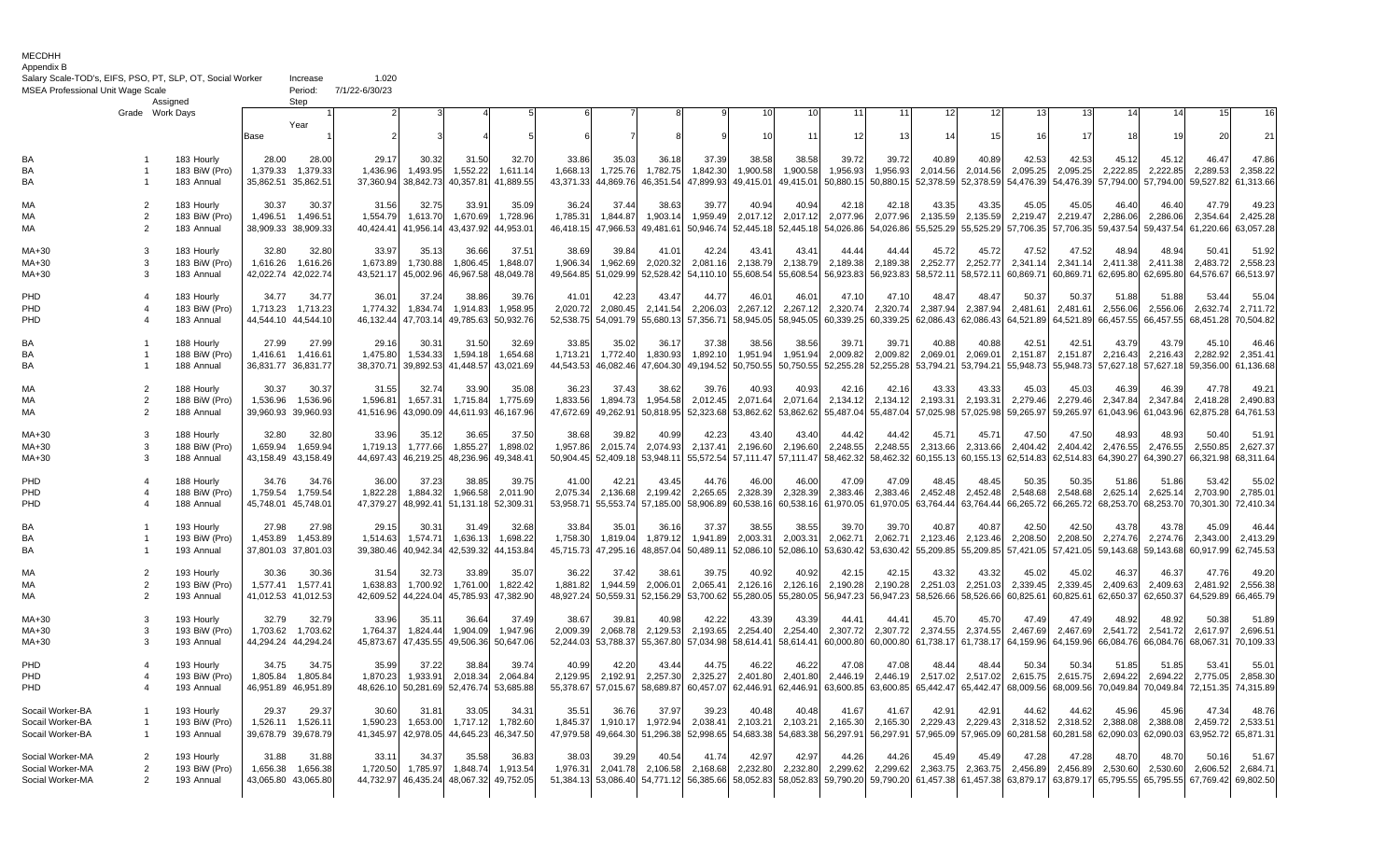| MECDHH |  |  |
|--------|--|--|
|        |  |  |

| MECDHH     |  |  |
|------------|--|--|
| Appendix B |  |  |

| UNNGHUIA L                                                |                 |               |                     |          |                |                                         |                     |                                         |          |                   |                                                                                                                                                                 |           |                |                     |                               |                                                                       |          |                               |                     |           |                                         |          |                                                             |                     |
|-----------------------------------------------------------|-----------------|---------------|---------------------|----------|----------------|-----------------------------------------|---------------------|-----------------------------------------|----------|-------------------|-----------------------------------------------------------------------------------------------------------------------------------------------------------------|-----------|----------------|---------------------|-------------------------------|-----------------------------------------------------------------------|----------|-------------------------------|---------------------|-----------|-----------------------------------------|----------|-------------------------------------------------------------|---------------------|
| Salary Scale-TOD's, EIFS, PSO, PT, SLP, OT, Social Worker |                 |               |                     | Increase | 1.020          |                                         |                     |                                         |          |                   |                                                                                                                                                                 |           |                |                     |                               |                                                                       |          |                               |                     |           |                                         |          |                                                             |                     |
| MSEA Professional Unit Wage Scale                         |                 |               |                     | Period:  | 7/1/22-6/30/23 |                                         |                     |                                         |          |                   |                                                                                                                                                                 |           |                |                     |                               |                                                                       |          |                               |                     |           |                                         |          |                                                             |                     |
|                                                           |                 | Assianed      |                     | Step     |                |                                         |                     |                                         |          |                   |                                                                                                                                                                 |           |                |                     |                               |                                                                       |          |                               |                     |           |                                         |          |                                                             |                     |
|                                                           | Grade Work Davs |               |                     |          |                |                                         |                     |                                         |          |                   |                                                                                                                                                                 |           |                |                     | 11                            | 11                                                                    | 12       | 12                            | 13                  | 13        |                                         | 14       | 15                                                          |                     |
|                                                           |                 |               |                     | Year     |                |                                         |                     |                                         |          |                   |                                                                                                                                                                 |           |                |                     |                               |                                                                       |          |                               |                     |           |                                         |          |                                                             |                     |
|                                                           |                 |               | Base                |          |                |                                         |                     |                                         |          |                   |                                                                                                                                                                 |           |                |                     |                               |                                                                       |          |                               |                     |           |                                         |          | 20                                                          |                     |
| Social Worker-MA+30                                       |                 | 193 Hourly    | 34.42               | 34.42    | 35.64          | 36.88                                   | 38.46               | 39.36                                   | 40.19    | 41.80             | 43.04                                                                                                                                                           | 44.32     | 45.56          | 45.56               | 46.65                         | 46.65                                                                 | 47.98    | 47.98                         | 49.87               | 49.87     | 51.36                                   | 51.36    | 52.90                                                       | 54.49               |
| Social Worker-MA+30                                       | 3               | 193 BiW (Pro) | 1,788.67            | 1,788.67 | 1,852.12       | 1,916.24                                | 1,998.59            | 2,045.16                                |          | 2,088.32 2,172.05 | 2,236.18                                                                                                                                                        | 2,303.00  | 2,367.12       | 2,367.12            | 2,423.82                      | 2,423.82                                                              | 2,493.34 | 2,493.34                      | 2,591.21            | 2,591.21  | 2,668.95                                | 2,668.95 | 2,749.02                                                    | 2,831.49            |
| Social Worker-MA+30                                       | $\mathcal{R}$   | 193 Annual    | 46,505.44 46,505.44 |          | 48.155.07      | 49,822.25                               |                     | 51,963.25 53,174.15                     |          |                   | 54,296.39 56,473.40 58,140.58                                                                                                                                   |           |                |                     |                               | 59,877.94 61,545.12 61,545.12 63,019.26 63,019.26 64,826.83 64,826.83 |          |                               | 67.371.47           | 67,371.47 |                                         |          | 69,392.62 69,392.62 71,474.39 73,618.63                     |                     |
|                                                           |                 |               |                     |          |                |                                         |                     |                                         |          |                   |                                                                                                                                                                 |           |                |                     |                               |                                                                       |          |                               |                     |           |                                         |          |                                                             |                     |
| Social Worker-PHD                                         |                 | 193 Hourly    | 36.49               | 36.49    | 37.78          | 39.09                                   | 40.77               | 41.72                                   | 42.60    | 44.31             | 45.62                                                                                                                                                           | 46.98     | 48.29          | 48.29               | 49.45                         | 49.45                                                                 | 50.86    | 50.86                         | 52.86               | 52.86     | 54.45                                   | 54.45    | 56.08                                                       | 57.76               |
| Social Worker-PHD                                         |                 | 193 BiW (Pro) | 1,895.99            | 1,895.99 | 1,963.25       | 2,031.21                                | 2,118.50            | 2,167.87                                | 2,213.62 | 2,302.38          | 2,370.35                                                                                                                                                        | 2,441.18  | 2,509.15       | 2,509.15            | 2,569.25                      | 2,569.25                                                              | 2,642.94 | 2.642.94                      | 2,746.68            | 2,746.68  | 2.829.08                                | 2,829.08 | 2.913.96                                                    | 3,001.37            |
| Social Worker-PHD                                         | $\Delta$        | 193 Annual    |                     |          |                |                                         |                     |                                         |          |                   | 57,554.17 59,861.81 61,629.02 63,470.62                                                                                                                         |           |                |                     |                               | 65,237.83 65,237.83 66,800.41 66,800.41 68,716.45 68,716.45           |          |                               |                     |           |                                         |          |                                                             |                     |
|                                                           |                 |               | 49,295.77 49,295.77 |          |                |                                         |                     | 51,044.37 52,811.58 55,081.05 56,364.59 |          |                   |                                                                                                                                                                 |           |                |                     |                               |                                                                       |          |                               |                     |           |                                         |          | 71,413.76 71,413.76 73,556.18 73,556.18 75,762.86 78,035.75 |                     |
|                                                           |                 |               |                     |          |                |                                         |                     |                                         |          |                   |                                                                                                                                                                 |           |                |                     |                               |                                                                       |          |                               |                     |           |                                         |          |                                                             |                     |
| ВA                                                        |                 | 198 Hourly    | 27.97               | 27.97    | 29.14          | 30.30                                   | 31.48               | 32.67                                   | 33.83    | 35.00             | 36.15                                                                                                                                                           | 37.36     | 38.54          | 38.54               | 39.69                         | 39.69                                                                 | 40.86    | 40.86                         | 42.49               | 42.49     | 43.77                                   | 43.77    | 45.08                                                       | 46.43               |
| BA                                                        |                 | 198 BiW (Pro) | 1,491.16            | 1,491.16 | 1,553.47       | 1.615.08                                | 1,678.08            | 1,741.77                                | 1,803.38 | 1,865.69          | 1,927.30                                                                                                                                                        | 1,991.68  | 2,054.68       | 2,054.68            | 2,115.60                      | 2,115.60                                                              | 2,177.90 | 2,177.90                      | 2,265.13            | 2,265.13  | 2,333.08                                | 2,333.08 | 2,403.08                                                    | 2,475.17            |
|                                                           |                 | 198 Annual    | 38,770.28 38,770.28 |          | 40.390.21      | 41.992.14                               | 43,630.07           | 45,286.00                               |          |                   | 46,887.92 48,507.85 50,109.78 51,783.71                                                                                                                         |           |                | 53,421.64 53,421.64 |                               | 55,005.57 55,005.57 56,625.49 56,625.49                               |          |                               | 58.893.39           | 58.893.39 |                                         |          | 60,660.19 60,660.19 62,480.00 64,354.40                     |                     |
|                                                           |                 |               |                     |          |                |                                         |                     |                                         |          |                   |                                                                                                                                                                 |           |                |                     |                               |                                                                       |          |                               |                     |           |                                         |          |                                                             |                     |
| МA                                                        |                 | 198 Hourly    | 30.35               | 30.35    | 31.53          | 32.73                                   | 33.88               | 35.06                                   | 36.21    | 37.41             | 38.60                                                                                                                                                           | 39.74     | $40.9^{\circ}$ | 40.9 <sup>°</sup>   | 42.14                         | 42.14                                                                 | 43.31    | 43.31                         | 45.01               | 45.01     | 46.36                                   | 46.36    | 47.75                                                       | 49.18               |
| МA                                                        |                 | 198 BiW (Pro) | 1,617.85            | 1,617.85 | 1,680.85       | 1.744.54                                | 1,806.15            | 1,869.15                                | 1,930.07 | 1,994.45          | 2.057.45                                                                                                                                                        | 2,118.37  | 2,180.67       | 2,180.67            | 2,246.44                      | 2,246.44                                                              | 2,308.74 | 2,308.74                      | 2,399.43            | 2,399.43  | 2,471.42                                | 2.471.42 | 2,545.56                                                    | 2,621.92            |
| МA                                                        | $\overline{2}$  | 198 Annual    | 42,064.14 42,064.14 |          | 43,702.07      | 45,357.99                               | 46,959.92           | 48.597.85                               |          |                   | 50,181.78 51,855.70 53,493.63                                                                                                                                   |           |                |                     |                               | 55,077.56 56,697.49 56,697.49 58,407.41 58,407.41 60,027.34 60,027.34 |          |                               | 62,385.24 62,385.24 |           |                                         |          | 64,256.79 64,256.79 66,184.49 68,170.03                     |                     |
|                                                           |                 |               |                     |          |                |                                         |                     |                                         |          |                   |                                                                                                                                                                 |           |                |                     |                               |                                                                       |          |                               |                     |           |                                         |          |                                                             |                     |
| MA+30                                                     |                 | 198 Hourly    | 32.78               | 32.78    | 33.95          | 35.10                                   | 36.63               | 37.48                                   | 38.66    | 39.80             | 40.97                                                                                                                                                           | 42.21     | 43.37          | 43.37               | 44.40                         | 44.40                                                                 | 45.69    | 45.69                         | 47.48               | 47.48     | 48.90                                   | 48.90    | 50.37                                                       | 51.88               |
| MA+30                                                     |                 | 198 BiW (Pro) | 1.747.31            | 1.747.3' | 1,809.61       | 1.871.22                                | 1.952.91            | 1,997.91                                | 2,060.91 | 2,121.83          | 2.184.13                                                                                                                                                        | 2,249.90  | 2,312.21       | 2,312.21            | 2,366.90                      | 2,366.90                                                              | 2,435.43 | 2,435.43                      | 2,530.96            | 2,530.96  | 2.606.89                                | 2.606.89 | 2.685.10                                                    | 2,765.65            |
| MA+30                                                     | 3               | 198 Annual    | 45,429.99 45,429.99 |          | 47,049.92      |                                         |                     | 48,651.85 50,775.75 51,945.70           |          |                   | 53,583.63 55,167.56 56,787.49                                                                                                                                   |           |                |                     |                               | 58,497.41 60,117.34 60,117.34 61,539.28 61,539.28 63,321.20 63,321.20 |          |                               | 65,805.09           | 65,805.09 | 67,779.24                               |          | 67,779.24 69,812.62 71,907.00                               |                     |
|                                                           |                 |               |                     |          |                |                                         |                     |                                         |          |                   |                                                                                                                                                                 |           |                |                     |                               |                                                                       |          |                               |                     |           |                                         |          |                                                             |                     |
| PHD                                                       |                 | 198 Hourly    | 34.74               | 34.74    | 35.98          | 37.21                                   | 38.83               | 39.73                                   | 40.98    | 42.19             | 43.43                                                                                                                                                           | 44.74     | 45.98          | 45.98               | 47.06                         | 47.06                                                                 | 48.43    | 48.43                         | 50.33               | 50.33     | 51.84                                   | 51.84    | 53.39                                                       | 54.99               |
| PHD                                                       |                 | 198 BiW (Pro) | 1,852.15            | 1,852.15 | 1,918.19       | 1,983.50                                | 2.070.09            | 2,117.79                                | 2,184.56 | 2.249.14          | 2.315.18                                                                                                                                                        | 2,384.89  | 2,450.94       | 2,450.94            | 2,508.91                      | 2,508.91                                                              | 2,581.56 | 2,581.56                      | 2,682.82            | 2,682.82  | 2.763.31                                | 2,763.31 | 2.846.21                                                    | 2,931.59            |
| PHD                                                       |                 | 198 Annual    | 48,155.79 48,155.79 |          |                |                                         |                     | 49,872.91 51,570.96 53,822.29 55,062.44 |          |                   | 56,798.65 58,477.61 60,194.74                                                                                                                                   |           |                |                     |                               | 62,007.26 63,724.38 63,724.38 65,231.63 65,231.63 67,120.47 67,120.47 |          |                               |                     |           | 69,753.40 69,753.40 71,845.99 71,845.99 |          |                                                             | 74,001.37 76,221.42 |
|                                                           |                 |               |                     |          |                |                                         |                     |                                         |          |                   |                                                                                                                                                                 |           |                |                     |                               |                                                                       |          |                               |                     |           |                                         |          |                                                             |                     |
|                                                           |                 | 203 Hourly    | 27.97               | 27.97    | 29.13          | 30.29                                   | 31.47               | 32.67                                   | 33.82    | 34.99             | 36.15                                                                                                                                                           | 37.35     | 38.53          | 38.53               | 39.68                         | 39.68                                                                 | 40.85    | 40.85                         | 41.45               | 41.45     | 42.69                                   | 42.69    | 43.97                                                       | 45.29               |
|                                                           |                 | 203 BiW (Pro) | 1.528.44            | 1.528.44 | 1.592.31       | 1.655.46                                | 1.720.03            | 1.785.31                                | 1.848.47 | 1.912.33          | 1.975.48                                                                                                                                                        | 2,041.47  | 2,106.05       | 2.106.05            | 2.168.49                      | 2,168.49                                                              | 2,232.35 | 2.232.35                      | 2,265.13            | 2.265.13  | 2.333.08                                | 2.333.08 | 2.403.08                                                    | 2,475.17            |
| ВA                                                        |                 | 203 Annual    | 39,739.54 39,739.54 |          | 41.399.97      |                                         | 43,041.94 44,720.82 | 46,418.15                               |          |                   | 48,060.12 49,720.55 51,362.52                                                                                                                                   | 53,078.30 |                |                     |                               | 54,757.17 54,757.17 56,380.71 56,380.71 58,041.13 58,041.13           |          |                               | 58,893.39           | 58,893.39 |                                         |          | 60,660.19 60,660.19 62,480.00 64,354.40                     |                     |
|                                                           |                 |               |                     |          |                |                                         |                     |                                         |          |                   |                                                                                                                                                                 |           |                |                     |                               |                                                                       |          |                               |                     |           |                                         |          |                                                             |                     |
| MА                                                        |                 | 203 Hourly    | 30.34               | 30.34    | 31.52          | 32.72                                   | 33.87               | 35.05                                   | 36.20    | 37.40             | 38.59                                                                                                                                                           | 39.73     | 40.90          | 40.90               | 42.13                         | 42.13                                                                 | 43.30    | 43.30                         | 45.00               | 45.00     | 46.35                                   | 46.35    | 47.74                                                       | 49.17               |
| МA                                                        |                 | 203 BiW (Pro) | 1,658.30            | 1,658.30 | 1,722.87       | 1,788.15                                | 1,851.30            | 1,915.88                                | 1,978.32 | 2,044.31          | 2,108.88                                                                                                                                                        | 2,171.33  | 2,235.19       | 2,235.19            | 2,302.60                      | 2,302.60                                                              | 2,366.46 | 2,366.46                      | 2,459.42            | 2,459.42  | 2,533.20                                | 2,533.20 | 2,609.20                                                    | 2,687.47            |
| МA                                                        |                 | 203 Annual    | 43,115.75 43,115.75 |          | 44,794.61      |                                         | 46,491.94 48,133.92 | 49,812.79                               |          |                   | 51,436.32 53,152.10 54,830.98                                                                                                                                   | 56,454.50 |                |                     | 58,114.93 58,114.93 59,867.60 |                                                                       |          | 59,867.60 61,528.03 61,528.03 | 63,944.87           | 63,944.87 |                                         |          | 65,863.22 65,863.22 67,839.12 69,874.29                     |                     |
|                                                           |                 |               |                     |          |                |                                         |                     |                                         |          |                   |                                                                                                                                                                 |           |                |                     |                               |                                                                       |          |                               |                     |           |                                         |          |                                                             |                     |
| MA+30                                                     |                 | 203 Hourly    | 32.77               | 32.77    | 33.94          | 35.09                                   | 36.63               | 37.47                                   | 38.65    | 39.79             | 40.96                                                                                                                                                           | 42.20     | 43.36          | 43.36               | 44.39                         | 44.39                                                                 | 45.68    | 45.68                         | 47.47               | 47.47     | 48.89                                   | 48.89    | 50.36                                                       | 51.87               |
| MA+30                                                     |                 | 203 BiW (Pro) | 1,790.99            | 1,790.99 | 1,854.85       | 1,918.01                                | 2,001.74            | 2,047.86                                | 2,112.43 | 2,174.87          | 2,238.74                                                                                                                                                        | 2,306.15  | 2,370.01       | 2,370.01            | 2,426.07                      | 2,426.07                                                              | 2,496.32 | 2,496.32                      | 2,594.24            | 2,594.24  | 2,672.07                                | 2,672.07 | 2,752.23                                                    | 2,834.80            |
| MA+30                                                     | 3               | 203 Annual    | 46,565.74 46,565.74 |          | 48,226.16      | 49,868.14                               | 52,045.15           | 53,244.35                               |          |                   | 54,923.22 56,546.75 58,207.17                                                                                                                                   | 59,959.85 |                |                     | 61,620.27 61,620.27 63,077.76 |                                                                       |          | 63,077.76 64,904.22 64,904.22 | 67,450.22           | 67,450.22 |                                         |          | 69,473.73 69,473.73 71,557.94                               | 73,704.68           |
|                                                           |                 |               |                     |          |                |                                         |                     |                                         |          |                   |                                                                                                                                                                 |           |                |                     |                               |                                                                       |          |                               |                     |           |                                         |          |                                                             |                     |
| PHD                                                       |                 | 203 Hourly    | 34.74               | 34.74    | 35.97          | 37.20                                   | 38.82               | 39.72                                   | 40.97    | 42.18             | 43.42                                                                                                                                                           | 44.73     | 45.97          | 45.97               | 47.05                         | 47.05                                                                 | 48.42    | 48.42                         | 50.31               | 50.31     | 51.82                                   | 51.82    | 53.38                                                       | 54.98               |
| PHD                                                       |                 | 203 BiW (Pro) | 1,898.45            | 1,898.45 | 1,966.14       | 2,033.09                                | 2,121.84            | 2,170.73                                | 2,239.18 | 2,305.37          | 2,373.06                                                                                                                                                        | 2,444.52  | 2,512.21       | 2,512.21            | 2,571.63                      | 2,571.63                                                              | 2,646.10 | 2,646.10                      | 2,749.89            | 2,749.89  | 2,832.39                                | 2,832.39 | 2,917.36                                                    | 3,004.88            |
| PHD                                                       |                 |               |                     |          |                |                                         |                     |                                         |          |                   |                                                                                                                                                                 |           |                |                     |                               |                                                                       |          |                               |                     |           |                                         |          |                                                             |                     |
|                                                           |                 | 203 Annual    | 49,359.68 49,359.68 |          |                | 51,119.73 52,860.23 55,167.86 56,439.01 |                     |                                         |          |                   | 58,218.62 59,939.55 61,699.60 63,557.44 65,317.49 65,317.49 66,862.42 66,862.42 68,798.48 68,798.48 71,497.22 71,497.22 73,642.15 73,642.15 75,851.41 78,126.95 |           |                |                     |                               |                                                                       |          |                               |                     |           |                                         |          |                                                             |                     |
|                                                           |                 |               |                     |          |                |                                         |                     |                                         |          |                   | $\frac{1}{2}$                                                                                                                                                   |           |                |                     |                               |                                                                       |          |                               |                     |           |                                         |          |                                                             |                     |

Tim McGuire 1-6-22 1-6-22

Karen Hopkins Karen Hopkins<br>MECDHH

Karen Hopkins Date Tim McGuire Date 12/17/2021

MSEA